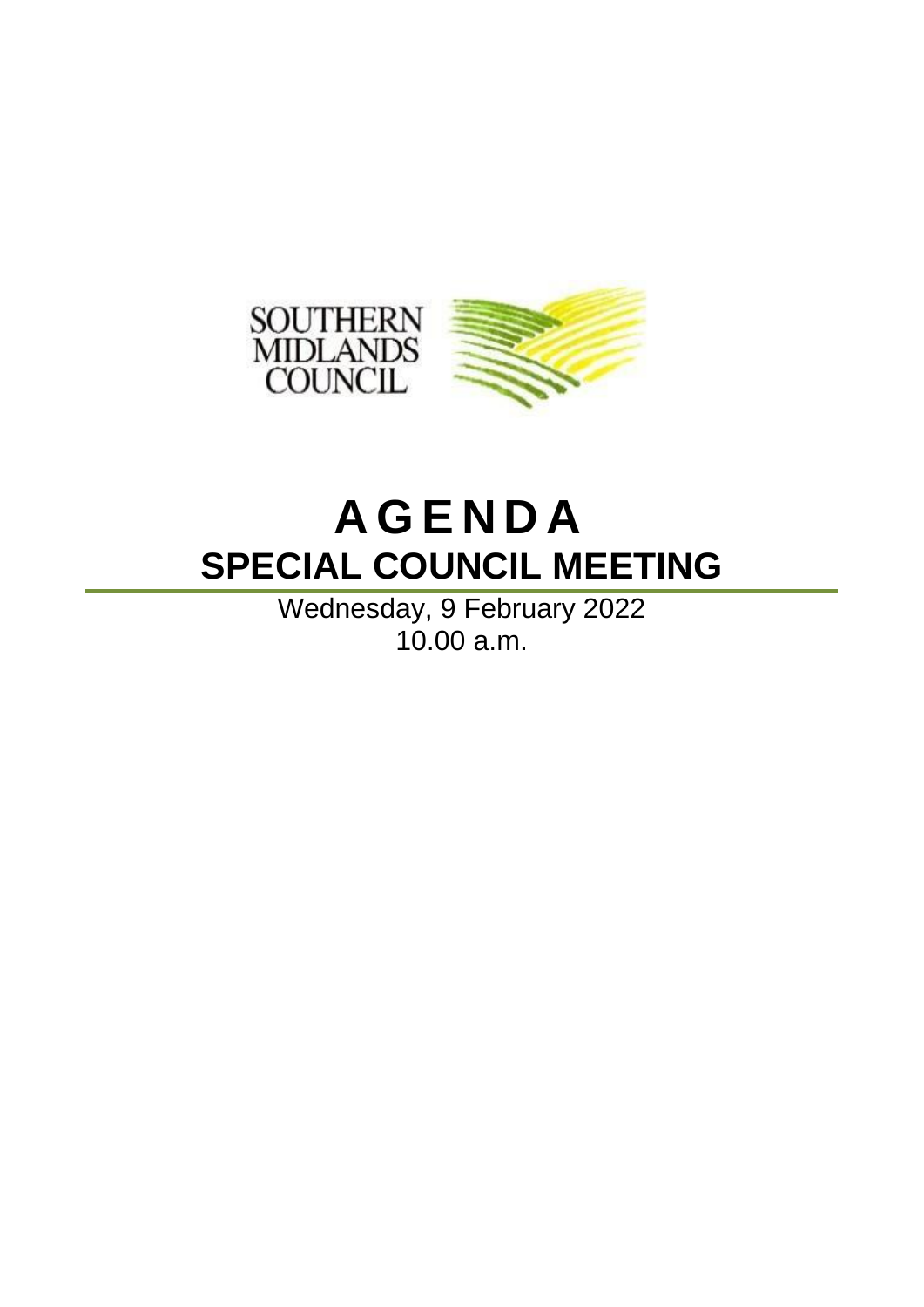# **I N D E X**

| 4. COUNCIL ACTING AS A PLANNING AUTHORITY PURSUANT TO THE LAND USE PLANNING<br>AND APPROVALS ACT 1993 AND COUNCIL'S STATUTORY LAND USE PLANNING SCHEME | -5 |
|--------------------------------------------------------------------------------------------------------------------------------------------------------|----|
| 4.1 DEVELOPMENT APPLICATION (SA 2021/13) FOR SUBDIVISION (56 LOTS) AT 10 EAST BAGDAD ROAD,                                                             |    |
|                                                                                                                                                        |    |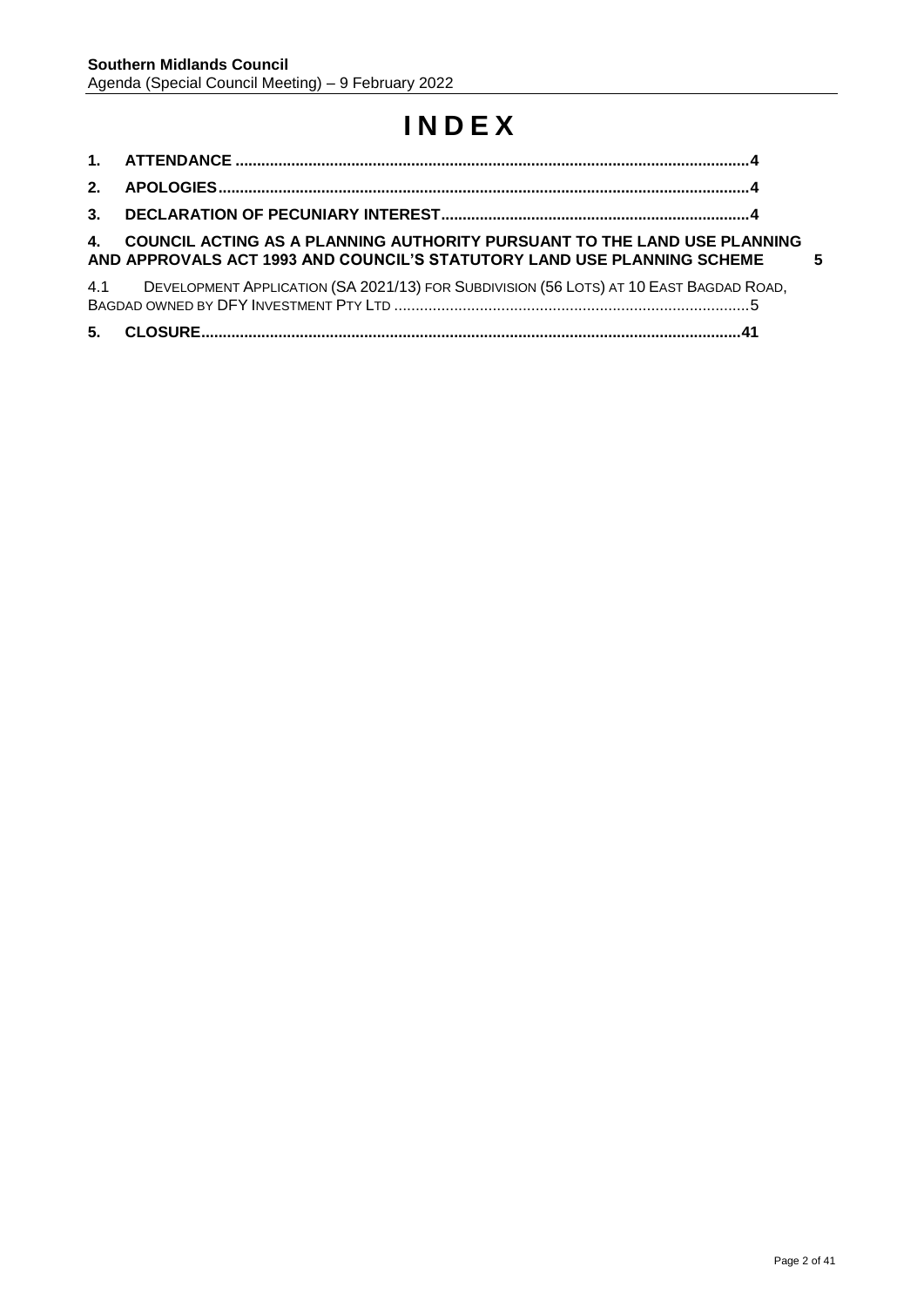

## **NOTICE OF SPECIAL COUNCIL MEETING**

Notice is hereby given that a Special Meeting of Council will be held on:-

**Date: Wednesday, 9th February 2022**

**Time: 10.00 a.m.**

**Venue: via video conference (in response to COVID-19 recommendations)**

I certify under s.65(2) of the *Local Government Act 1993* that the matters to be discussed under this agenda have been, where necessary, the subject of advice from a suitably qualified person and that such advice has been taken into account in providing any general advice to the Council.

Yours faithfully

Mulicod

TF Kirkwood **GENERAL MANAGER**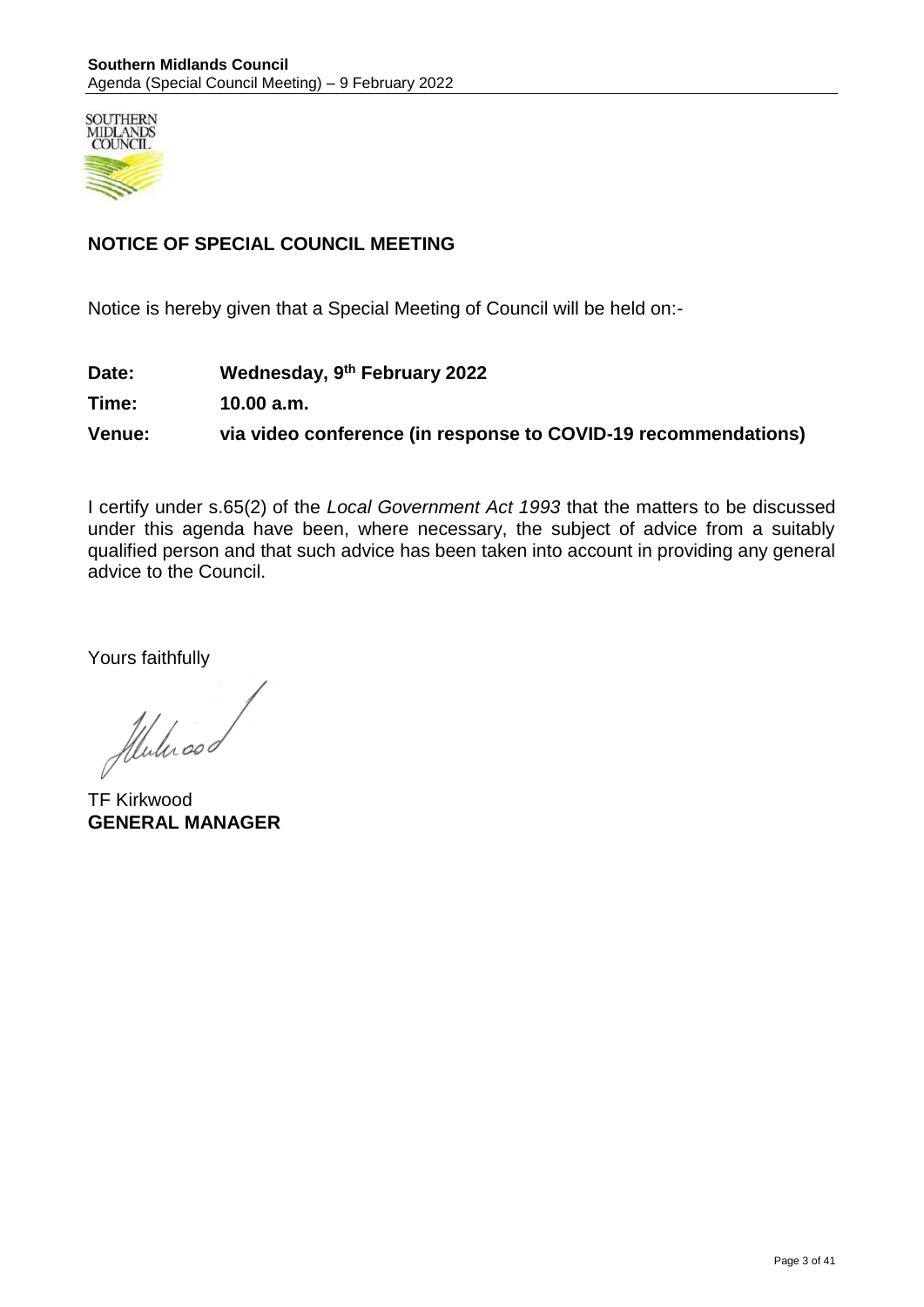# **OPEN COUNCIL AGENDA**

# <span id="page-3-0"></span>**1. ATTENDANCE**

# <span id="page-3-1"></span>**2. APOLOGIES**

## <span id="page-3-2"></span>**3. DECLARATION OF PECUNIARY INTEREST**

In accordance with the requirements of Part 2 Regulation 8 of the *Local Government (Meeting Procedures) Regulations 2015*, the chairman of a meeting is to request Councillors to indicate whether they have, or are likely to have, a pecuniary interest in any item on the Agenda.

Accordingly, Councillors are requested to advise of a pecuniary interest they may have in respect to any matter on the agenda, or any supplementary item to the agenda, which Council has resolved to deal with, in accordance with Part 2 Regulation 8 (6) of the *Local Government (Meeting Procedures) Regulations 2015*.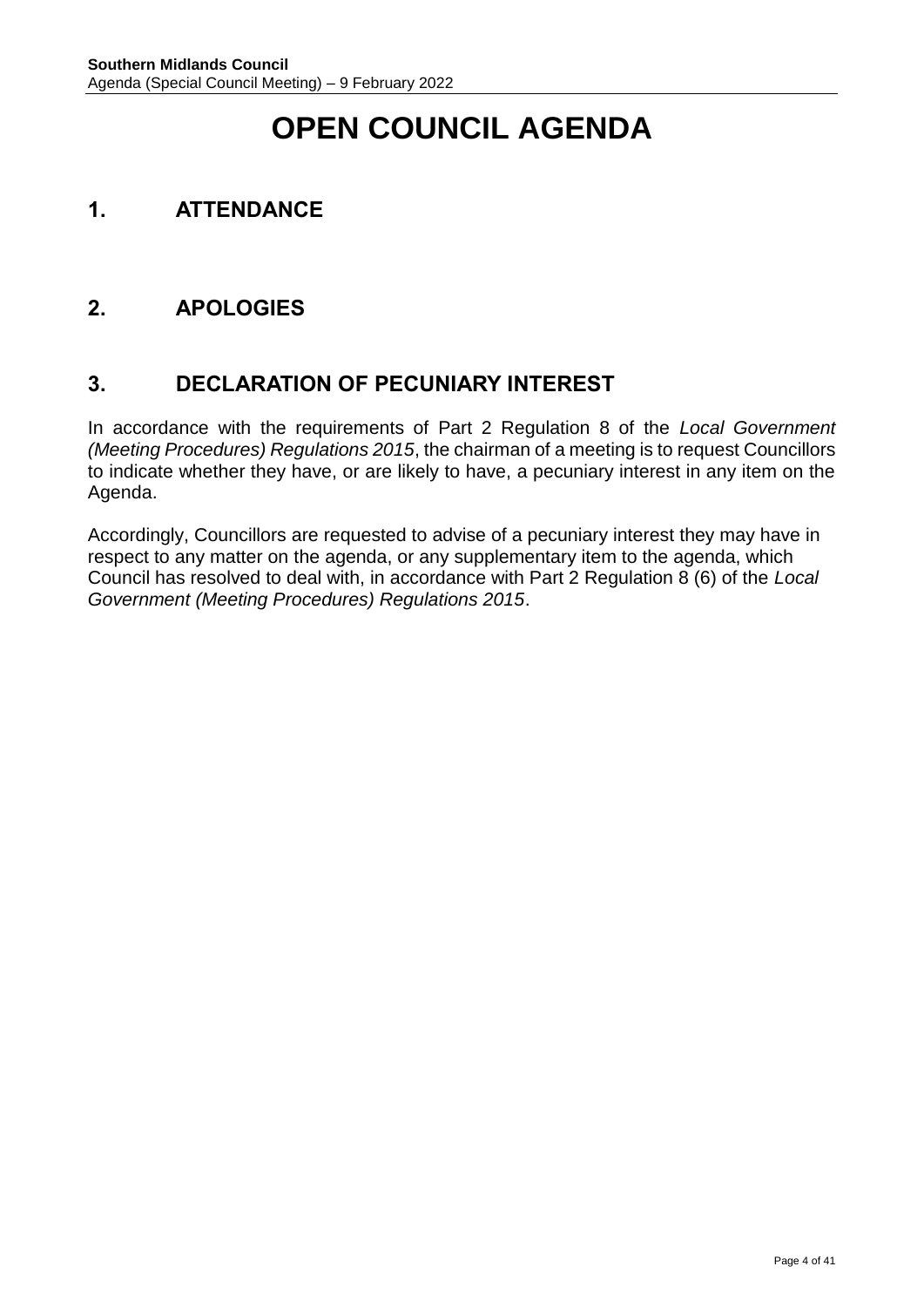## <span id="page-4-0"></span>**4. COUNCIL ACTING AS A PLANNING AUTHORITY PURSUANT TO THE LAND USE PLANNING AND APPROVALS ACT 1993 AND COUNCIL'S STATUTORY LAND USE PLANNING SCHEME**

*Session of Council sitting as a Planning Authority pursuant to the Land Use Planning and Approvals Act 1993 and Council's statutory land use planning schemes.*

## <span id="page-4-1"></span>**4.1 Development Application (SA 2021/13) for Subdivision (56 Lots) at 10 East Bagdad Road, Bagdad owned by DFY Investment Pty Ltd**

*File Ref: SA 2021/13*

**AUTHOR** SENIOR PLANNING OFFICER (JACQUI TYSON)

**DATE** 2 FEBRUARY 2022

## **ATTACHMENT(s)**

*Development Application documents Taswater SPAN Representation*

#### **PROPOSAL**

The applicant JMG Engineers and Planners on behalf of DFY Investments Pty Ltd, have applied to the Southern Midlands Council for a Permit under the *Land Use Planning and Approvals Act 1993* ("the Act") to subdivide the land at 10 East Bagdad Road, Bagdad.

The application seeks to subdivide the 4.8ha site into the following arrangement:

- 53 residential lots with areas ranging from  $600m^2$  to  $997m^2$ , with most in the 600-650m<sup>2</sup> range;
- One (1) area for detention and treatment of stormwater (Lot 102);
- One (1) area identified as public open space and stormwater easement (Lot 100);
- One (1) Road lot (Lot 101); and
- Walkway to provide pedestrian access to Midland Highway from the new Road.

The proposal includes the following development:

- Demolition of the existing buildings (dwelling and outbuildings);
- Removal of existing horse training track;
- Construction of the new road, services and infrastructure; and
- Construction of stormwater infrastructure on the site and in the Midland Highway road reserve.

The subdivision will require construction of a new road off East Bagdad Road. The new road serving the subdivision will be a loop road with a short section to provide for future road connection to the adjoining land to the south.

The subdivision includes a 1421m<sup>2</sup> area (Lot 102) which will contain a stormwater detention pond. This infrastructure is required to detain and treat stormwater before it discharges to the Midland Highway road reserve and on to Horfield Creek. Stormwater from the eastern portion of the site will be piped to the Bagdad Rivulet through Lot 100. The stormwater infrastructure including Lot 102 would be transferred to Council once constructed.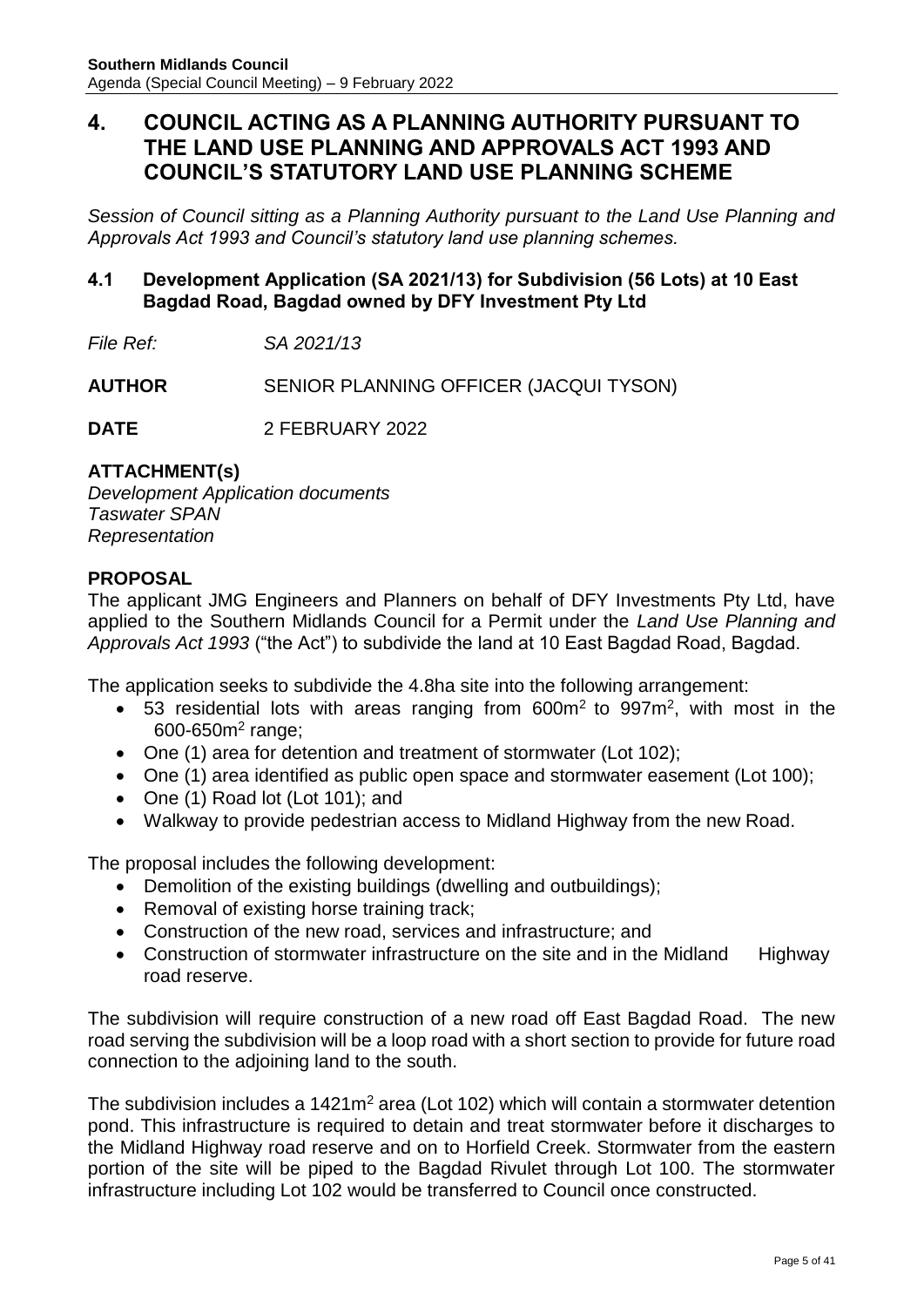Lot 100 is identified in the subdivision documents as public open space to be transferred to Council. However, Council officers are of the view that this area would not provide a public open space that is useful or of high amenity for residents. The lot does adjoin Crown land around Bagdad Rivulet, so there is some merit in providing a public walkway here. However, the Crown land is not actively managed or developed for public use and the long, narrow lot would be onerous for Council to maintain. This is discussed further below.

The application has been lodged under the *Southern Midlands Interim Planning Scheme 2015* ("the Planning Scheme").

The land is zoned Village and is currently used for residential purposes and for a horse training track. There is a dwelling, outbuildings, training track, fencing and associated infrastructure on the land.

Under the Planning Scheme subdivision is defined as development. The proposal is to be assessed against the development standards of the zone and the development standards of the applicable Codes. These matters are described and assessed in this report. This is a discretionary application under the Planning Scheme.

The Council gave notice of the application for public comment as required by the Act. During the notification period one representation was received from a member of the public. A representation was also received from TasFire, however this was later withdrawn following completion of their request that the Bushfire Hazard Management Plan documents be updated with the current subdivision plan.

This report will assess the proposal against the relevant provisions of the Act and the Scheme. It is recommended that Council grant a permit for the subdivision subject to conditions. Most of the conditions relate to the engineering requirements, which have been drafted with significant input from Council's contracted Engineering Officer.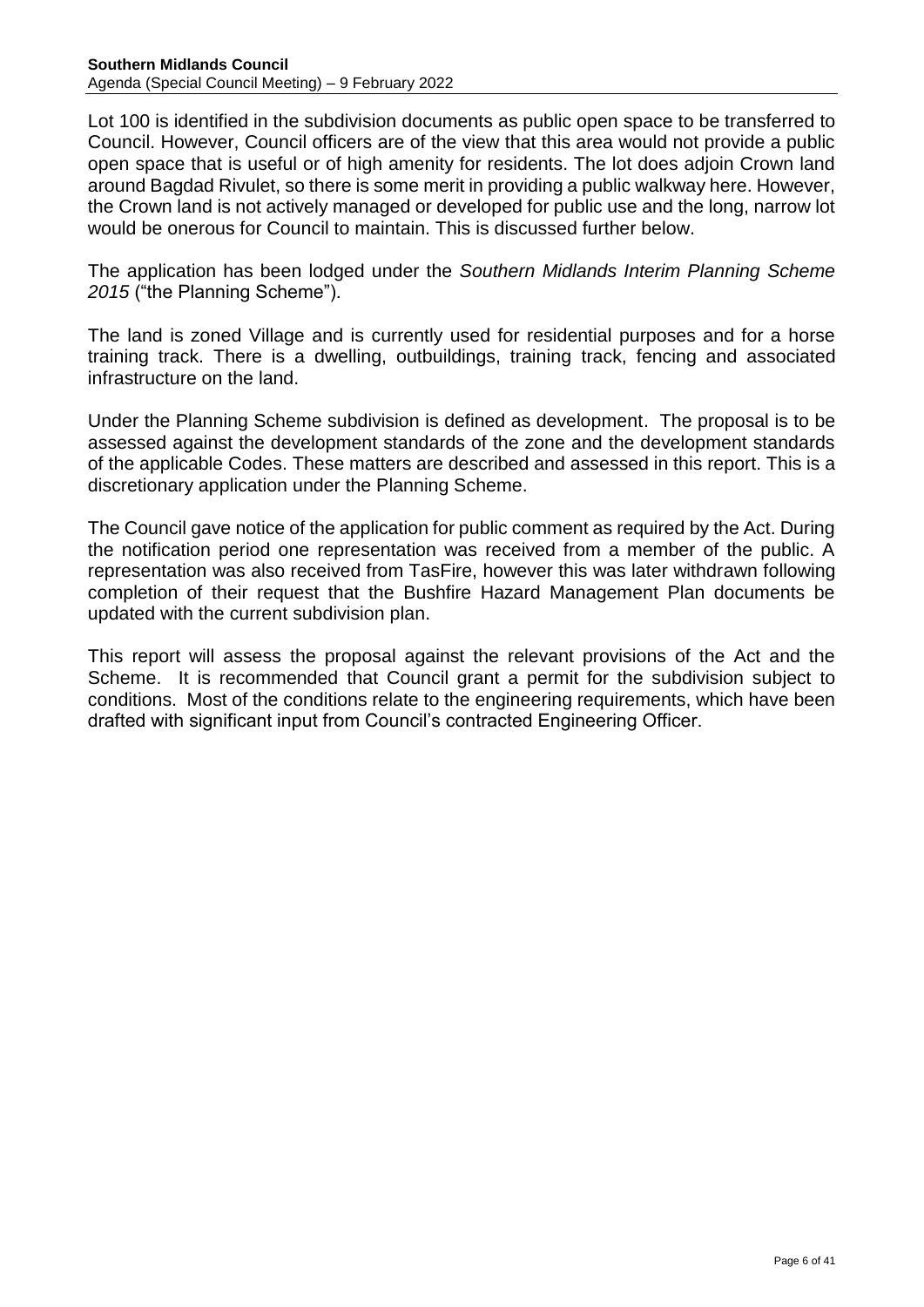## **THE SITE**

Map 1 below shows the land zoning and location of the property. Map 2 shows an aerial image of the property and surrounds.



*Map 1\_The subject land and most surrounding properties are in the Village Zone (orange). Adjoining land to the south is in the Particular Purpose Zone 1- Settlement Growth (yellow), as is land further north. Land to the east and further north and south is in the Rural Resource Zone (cream). The Midlands Highway is in the Utilities Zone (bright yellow) and some parcels around Bagdad Rivulet and other waterways are in the Environmental Management Zone (dark green). The Bagdad/Mangalore bypass corridor is in the Particular Purpose Zone 2 – Future Road Corrider (yellow) to the west of the site. The blue star identifies the subject title.* 

*Source: LISTmap*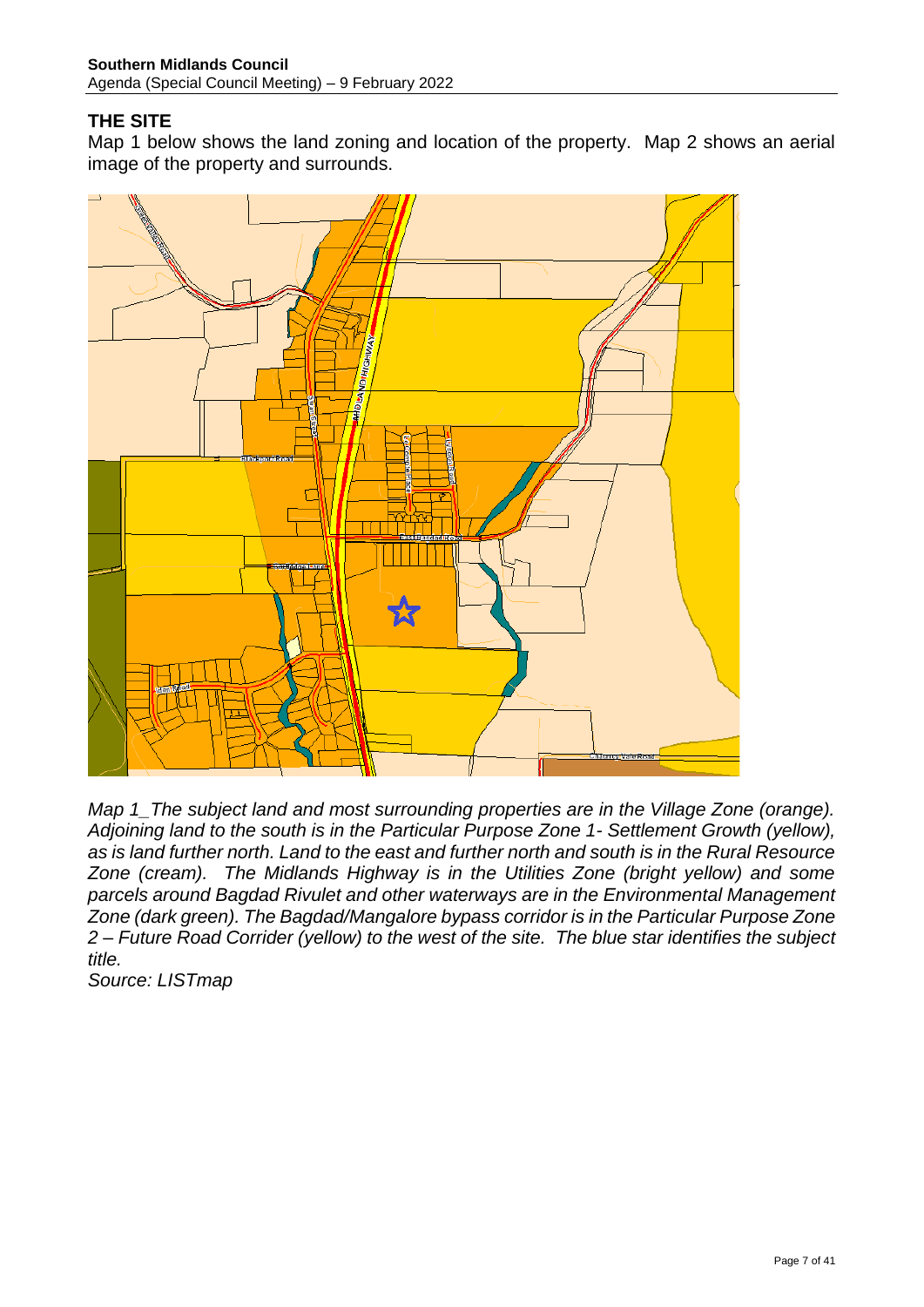#### **Southern Midlands Council**

Agenda (Special Council Meeting) – 9 February 2022



*Map 2 \_ Aerial image of the subject land and surrounding area. Source: LISTmap* 

#### **THE APPLICATION**

The Applicant has submitted the attached Plans and reports to accompany the Development Application form.

Consent to lodge the application has been provided by a delegate of the Crown as required by the Act, as the proposal relies on Crown land for stormwater disposal.

A comprehensive planning report had been provided from JMG. Specific matters relevant to the application are discussed below.

Council's contracted Engineering Officer has had considerable input into the assessment of this subdivision owing to the servicing standards necessary in any large subdivision. Engineering comments and recommended conditions are incorporated into the information and the recommendation below.

#### Roads and Pedestrian Access

The subject land has frontage to East Bagdad Road via a fifteen (15) metre wide access strip.

The land also has frontage to the Midland Highway, however no direct access is proposed to the Highway other than a pedestrian path.

Once within the subdivision the new road reservations will be 18m in width. Connectivity is provided to the land to the south with road reservation being extended to the southern boundary.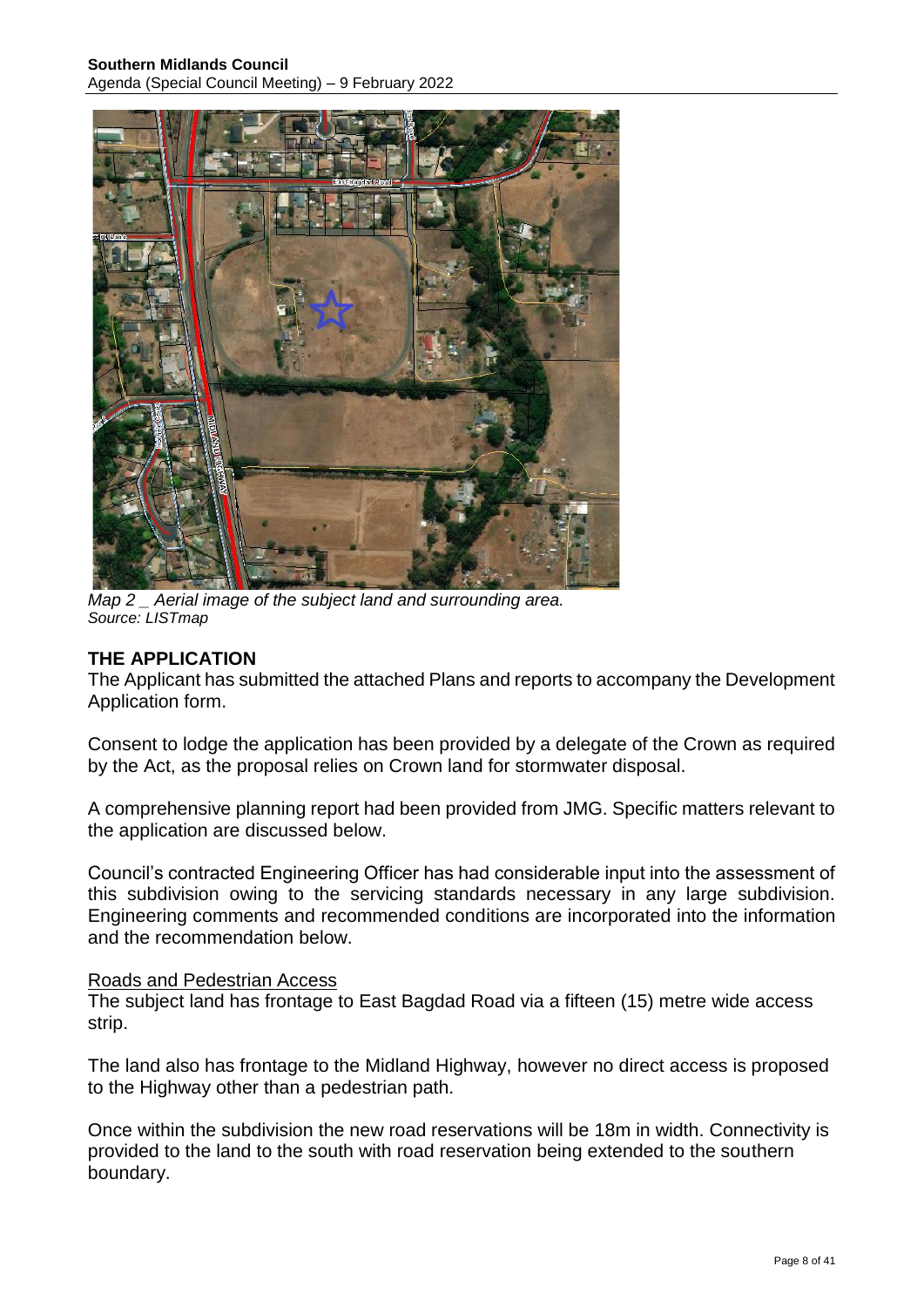East Bagdad Road is a Council maintained road with a posted speed limit of 60km/h. It has a sealed carriageway and the section fronting the subject land has recently been upgraded with kerb and channel and a concrete footpath on the southern side.

Engineering advice suggests that Council consider reducing the speed limit of the urbanised section of East Bagdad Road to 50km/h.

With regard to pedestrian access, there is currently a 1.2m wide concrete footpath along the southern side of East Bagdad Road from the Midland Highway past the subdivision entrance. There is also a 1.5m wide concrete footpath along the eastern side of the Midland Highway from East Bagdad Road to a bus stop approximately 90 metres south of the junction, which also coincides with start of the frontage of the subject land.

There are currently two (2) pedestrian refuges provided for crossing the Midland Highway near the subject land. One is located at the northern extent of the subdivision frontage at the bus stop and the other is further south, near the service station.

Council received correspondence from the Department of State Growth in regard to the proposal, which included the following comments:

- *Following the completion of the upgrading along this section of the Highway in 2017, there is now limited room along the property frontage to install urban infrastructure such as a footpath. With an urban density subdivision as proposed, in State Growth's experience most local councils would expect that a footpath be provided along the subdivision frontage with the Highway and it is highly probable that the North Bagdad community might also have this expectation. Attached is a pdf showing the typical section in this vicinity indicating the how the widening was installed without undertaking acquisition.*
- *Given the relatively limited room along the Highway at proposed Lots 29-38, it seems appropriate to setback the boundary to ensure there is adequate space for a reasonable width footpath that can cater for passing between pedestrians, prams, wheelchairs and cyclists, etc, and provide a good connection to the bus stop facilities on both sides of the Highway, along with the United Petroleum Service Station shop opposite.*

It is therefore recommended to include conditions requiring the footpath be extended along the entire Midland Highway frontage and advice that road widening may need to be provided to achieve this if the footpath cannot safely fit in the current reservation alongside existing drainage infrastructure.

## **Traffic**

A Traffic Impact Statement (TIS) has been prepared by Keith Midson to support the application. The TIS considers traffic generation and impact on the existing road network, including the junction to East Bagdad Road and the nearby Midland Highway.

The TIS estimates that the development will generate approximately 414 vehicle movement per day with a peak of 44 vehicles per hour.

The report finds that the sight distance for the new junction to East Bagdad Road exceeds the requirements of the Road and Rail Assets Code in both directions and the junction design is satisfactory and safe for the amount of traffic and travel speed.

The East Bagdad Road/Midland Highway junction was improved with the recent highway upgrade works. The existing junction includes a Channelised Right Turn Lane (CHR) that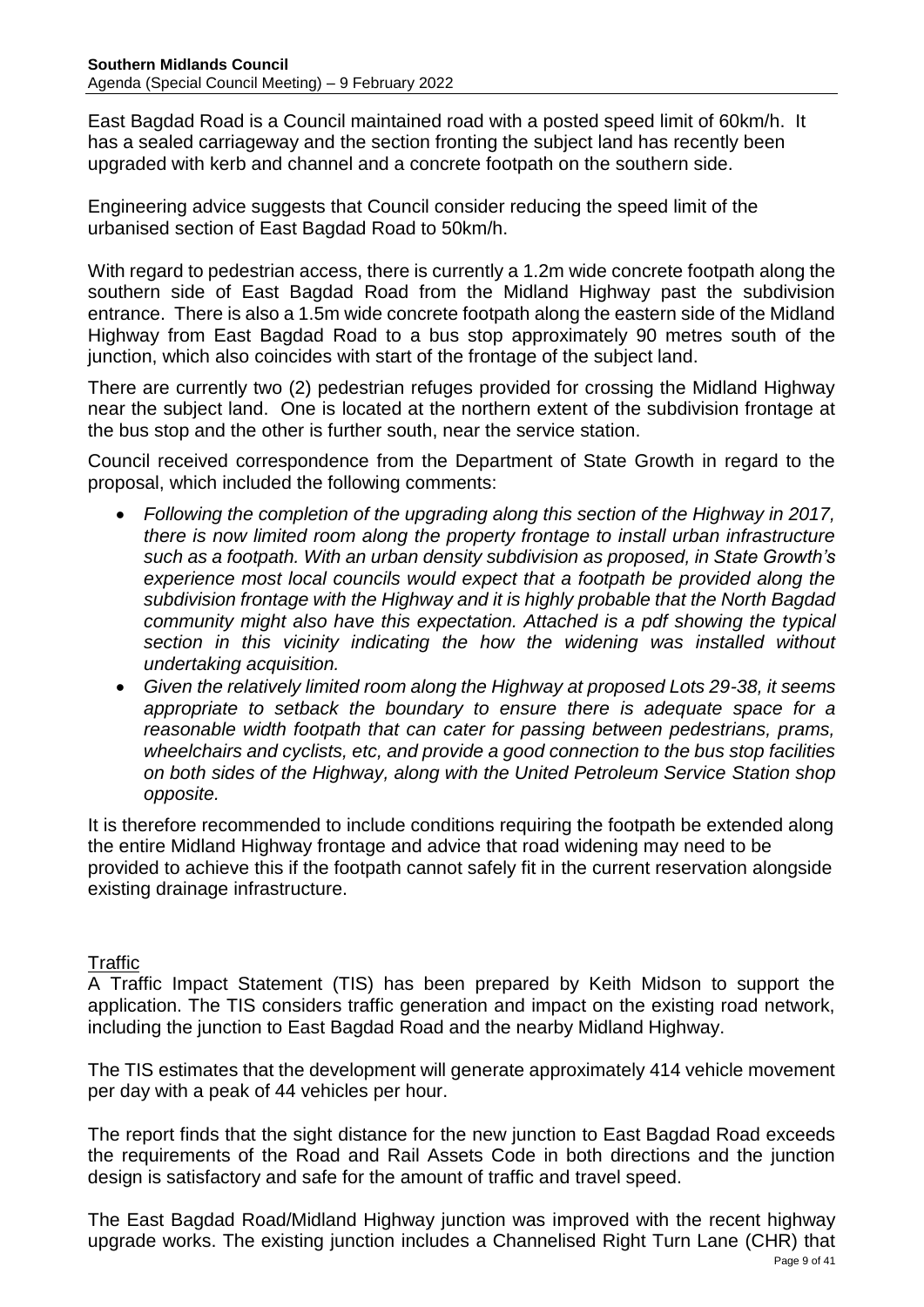has space for approximately 20 cars. This is found to be more than sufficient for the existing and expected traffic numbers including that generated by the proposal.

The TIS notes that there is spare capacity for growth on both the Midland Highway and East Bagdad Road and supports the proposed subdivision on traffic engineering grounds.

The proposal has been referred to the Department of State Growth for comment in regard to traffic generation and impact to the Midland Highway. Other than the comments in regard to the footpath discussed above, no other issues have been identified.

## **Stormwater**

The application includes detailed information regarding stormwater disposal details including development catchments, existing and proposed stormwater system analysis and associated calculations and design.

Stormwater from the subdivision will be divided into two catchments based on the topography.

Catchment 1 includes approximately 4.7ha of the site and will drain to the west, to the Midland Highway, via the proposed detention basin. The detention basin will be constructed in the south western corner of the site. It is required to contain stormwater during rainfall events allowing for gradual disposal to the existing stormwater system in the Midland Highway road reserve, which then drains via Iden Road to Horfield Creek. The detention basin also allows for stormwater to be treated before discharge, which is in accordance with Water Sensitive Urban Design principles.

Catchment 2 will be much smaller, approximately 7500m<sup>2</sup>, and will drain to Bagdad Rivulet east of the site via a new stormwater pipe. No specific treatment is proposed for this portion of the stormwater catchment.

## **Bushfire**

A 50m wide strip of the land along the southern boundary is identified as bushfire prone. As such, a Bushfire Hazard Management Plan has been provided to address the requirements of the Bushfire Code (assessed below). In summary, the proposed subdivision is able to meet the requirements of the Code.

## Public Open Space

The proposal plan identifies Lot 100 (a strip of land between lots 17 and 18 and extending to the Bagdad Rivulet) as Public Open Space. This land is required to provide stormwater drainage to Bagdad Rivulet. Lot 100 could potentially contain a walkway, however unless there were a walkway or other development in the Crown land by Bagdad Rivulet this would serve no useful purpose.

This strip of land is long and narrow (approximately 6m wide and 200m long) and would be onerous for Council to maintain. While the future stormwater assets would be owned and managed by Council, there is no need for the land to also be owned by Council. A stormwater easement can be created to ensure access for maintenance or upgrade of the stormwater infrastructure.

As such, it is considered appropriate for Council to refuse to take on Lot 100 and require the subdivision to be altered accordingly. Other possibilities include the subdivider retaining ownership, combining with one of the subdivision lots or adhering part or all of the land to an adjoining title.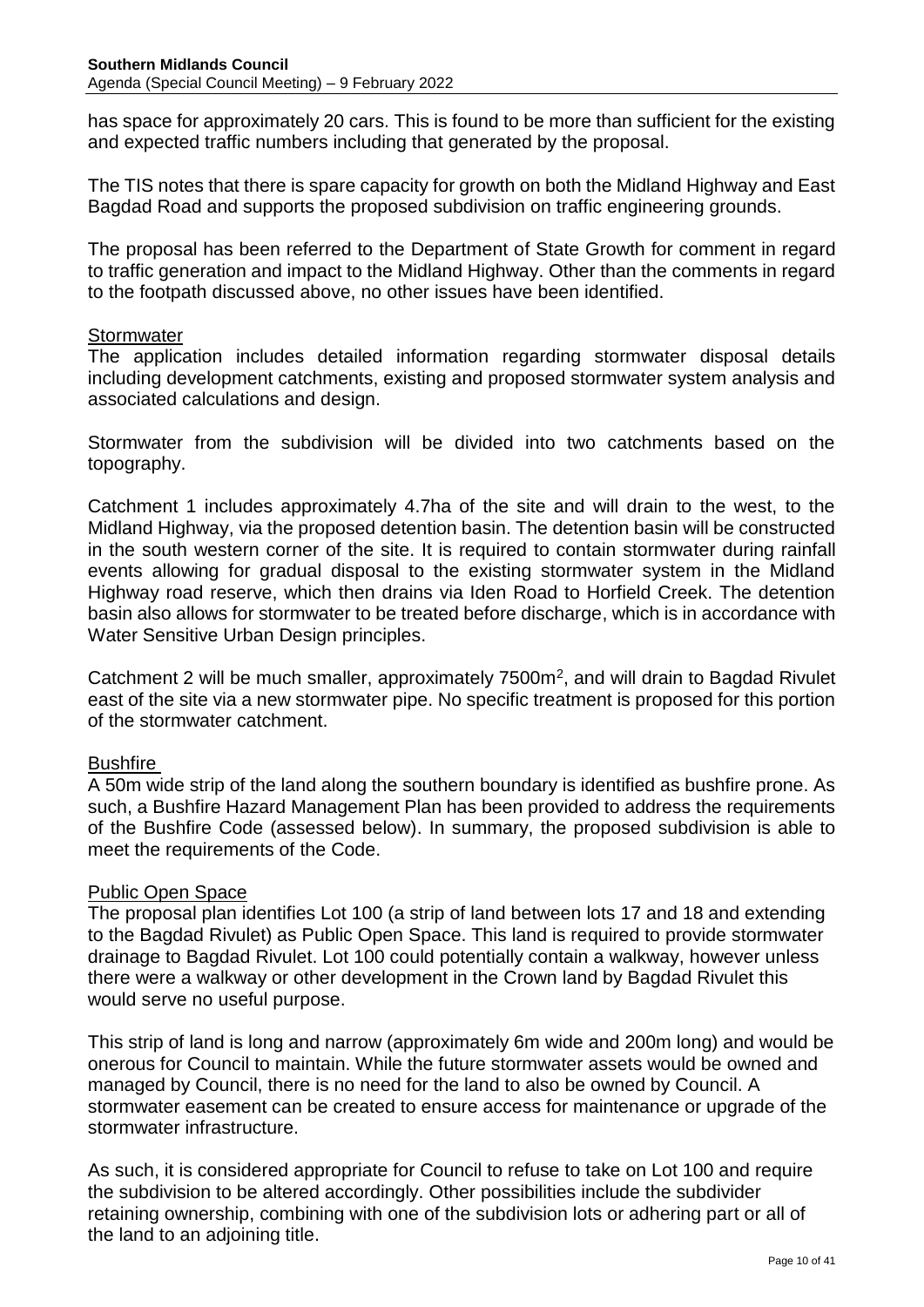With regard to Lot 102, this will contain the stormwater detention basin and is not considered as contributing to Public Open Space. A recommended condition requires that it be identified on the Plan of Survey as Set Apart for Drainage Purposes. This lot will need to be transferred to Council as it is primarily for stormwater infrastructure and will required ongoing management and maintenance.

As no land will be provided for Public Open Space in this subdivision a condition requiring payment of cash in lieu of 5% of the value in accordance with the *Local Government (Building and Miscellaneous Provisions) Act 1994* is included in the recommendation.

#### Noise

A Noise Assessment was provided with the Development Application considering the impact of traffic noise from the highway on the amenity of future residents of the subdivision, as required by the Road and Railway Assets Code.

The assessment finds that it will be necessary for dwellings within 50m of the Midland Highway road corridor to be constructed to a standard that will sufficiently reduce the internal noise level to a satisfactory level.

A condition requiring a Part 5 agreement on lots within 50 metres of the highway reservation to be developed in accordance with the recommendations of the noise report is recommended.

#### **Taswater**

Sewer and Water reticulation is available in the area.

The developer will need to extend a sewer main south along the Midland Highway to connect to the existing sewer near 1830 Midland Highway.

The proposal has been referred to Taswater and conditions have been provided to be attached to the planning permit if the proposal is approved by Council.

Taswater require an upgrade to water supply infrastructure to ensure adequate flows prior to title being issued for the 21<sup>st</sup> lot of the subdivision.

#### Power and Telecommunications

Existing power reticulation in the area is overhead. The new power should be provided underground in accordance with current best practice.

NBN is currently available in the area via a Fixed Wireless service. Given the size of the development fibre ready pit and pipe should be provided as part of the subdivision to future proof the development.

#### *USE/DEVELOPMENT DEFINITION*

*The proposed use and development is defined, under the Planning Scheme, as development for Subdivision, which is Discretionary in accordance with Clause 9.7.2 of the*  Southern Midlands Interim Planning Scheme 2015.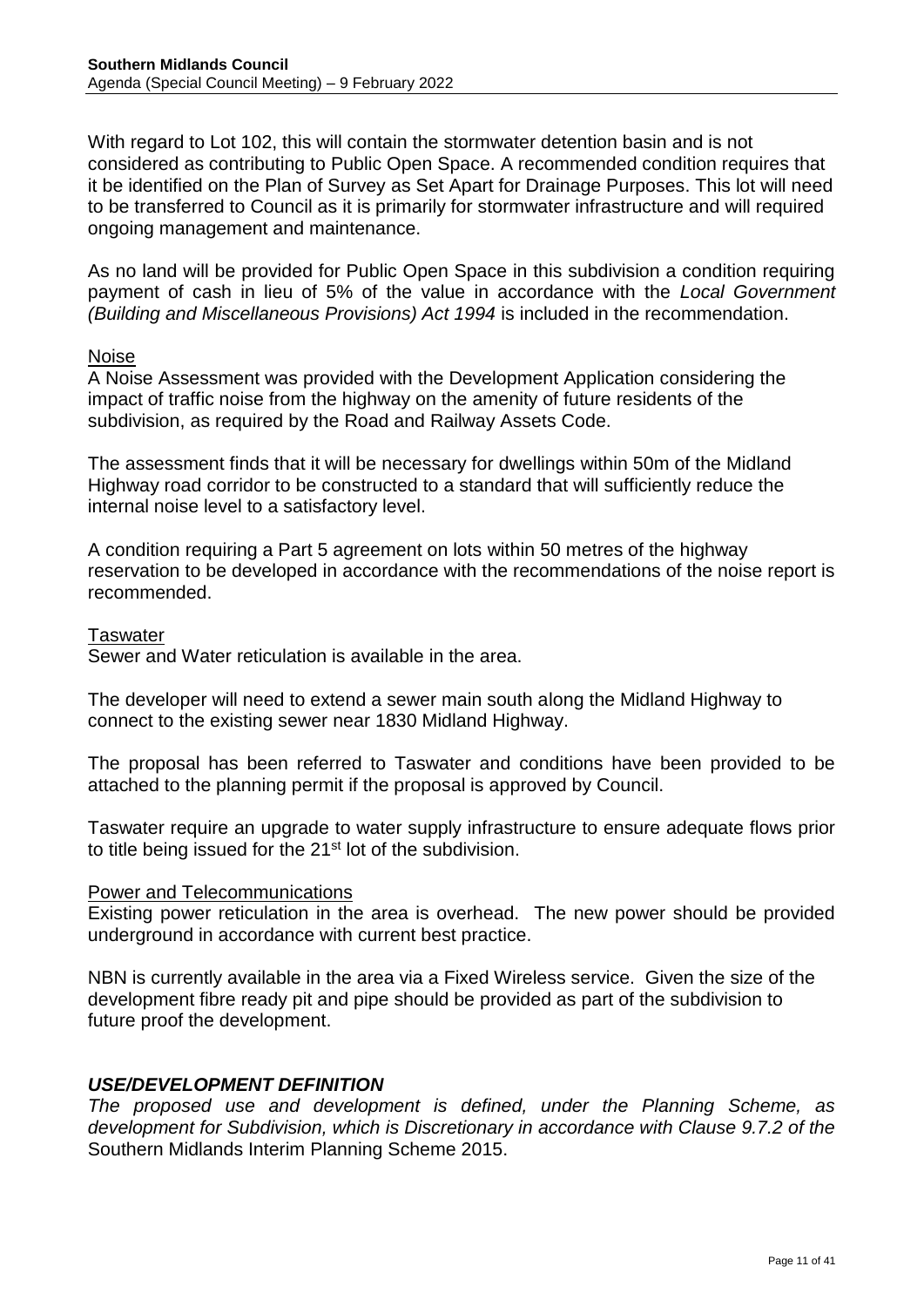## **Use/Development Status under the Planning Scheme**

*As a discretionary development, the application was advertised in accordance with Section 57 of the Act*.

*Council has the discretion to grant a permit for this proposal with or without conditions, or refuse to grant a permit.*

## PUBLIC NOTIFICATION AND REPRESENTATIONS

**The application was advertised from the 20th July 2019 until the 10th January 2022. The usual 14 day notification period was extended due to the office closure over the Christmas/New Year break.**

**One (1) representation was received from a member of the public.** 

**A representation was also received from TasFire, however this was withdrawn following completion of their request that the Bushfire Hazard Management Plan documents be updated with the current subdivision plan.**

**The matters raised in the representation are considered in the table below.** 

| <b>Representation 1</b>                                                                                                                                                                                                                                                   | <b>Council Officer Comment</b>                                                                                                                                                              |
|---------------------------------------------------------------------------------------------------------------------------------------------------------------------------------------------------------------------------------------------------------------------------|---------------------------------------------------------------------------------------------------------------------------------------------------------------------------------------------|
| We are new to the neighbourhood and<br>community of Bagdad. We purchased our<br>first home after careful considerations last<br>year. We are a small family of four with two<br>young children (2&4) we chose the area for<br>the quiet, peaceful, relaxing surrounds for | It is acknowledged that this proposal<br>is a significant one and nearby<br>neighbours will experience changes<br>as a result of the subdivision and<br>future development of the land.     |
| our children and family to enjoy and grow.<br>The impacts of the subdivision will bring<br>much challenge to our peaceful home.                                                                                                                                           | The subdivision works and future<br>building and construction on the lots<br>will be required to comply with the<br>construction<br>usual<br>amenity<br>conditions<br>which limit hours of  |
| Firstly the initial site works just over our back<br>fence, as a shift worker this can cause<br>disturbance and can affect areas of my<br>employment.                                                                                                                     | operation and other matters such as<br>keeping roads clean and clear and<br>disposing<br>building<br>of<br>waste<br>appropriately in order to minimise<br>impact on surrounding residences. |
| Once the development is complete its then<br>the next few years of building and<br>construction.                                                                                                                                                                          |                                                                                                                                                                                             |
| If you have seen our boundary fence you<br>would understand that this would have to be<br>replaced and risen to create some sort of<br>privacy retained at the cost of the proposed.                                                                                      | Tasmania boundary fencing is<br>In<br>governed by the Boundary Fences<br>Act 1908.                                                                                                          |
|                                                                                                                                                                                                                                                                           | Under this Act it will be possible for<br>the representor to seek half of the<br>cost of a new paling fence from<br>future neighbours.                                                      |
|                                                                                                                                                                                                                                                                           | It is noted that it is possible to build<br>a solid rear or side boundary fence to<br>a height of 2.1m without planning<br>permission.                                                      |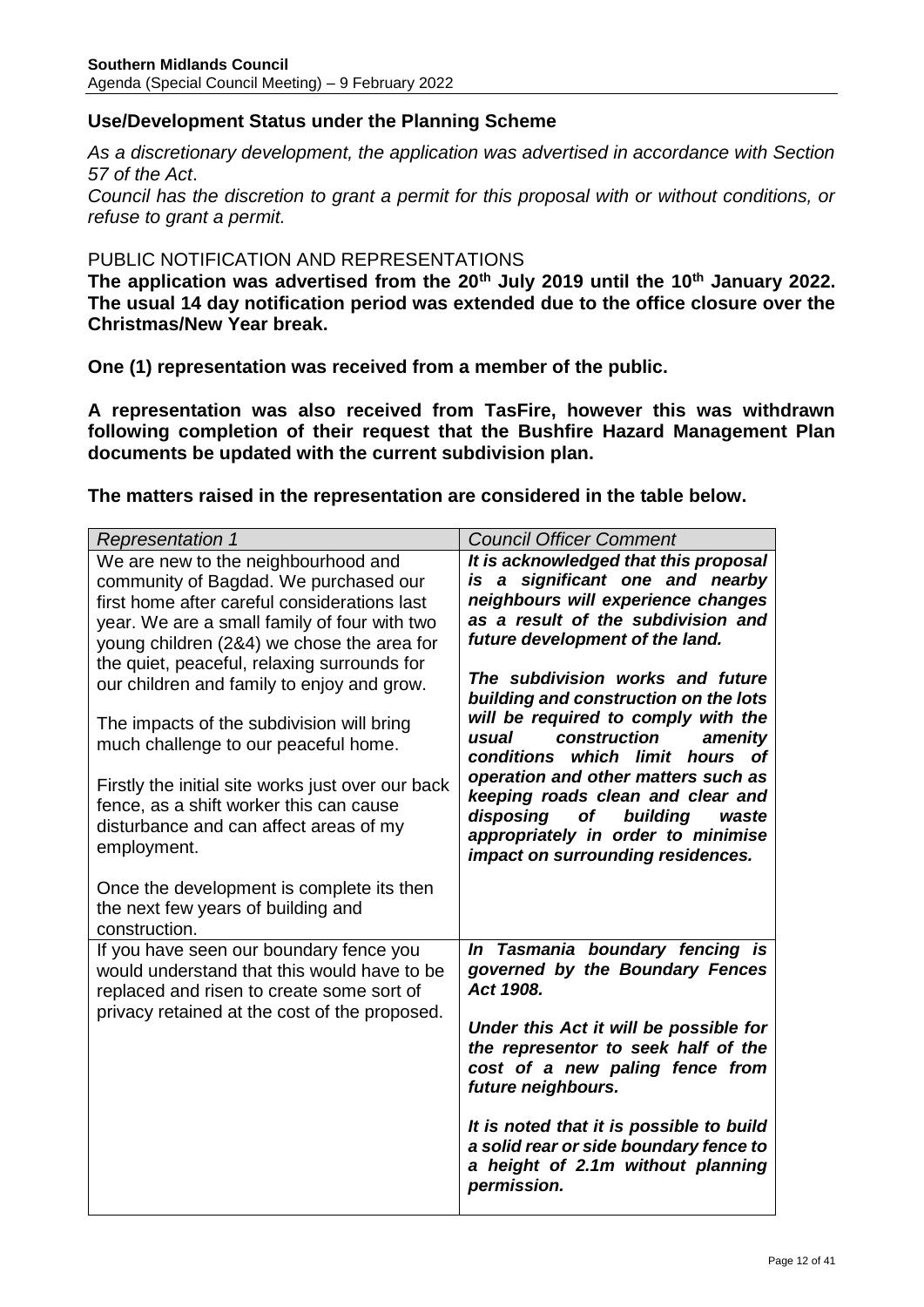|                                                                                                                                                                                                                                                                                                                                                     | <b>Vegetation plantings could</b><br>also<br>provide effective screening with no<br>permissions required.                                                                                                                                                                                                                                                                                                                                                                                                                                       |
|-----------------------------------------------------------------------------------------------------------------------------------------------------------------------------------------------------------------------------------------------------------------------------------------------------------------------------------------------------|-------------------------------------------------------------------------------------------------------------------------------------------------------------------------------------------------------------------------------------------------------------------------------------------------------------------------------------------------------------------------------------------------------------------------------------------------------------------------------------------------------------------------------------------------|
| 56 lots = average single house on block<br>family of 4 (units not inc) is approx 224<br>people living over my back fence, that's<br>approx 448 cars.                                                                                                                                                                                                | <b>The Traffic Impact Statement states</b><br>that the development will generate<br>approximately<br>414<br>vehicle<br>movements per day with a peak of 44<br>vehicles per hour.                                                                                                                                                                                                                                                                                                                                                                |
|                                                                                                                                                                                                                                                                                                                                                     | This will certainly be an increase to<br>the current level of traffic on East<br><b>Bagdad Road and it will be a change</b><br>for nearby residents.                                                                                                                                                                                                                                                                                                                                                                                            |
|                                                                                                                                                                                                                                                                                                                                                     | However this land is designated as<br>Village Zone and subdivision to an<br>urban density is the expected<br>outcome of that. Access via East<br>Bagdad Road is preferred over<br>creation of a new access point to the<br>Midland Highway and the TIS has<br>found it will be well within the<br>capacity of the road and junction to<br>the Midland Highway.                                                                                                                                                                                  |
| I understand this will have some positive<br>impacts on our community.                                                                                                                                                                                                                                                                              | <b>Council recognise that Bagdad and</b><br>the surrounding area will require a<br>higher level of services as it grows.                                                                                                                                                                                                                                                                                                                                                                                                                        |
| However what does the council plan on<br>doing to support such growth in this area;<br>better transport options; daycare options;<br>small supermarkets; schools and support for<br>our community.<br>I would encourage the southern midlands<br>council to consider our letter when making<br>decisions on our community and children's<br>future. | Council is involved in a regional<br>project that will assess land supply<br>and demand across greater Hobart<br>and surrounding communities ahead<br>of a comprehensive review of the<br><b>Regional</b><br><b>Southern</b><br>Land<br>Use<br>Strategy that will help provide clarity<br>Оt<br>future<br>growth and<br>service<br>expectations for settlements such as<br>Bagdad.                                                                                                                                                              |
|                                                                                                                                                                                                                                                                                                                                                     | <b>Officers</b><br>are<br>also<br>currently<br>investigating funding options to<br>allow for strategic planning work to<br>be undertaken for the Bagdad area in<br>order to develop a Structure Plan<br>project similar to what has recently<br>been completed for Oatlands. This<br>would allow us to consider all<br>matters impacting future planning for<br>include<br>this<br>area<br>and<br>would<br>community consultation.<br>While Council cannot generally<br>compel private businesses such as<br>shops to establish, we can work to |
|                                                                                                                                                                                                                                                                                                                                                     | provide suitable land and servicing<br>options to encourage these services.                                                                                                                                                                                                                                                                                                                                                                                                                                                                     |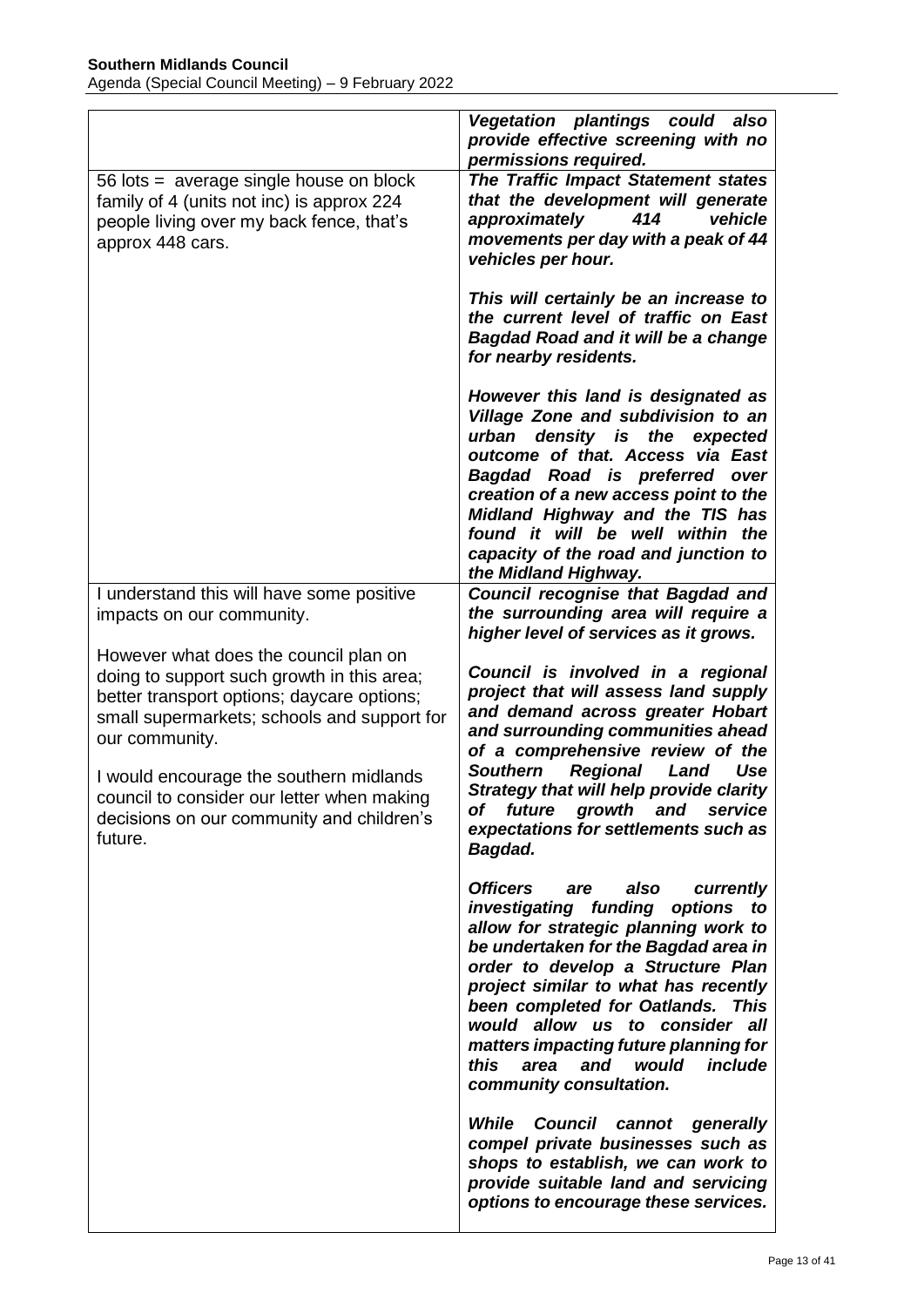| Council continually improves our<br>assets (such as the recent footpath |
|-------------------------------------------------------------------------|
| addition to East Bagdad Road) and                                       |
| advocates for better/improved                                           |
| government services in areas<br>outside our direct responsibilities,    |
| including public transport, schools                                     |
| and the like.                                                           |

## **ASSESSMENT - THE SOUTHERN MIDLANDS INTERIM PLANNING SCHEME**

## **Village Zone**

The subject site is in the Village Zone. The proposal must satisfy the requirements of the following relevant development standards of this zone:

## **Development Standards - Subdivision**

## **16.5.1 Lot Design**

To provide for new lots that:

- (a) have appropriate area and dimensions to accommodate development consistent with the Zone Purpose and any relevant Local Area Objectives or Desired Future Character Statements;
- (b) contain building areas which are suitable for development, consistent with the Zone Purpose, located to avoid hazards and values;
- (c) are capable of providing for a high level of residential amenity including privacy, good solar access; and passive surveillance of public spaces;
- (d) are not internal lots, except if the only reasonable way to provide for efficient use of land;
- (e) are provided in a manner that provides for the efficient and ordered provision of infrastructure.

| <b>Acceptable Solutions</b>    | <b>Performance Criteria</b>               | <b>OFFICER COMMENT</b>              |
|--------------------------------|-------------------------------------------|-------------------------------------|
| A1                             | P <sub>1</sub>                            | The<br>residential lots<br>all      |
| The size of each lot must be   | The size of each lot must                 | comply with the Acceptable          |
| no less than as specified      | satisfy all of the following:             | Solution (a), as they have          |
| below, except if for public    |                                           | areas between 600m <sup>2</sup> and |
| open space, a riparian or      | (a)<br>variance above the                 | $1000m^2$ .                         |
| littoral reserve or utilities: | maximum lot size only to the              |                                     |
|                                | extent necessary due to                   | The remaining lots are for          |
| (a)<br>no less than 600 m2     | demonstrated<br>site                      | utilities, roads and open           |
| and no more than 1,000 m2      | constraints;                              | space and therefore meet            |
| (except balance lot) if in     |                                           | the Acceptable Solution.            |
| Bagdad,<br>Campania,           | be consistent with<br>(b)                 |                                     |
| Kempton;                       | the Zone Purpose and any                  |                                     |
|                                | applicable<br>Local<br>Area               |                                     |
| (b)<br>no less than 800 m2     | Objectives<br><b>Desired</b><br><b>or</b> |                                     |
| and no more than 1,500 m2      | Future<br>Character                       |                                     |
| (except balance lot) if in     | Statements.                               |                                     |
| Colebrook;                     |                                           |                                     |
|                                |                                           |                                     |
| (c)<br>no less than 5,000      |                                           |                                     |
| m2 if located in Parattah,     |                                           |                                     |
| Tunbridge or Tunnack.          |                                           |                                     |
| A2                             | P <sub>2</sub>                            | All proposed lots are sized         |
| The design of each lot must    | The design of each lot must               | and shaped to allow for a 10        |
| provide a minimum building     | contain a building area able              | x 15m building area.                |
| area that is rectangular in    | to satisfy all of the following:          |                                     |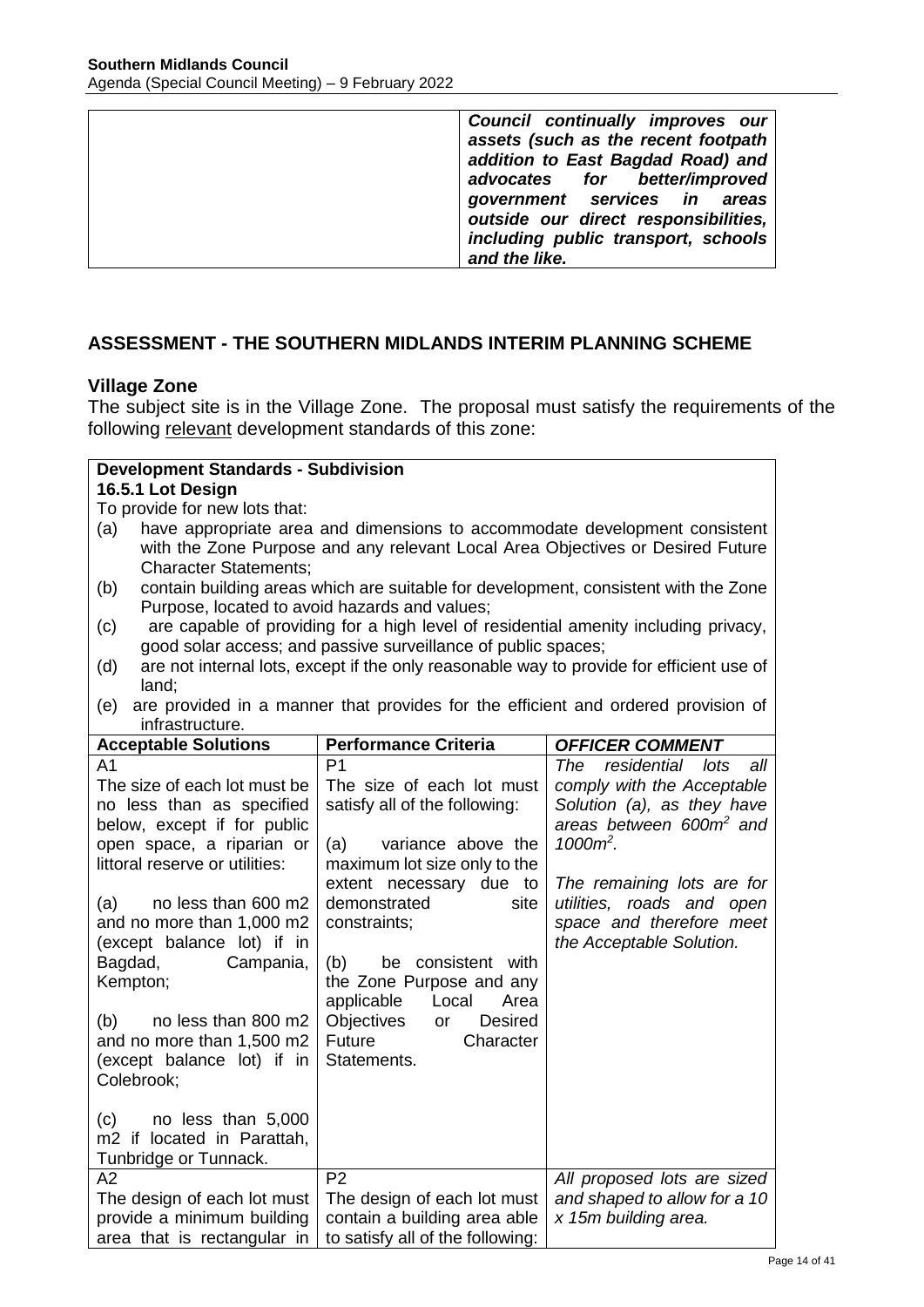| shape and complies with all<br>of the following, except if for<br>open<br>public<br>space,<br>a<br>riparian or littoral reserve or<br>utilities: | (a) be reasonably capable of<br>accommodating residential<br>use and development;                                                  | However as the site is partly<br>within a Bushfire Hazard<br>Prone Area it cannot meet<br>A2 part (b).                                                     |  |  |
|--------------------------------------------------------------------------------------------------------------------------------------------------|------------------------------------------------------------------------------------------------------------------------------------|------------------------------------------------------------------------------------------------------------------------------------------------------------|--|--|
| (a) clear of the frontage,<br>boundary<br>side and<br>rear<br>setbacks;                                                                          | (b) meets any applicable<br>standards in codes in this<br>planning scheme;                                                         | Assessment<br>against<br>the<br>Criteria<br>Performance<br>is<br>therefore required.                                                                       |  |  |
| (b) not subject to any codes<br>in this planning scheme;<br>(c) clear of title restrictions                                                      | (c)<br>enables<br>future<br>development to<br>achieve<br>maximum<br>solar<br>access,<br>given the slope and aspect<br>of the land; | $(a)$ All<br>lots<br>can<br>accommodate<br>а<br>10x15m building area<br>which per the A2 is<br>considered the minimum                                      |  |  |
| such as easements and<br>restrictive covenants;                                                                                                  | (d) minimises the need for<br>earth works, retaining walls,                                                                        | needed<br>to<br>accommodate<br>development<br>the<br>in                                                                                                    |  |  |
| (d) has an average slope of<br>no more than 1 in 5;                                                                                              | fill<br>and<br>excavation<br>and<br>with<br>associated<br>future<br>development;                                                   | village zone.<br>(b) The lots meet applicable<br>standards in Codes of                                                                                     |  |  |
| (e) has the long axis of the<br>developable<br>facing<br>area<br>north or within 20 degrees<br>west or 30 degrees east of<br>north;              | (e) provides for sufficient<br>useable area on the lot for<br>both of the following;                                               | the scheme (see further<br>below).<br>The lots are oriented to<br>(c)<br>maximise allowance for<br>solar access.                                           |  |  |
| (f) is a minimum of $10 \text{ m} \times 15$<br>m in size.                                                                                       | parking<br>(i)<br>on-site<br>and<br>manoeuvring;<br>(ii) adequate private open<br>space.                                           | (d) Minimal earthworks are<br>facilitate<br>needed<br>to<br>development<br>or<br>necessary to construct<br>future dwellings<br>and                         |  |  |
|                                                                                                                                                  |                                                                                                                                    | associate works.<br><b>This</b><br>owes to the gentle slope<br>of the land.<br>(e) The residential lot sizes<br>all comply with the A1<br>therefore<br>and |  |  |
|                                                                                                                                                  |                                                                                                                                    | considered<br>a suitable<br>size for a residential use<br>with ample room for<br>parking and private open<br>space.                                        |  |  |
|                                                                                                                                                  |                                                                                                                                    | The proposal is considered<br>comply<br>with<br>the<br>to<br>Performance Criteria P2.                                                                      |  |  |
| A3<br>The frontage for each lot<br>must be no less than 15 m,<br>except if for public open<br>space, a riparian or littoral                      | P <sub>3</sub><br>The frontage of each lot<br>all<br>must satisfy<br>of the<br>following:                                          | Lot 8-10 and Lots 16-18<br>have frontages less than<br>and therefore<br>15m<br>the<br>proposal must be assessed<br>against P3 as follows:                  |  |  |
| reserve or utilities or if an<br>internal lot.                                                                                                   | (a) provides opportunity for<br>practical and safe vehicular<br>and pedestrian access;                                             | (a) The lots in question are<br>all located in the corners<br>of the site. All of these                                                                    |  |  |
|                                                                                                                                                  | (b) provides opportunity for<br>surveillance<br>passive<br>residential<br>between                                                  | frontages<br>оf<br>are<br>sufficient<br>width<br>to<br>accommodate practical                                                                               |  |  |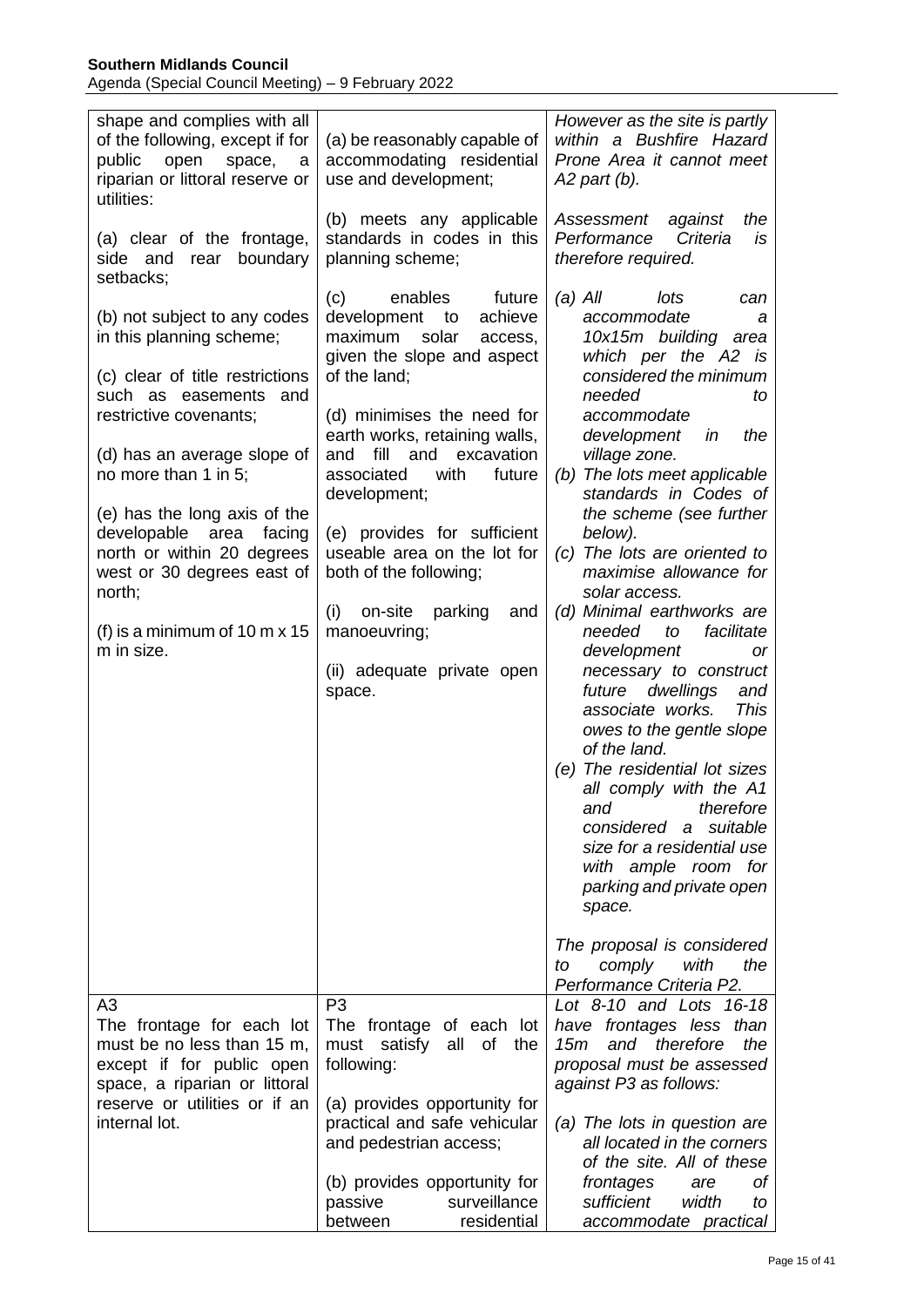|                                  | development on the lot and<br>the public road,                                                                                                                                                                                                        | and safe vehicle and a<br>pedestrian access.                                                                                                                         |  |  |  |
|----------------------------------|-------------------------------------------------------------------------------------------------------------------------------------------------------------------------------------------------------------------------------------------------------|----------------------------------------------------------------------------------------------------------------------------------------------------------------------|--|--|--|
|                                  | is no less than 6m.<br>(c)                                                                                                                                                                                                                            | (b) All of the lots have<br>sufficient frontages to<br>for<br>allow<br>passive<br>surveillance<br>оf<br>the<br>immediate road.<br>(c) No frontage is less than<br>6m |  |  |  |
|                                  |                                                                                                                                                                                                                                                       | The proposal is considered<br>with<br>the<br>to<br>comply<br>Performance Criteria P3.                                                                                |  |  |  |
| A4<br>No lot is an internal lot. | P <sub>4</sub><br>An internal lot must satisfy<br>all of the following:                                                                                                                                                                               | No<br>internal<br>lots<br>are<br>proposed in compliance with<br>the Acceptable Solution A4.                                                                          |  |  |  |
|                                  | (a) the lot gains access from<br>a road existing prior to the<br>planning scheme coming<br>effect,<br>unless<br>site<br>into<br>constraints make an internal<br>lot configuration the only<br>reasonable<br>option<br>to<br>efficiently utilise land; |                                                                                                                                                                      |  |  |  |
|                                  | (b) it is not reasonably<br>possible to provide a new<br>road to create a standard<br>frontage lot;                                                                                                                                                   |                                                                                                                                                                      |  |  |  |
|                                  | (c) the lot constitutes the<br>only reasonable way<br>to<br>subdivide the rear of an<br>existing lot;                                                                                                                                                 |                                                                                                                                                                      |  |  |  |
|                                  | (d) the lot will contribute to<br>the more efficient utilisation<br>residential<br>of<br>land<br>and<br>infrastructure;                                                                                                                               |                                                                                                                                                                      |  |  |  |
|                                  | the<br>(e)<br>amenity<br>οf<br>neighbouring land is unlikely<br>to be unreasonably affected<br>by subsequent development<br>and use;                                                                                                                  |                                                                                                                                                                      |  |  |  |
|                                  | (f) the lot has access to a<br>road via an access strip,<br>which is part of the lot, or a<br>right-of-way, with a width of<br>no less than 3.6m;                                                                                                     |                                                                                                                                                                      |  |  |  |
|                                  | (g)<br>passing<br>bays<br>are<br>provided<br>appropriate<br>at                                                                                                                                                                                        |                                                                                                                                                                      |  |  |  |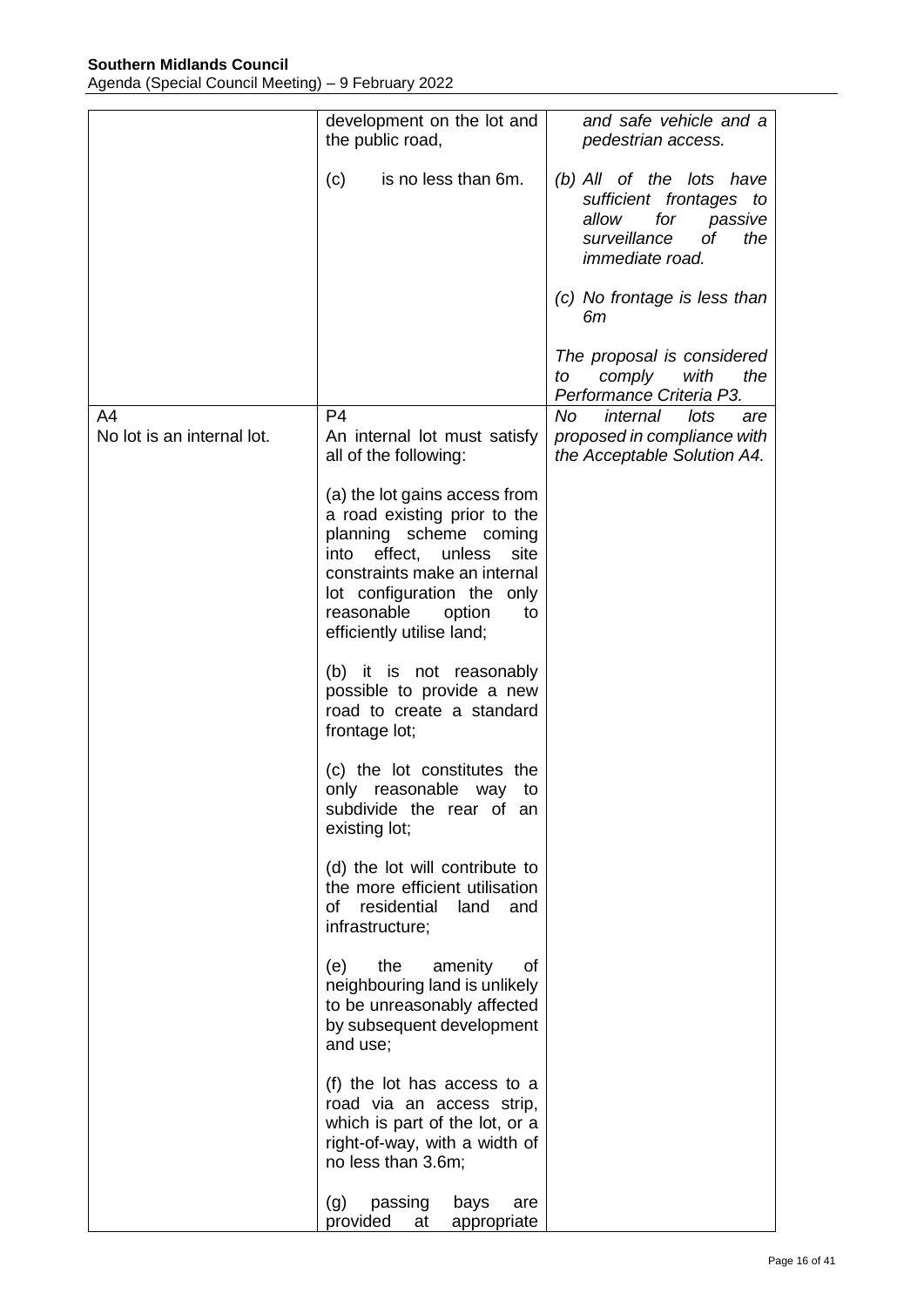|                                                            | distances to service the<br>likely future use of the lot;                                                                                                                                           |                                |
|------------------------------------------------------------|-----------------------------------------------------------------------------------------------------------------------------------------------------------------------------------------------------|--------------------------------|
|                                                            | (h) the access strip is<br>adjacent to or combined<br>with no more than three<br>other internal lot access<br>strips and it<br>is.<br>not<br>appropriate to<br>provide<br>access via a public road; |                                |
|                                                            | (i) a sealed driveway is<br>provided on the access strip<br>prior to the sealing of the<br>final plan.                                                                                              |                                |
|                                                            | (i) the lot addresses and<br>provides for<br>passive<br>surveillance of public open<br>space and public rights of<br>way if it fronts such public<br>spaces.                                        |                                |
| A <sub>5</sub>                                             | P <sub>5</sub>                                                                                                                                                                                      | All existing buildings will be |
| Setback<br>from<br>a<br>new                                | Setback from<br>new<br>a                                                                                                                                                                            | removed from the site, so A5   |
| boundary for an existing                                   | boundary for an existing                                                                                                                                                                            | is not applicable.             |
| building must comply with<br>relevant<br>Acceptable<br>the | building must satisfy the<br>relevant<br>Performance                                                                                                                                                |                                |
| Solution for setback.                                      | Criteria for setback.                                                                                                                                                                               |                                |

#### **Development Standards - Subdivision 16.5.2 Roads**

To ensure that the arrangement of new roads within a subdivision provides for all of the following:

- (a) the provision of safe, convenient and efficient connections to assist accessibility and mobility of the community;
- (b) the adequate accommodation of vehicular, pedestrian, cycling and public transport traffic;
- (c) the efficient ultimate subdivision of the entirety of the land and of neighbouring land.

| <b>Acceptable Solutions</b>              | <b>Performance Criteria</b>                                                                                                       | <b>OFFICER COMMENT</b>                                                                                                                                                                |
|------------------------------------------|-----------------------------------------------------------------------------------------------------------------------------------|---------------------------------------------------------------------------------------------------------------------------------------------------------------------------------------|
| A1                                       | P1                                                                                                                                | The subdivision includes a                                                                                                                                                            |
| The subdivision includes no<br>new road. | The<br>arrangement<br>and<br>construction of roads within<br>a subdivision must satisfy all<br>of the following:                  | new road and must be<br>the<br>assessed<br>against<br>performance criteria P1 as<br>follows:                                                                                          |
|                                          | (a)<br>the route and standard of<br>roads accords with any<br>relevant road network plan<br>adopted by the Planning<br>Authority; | (a) There is no road network<br>plan for this area. The<br>proposed road layout<br>has been assessed by<br>Council's<br>contract<br>engineering officer and<br>found to be acceptable |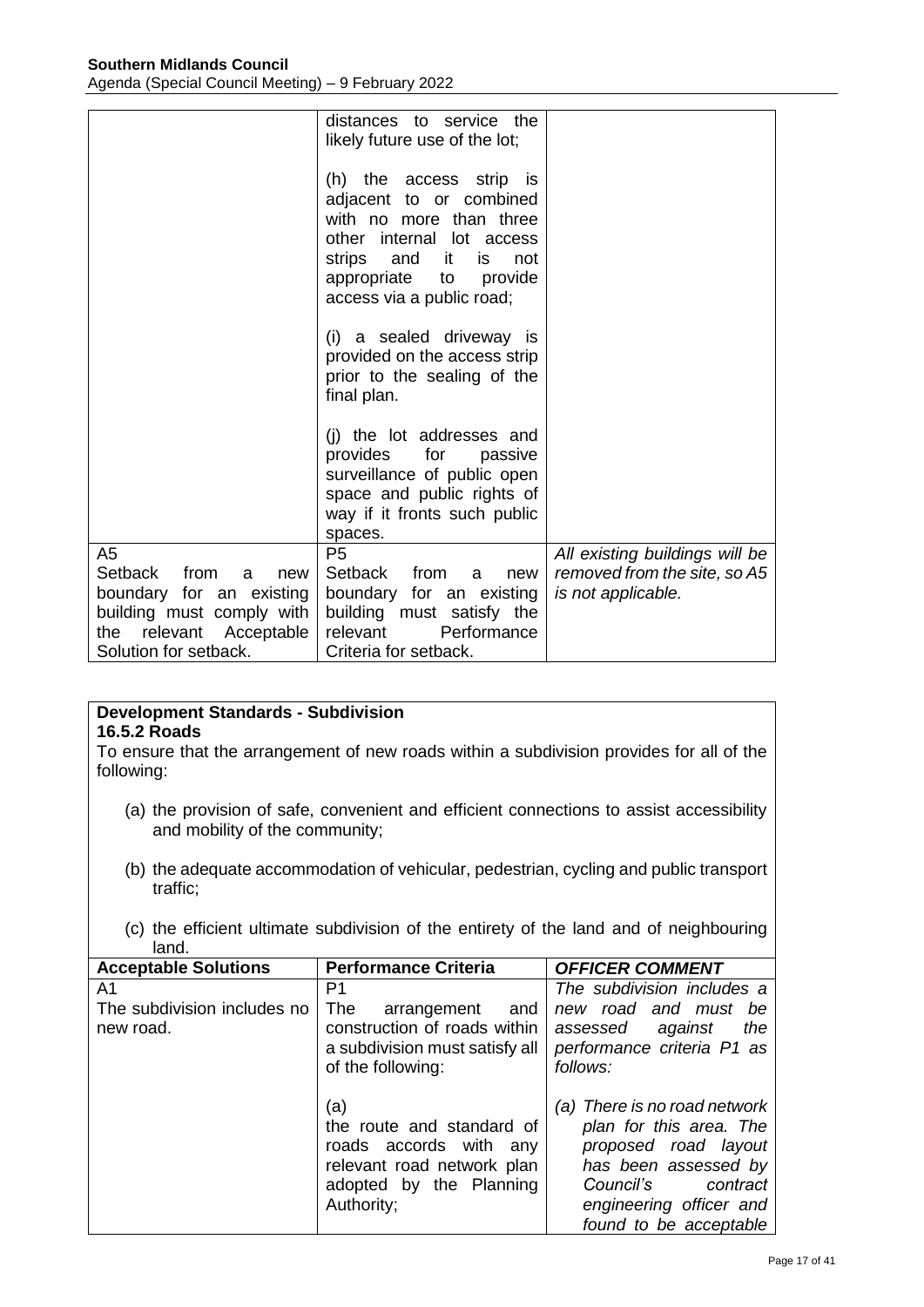| (b)<br>the<br>appropriate<br>and<br>reasonable<br>future<br>subdivision of the entirety of<br>lot is not<br>any balance<br>compromised;<br>(c)<br>the future subdivision of any<br>neighbouring or nearby land | with consideration of all<br>relevant<br>Local<br>Government subdivision<br>standards.<br>(b) A balance lot is not<br>proposed. The proposed<br>roads make provision for<br>access throughout each<br>stage of the subdivision.<br>(c) The subdivision<br>does |
|----------------------------------------------------------------------------------------------------------------------------------------------------------------------------------------------------------------|----------------------------------------------------------------------------------------------------------------------------------------------------------------------------------------------------------------------------------------------------------------|
| with subdivision potential is<br>facilitated<br>through<br>the<br>provision of connector roads<br>and pedestrian lanes, where<br>appropriate,<br>to<br>common<br>boundaries;<br>(d)                            | provide for appropriate<br>connectivity to adjoining<br>land zoned for future<br>growth.<br>Pedestrian<br>the<br>connection<br>to<br>Midland Highway is also<br>provided.<br>$(d)$ The<br>proposed                                                             |
| an<br>acceptable<br>level<br>οf<br>access, safety, convenience<br>and legibility is provided<br>through a consistent road<br>function hierarchy;<br>(e)                                                        | subdivision road would<br>achieve an acceptable<br>level of access, safety,<br>convenience,<br>and<br>legibility by providing a<br>consistent road function<br>hierarchy with proposed                                                                         |
| cul-de-sac<br>other<br>and<br>terminated roads are not<br>created, or their use in road<br>layout design is kept to an<br>absolute minimum;<br>(f)                                                             | widths<br>road<br>and<br>pedestrian infrastructure<br>(footpaths)<br>being<br>provided in accordance<br>with<br>relevant<br>the<br>standards.<br>(e) There are no cul de sacs                                                                                  |
| connectivity<br>with<br>the<br>neighbourhood<br>road<br>network is maximised;<br>the travel distance<br>(g)<br>between key destinations<br>such as shops and services                                          | other<br>terminated<br>or<br>roads in the subdivision.<br>The subdivision road will<br>be circular and provides<br>for future connection to<br>adjoining land.<br>See comments $(d) - (e)$<br>(f)                                                              |
| is minimised:<br>walking, cycling and<br>(h)<br>the efficient movement of<br>public transport is facilitated;<br>(i)<br>provision is made for                                                                  | (g) Walking and cycling is<br>promoted<br>through<br>footway connectivity and<br>minimises<br>travel<br>distance to the bus stop<br>and<br>commercial<br>property on the Midland                                                                               |
| infrastructure<br>bicycle<br>on<br>new arterial and collector<br>roads in accordance with<br>Austroads Guide to Road<br>Design Part 6A;<br>(j)                                                                 | Highway.<br>(h) See above.<br>(i) This is not an arterial or<br>collector<br>road<br>and<br>therefore the provision<br>cycling lanes is not<br>necessary.                                                                                                      |
| any adjacent existing grid<br>of<br>streets<br>pattern<br><b>is</b><br>extended, where there are<br>no significant topographical<br>constraints.                                                               | There is no existing grid<br>(j)<br>like pattern of streets.<br>Connectivity to adjoining<br>land is provided.                                                                                                                                                 |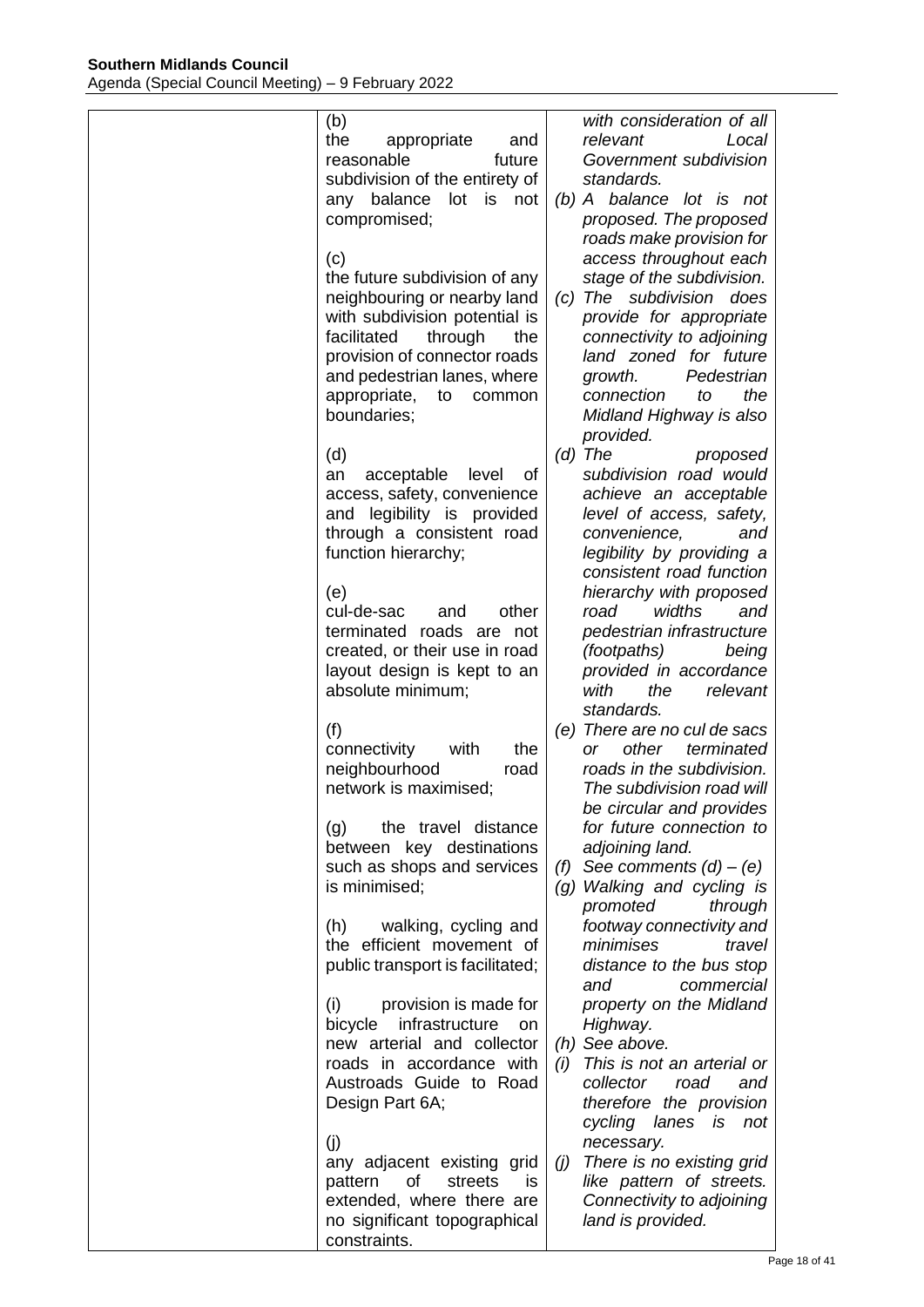#### **Development Standards - Subdivision 16.5.3 Ways and Public Open Space**

To ensure that the arrangement of ways and public open space provides for all of the following:

(a) the provision of safe, convenient and efficient connections to assist accessibility and mobility of the community;

|  |  |  | (b) the adequate accommodation of pedestrian and cycling traffic. |  |  |
|--|--|--|-------------------------------------------------------------------|--|--|
|  |  |  |                                                                   |  |  |

|                             | (b) the adequate accommodation or pedestrian and eyeling trains. |                              |
|-----------------------------|------------------------------------------------------------------|------------------------------|
| <b>Acceptable Solutions</b> | <b>Performance Criteria</b>                                      | <b>OFFICER COMMENT</b>       |
| A1                          | P <sub>1</sub>                                                   | There is<br>Acceptable<br>no |
| No Acceptable Solution.     | The arrangement of ways                                          | Solution for development     |
|                             | public<br>and<br>open<br>space                                   | that includes any proposed   |
|                             | within a subdivision must                                        | ways and public open space   |
|                             | satisfy all of the following:                                    | therefore<br>and<br>the      |
|                             |                                                                  | development<br>be<br>must    |
|                             | (a) connections with any                                         | satisfy the<br>Performance   |
|                             | adjoining ways are                                               | Criteria P1 as follows:      |
|                             | provided through the                                             |                              |
|                             |                                                                  |                              |
|                             | provision of ways to                                             | (a) a footway provides       |
|                             | the<br>common                                                    | connection<br>to             |
|                             | boundary,<br>as                                                  | Midland<br>Highway           |
|                             | appropriate;                                                     | from the new road            |
|                             |                                                                  | and the new road             |
|                             | (b) connections with any                                         | connects<br>East<br>to       |
|                             | neighbouring<br>land                                             | Bagdad Road.                 |
|                             | with<br>subdivision                                              | (b) A connection point is    |
|                             | potential is provided                                            | provided to the land         |
|                             | through<br>the                                                   | to the south which is        |
|                             | provision of ways to                                             | future<br>for<br>zoned       |
|                             | the<br>common                                                    | growth.                      |
|                             | boundary,<br>as                                                  | $(c)$ This<br>has<br>been    |
|                             | appropriate;                                                     | provided through a           |
|                             |                                                                  | subdivision<br>logical       |
|                             | (c) connections with the                                         | layout and through           |
|                             | neighbourhood road                                               | the<br>proposed              |
|                             | network<br>are                                                   | footway.                     |
|                             | provided through the                                             | $(d)$ The                    |
|                             |                                                                  | proposed                     |
|                             | provision of ways to<br>roads.                                   | footway will provide         |
|                             | those<br>as                                                      | the<br>access<br>to          |
|                             | appropriate;                                                     | commercial property          |
|                             |                                                                  | on the opposite side         |
|                             | (d) convenient<br>access                                         | of Midland Highway.          |
|                             | local<br>shops,<br>to                                            | (e) Adequate<br>passive      |
|                             | community facilities,                                            | surveillance<br>has          |
|                             | public open space                                                | been achieved.               |
|                             | and public transport                                             | A legible movement<br>(f)    |
|                             | routes is provided;                                              | network is achieved.         |
|                             |                                                                  | $(g)$ There<br>are<br>no     |
|                             | $(e)$ new<br>ways<br>are                                         | relevant<br>plans<br>to      |
|                             | designed<br>that<br>SO                                           | consider,<br>however         |
|                             | adequate<br>passive                                              | suitable connections         |
|                             | surveillance will be                                             | are achieved.                |
|                             | provided<br>from                                                 |                              |
|                             | development<br>on                                                | (h) As discussed above,      |
|                             | neighbouring<br>land                                             | Lot 100 is identified        |
|                             |                                                                  |                              |
|                             |                                                                  | Public<br>Open<br>as         |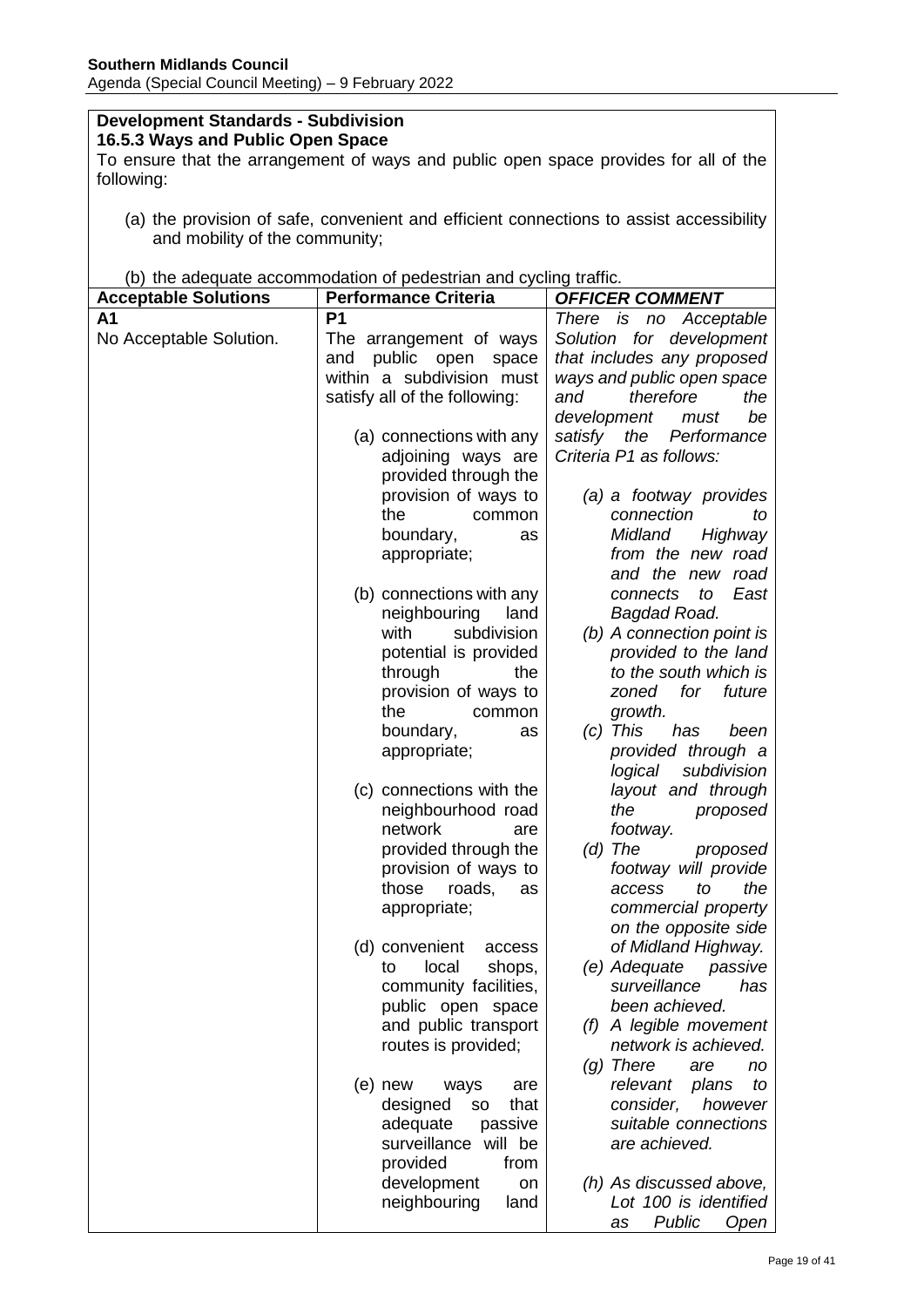|      | and public roads as<br>appropriate;                                                                                                                                                                                                                            | Space however this<br>area is required for                                                                                                                                                            |
|------|----------------------------------------------------------------------------------------------------------------------------------------------------------------------------------------------------------------------------------------------------------------|-------------------------------------------------------------------------------------------------------------------------------------------------------------------------------------------------------|
|      | (f) provides for a legible<br>movement network;                                                                                                                                                                                                                | stormwater<br>infrastructure and is<br>considered<br>not<br>useful or desirable                                                                                                                       |
|      | (g) the route of new<br>ways has regard to<br>pedestrian<br>any<br>&<br>cycle way or public<br>open<br>space<br>plan<br>adopted<br>by<br>the<br>Planning Authority;<br>(h) Public Open Space                                                                   | Public<br>Open<br>as<br>Space.<br><b>Therefore</b><br>Council<br>will require a cash in<br>lieu payment equal<br>to 5% of land value<br>in accordance with<br>the requirements of<br>Local Government |
|      | must be provided as<br>land or cash in lieu,<br>in accordance with<br>the relevant Council<br>policy.                                                                                                                                                          | <b>Building</b><br>and<br><b>Miscellaneous</b><br>Provisions Act 1993.<br>This is satisfied.<br>(i)                                                                                                   |
| (i)  | new<br>ways<br>or<br>extensions<br>to<br>existing ways must<br>be<br>designed<br>to<br>minimise<br>opportunities<br>for<br>entrapment or other<br>criminal<br>behaviour<br>including,<br>but not<br>limited to,<br>having<br>regard<br>to<br>the<br>following: | The proposal is found to<br>with<br>comply<br>the<br>Performance Criteria.                                                                                                                            |
| i.   | the width of the way;                                                                                                                                                                                                                                          |                                                                                                                                                                                                       |
| ii.  | the length of the<br>way;                                                                                                                                                                                                                                      |                                                                                                                                                                                                       |
| iii. | landscaping<br>within<br>the way                                                                                                                                                                                                                               |                                                                                                                                                                                                       |
| iv.  | lighting;                                                                                                                                                                                                                                                      |                                                                                                                                                                                                       |
| ٧.   | provision<br>οf<br>opportunities<br>for<br>'loitering';                                                                                                                                                                                                        |                                                                                                                                                                                                       |
| vi.  | the shape of the way<br>(avoiding<br>bends,<br>other<br>corners<br>or<br>opportunities<br>for<br>concealment).                                                                                                                                                 |                                                                                                                                                                                                       |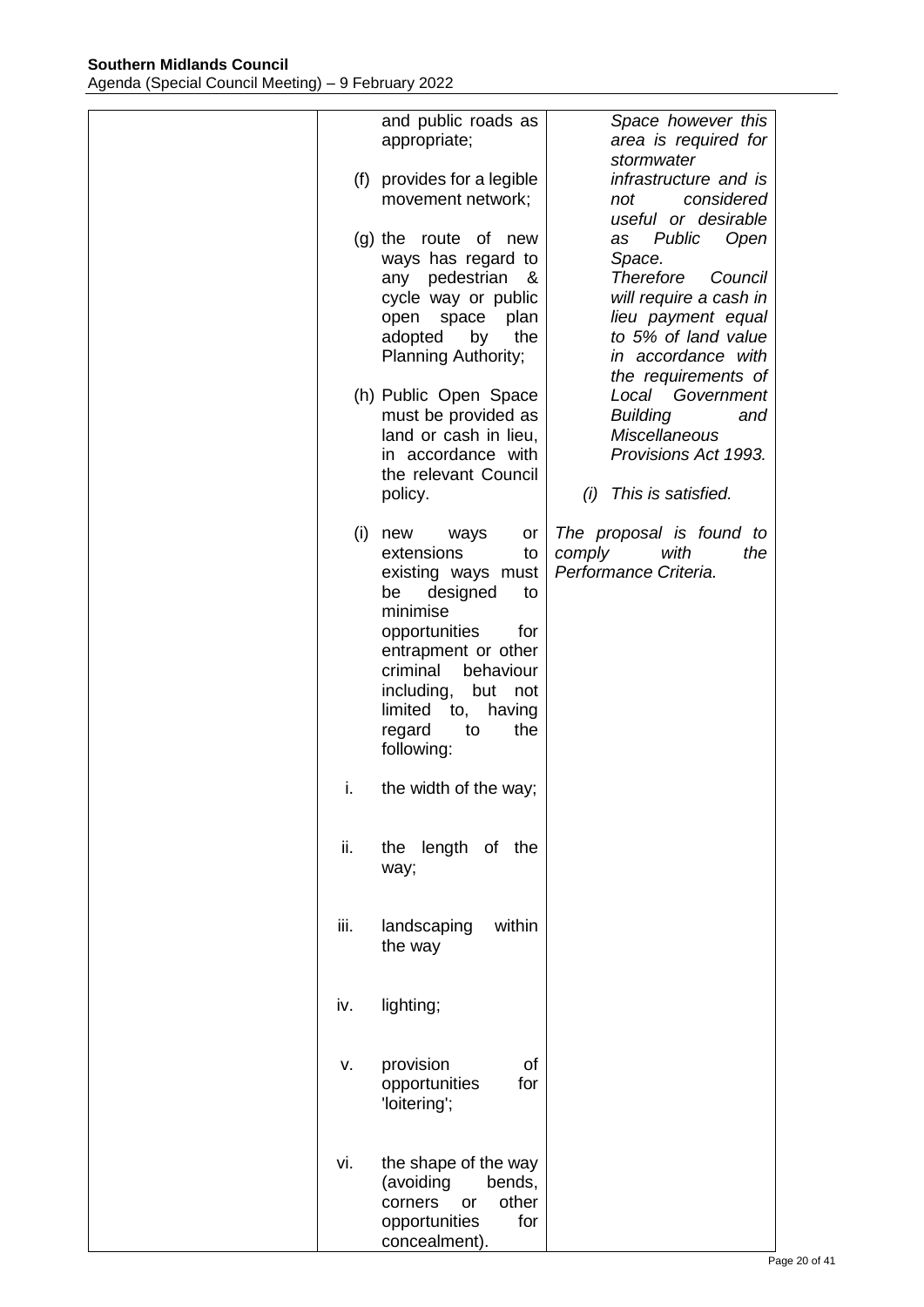| <b>Development Standards - Subdivision</b>                                                                                                                        |                                                                                                                                                                                                                                                          |                                                        |  |
|-------------------------------------------------------------------------------------------------------------------------------------------------------------------|----------------------------------------------------------------------------------------------------------------------------------------------------------------------------------------------------------------------------------------------------------|--------------------------------------------------------|--|
| 16.5.4 Services                                                                                                                                                   |                                                                                                                                                                                                                                                          |                                                        |  |
|                                                                                                                                                                   | To ensure that the subdivision of land provides adequate services to meet the projected                                                                                                                                                                  |                                                        |  |
| needs of future development.                                                                                                                                      |                                                                                                                                                                                                                                                          |                                                        |  |
| <b>Acceptable Solutions</b>                                                                                                                                       | <b>Performance Criteria</b>                                                                                                                                                                                                                              | <b>OFFICER COMMENT</b>                                 |  |
| A <sub>1</sub><br>Each lot must be connected<br>reticulated<br>potable<br>to a<br>water supply in<br>Bagdad,<br>Campania,<br>Kempton,<br>Colebrook and Tunbridge. | P <sub>1</sub><br>No Performance Criteria.                                                                                                                                                                                                               | The proposal complies with<br>the Acceptable Solution  |  |
| A2<br>Each lot must be connected<br>to a reticulated sewerage<br>Bagdad,<br>system<br>in<br>Campania, Kempton<br>and<br>Colebrook.                                | P <sub>2</sub><br>Where<br>reticulated<br>a<br>system is not<br>sewerage<br>available, each lot must be<br>capable of accommodating<br>on-site<br>wastewater<br>an<br>treatment system adequate<br>for<br>the future use and<br>development of the land. | The proposal complies with<br>the Acceptable Solution. |  |
| A <sub>3</sub><br>Each lot must be connected<br>to a stormwater system able<br>to service the building area<br>by gravity.                                        | P <sub>3</sub><br>If<br>connection<br>to<br>a<br>stormwater<br>system<br>is<br>unavailable, each lot must<br>be provided with an on-site<br>stormwater<br>management<br>system adequate for the<br>future use and development<br>of the land.            | The proposal complies with<br>the Acceptable Solution. |  |

## **E1.0 Bushfire Prone Area Code**

The purpose of this Code is to ensure that use and development is appropriately designed, located, serviced, and constructed, to reduce the risk to human life and property, and the cost to the community, caused by bushfires.

The Code applies to the development per E1.2 as part of the land falls within a bushfire prone area as identified by the overlay in the Scheme.

A Bushfire Hazard Assessment Report *Bushfire Hazard Report, 10 East Bagdad Road, Bagdad – Subdivision (Rhys Menadue and David Lyne - JMG Planners & Engineers) Revision 2.3 dated 13 January 2022* was provided with the Development Application and later updated to include the current lot layout.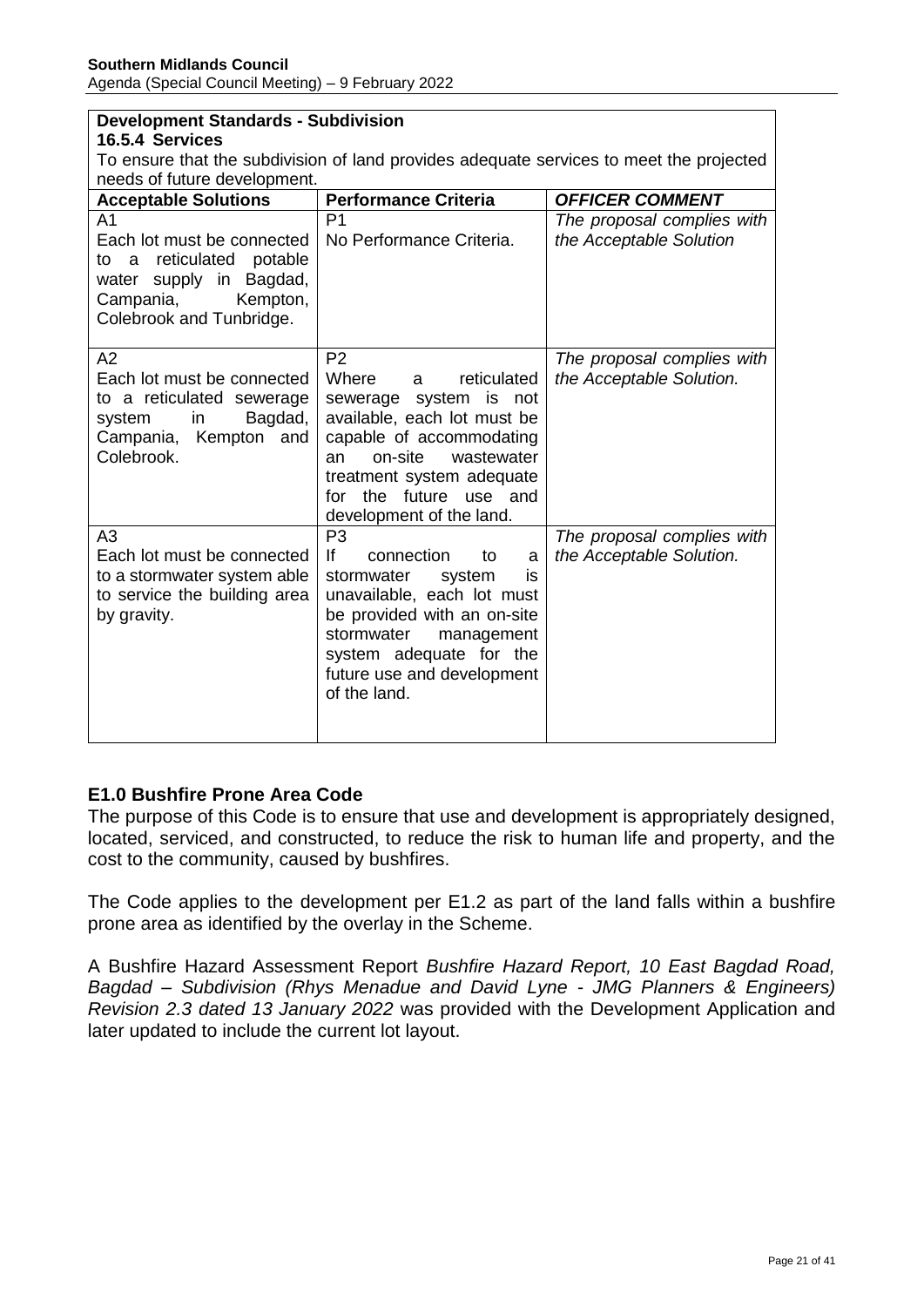The assessment against the development standards of the code is provided in the following tables.

| <b>Development Standards - Subdivision</b><br>E1.6.1 Subdivision: Provision of hazard management areas |                                 |                                                                                                                                                                          |                                                          |  |
|--------------------------------------------------------------------------------------------------------|---------------------------------|--------------------------------------------------------------------------------------------------------------------------------------------------------------------------|----------------------------------------------------------|--|
| Subdivision provides for hazard management areas that:                                                 |                                 |                                                                                                                                                                          |                                                          |  |
| (a) facilitate an integrated approach between subdivision and subsequent building on<br>a lot;         |                                 |                                                                                                                                                                          |                                                          |  |
|                                                                                                        | building area; and              | (b) provide for sufficient separation of building areas from bushfire-prone vegetation<br>to reduce the radiant heat levels, direct flame attack and ember attack at the |                                                          |  |
|                                                                                                        |                                 | (c) provide protection for lots at any stage of a staged subdivision.                                                                                                    |                                                          |  |
|                                                                                                        | <b>Acceptable Solutions</b>     | <b>Performance Criteria</b>                                                                                                                                              | <b>OFFICER COMMENT</b>                                   |  |
| A <sub>1</sub>                                                                                         |                                 | P <sub>1</sub>                                                                                                                                                           | <b>Bushfire</b><br>А<br>Hazard                           |  |
|                                                                                                        | (a) TFS or an accredited        | of<br>proposed<br>plan<br>A                                                                                                                                              | Assessment<br>Report<br>is                               |  |
| person                                                                                                 | certifies<br>that               | subdivision shows adequate                                                                                                                                               | provided with a Certificate                              |  |
|                                                                                                        | there is an insufficient        | hazard management areas                                                                                                                                                  | under Section 51 (2) (d) of                              |  |
| increase                                                                                               | risk from<br>in                 | in relation to the building                                                                                                                                              | the Act that requires the                                |  |
|                                                                                                        | bushfire to warrant the         | areas shown on lots within a                                                                                                                                             | Planning Authority<br>must                               |  |
| provision                                                                                              | of<br>hazard                    | bushfire-prone area, having                                                                                                                                              | accept any certificate issued                            |  |
|                                                                                                        | management areas as             | regard to:                                                                                                                                                               | by an accredited person that                             |  |
|                                                                                                        | part of a subdivision; or       | of                                                                                                                                                                       | certifies the plans provided                             |  |
|                                                                                                        | (b) The proposed plan of        | dimensions<br>$(a)$ the<br>hazard<br>management                                                                                                                          | acceptable<br>are<br>to<br>manage/mitigate risk or that  |  |
|                                                                                                        | subdivision:                    | areas;                                                                                                                                                                   | the development will result                              |  |
|                                                                                                        |                                 |                                                                                                                                                                          | in an insufficient risk from                             |  |
| (i)                                                                                                    | all<br>lots<br>shows            | bushfire<br>$(b)$ a<br>risk                                                                                                                                              | the hazard.                                              |  |
|                                                                                                        | that are within or              | assessment of each lot                                                                                                                                                   |                                                          |  |
|                                                                                                        | partly within a                 | at any stage of staged                                                                                                                                                   |                                                          |  |
|                                                                                                        | bushfire-prone                  | subdivision;                                                                                                                                                             | The<br>Certificate/Report                                |  |
|                                                                                                        | area, including                 |                                                                                                                                                                          | demonstrates that Hazard                                 |  |
|                                                                                                        | those developed                 | 0f<br>the<br>$(c)$ the<br>nature                                                                                                                                         | Management Areas can be<br>provided and are to be        |  |
|                                                                                                        | at each stage of<br>staged<br>а | bushfire-prone<br>vegetation including the                                                                                                                               | implemented through<br>the                               |  |
|                                                                                                        | subdivision;                    | type, fuel load, structure                                                                                                                                               | staging of the subdivision.                              |  |
| (ii)                                                                                                   | the<br>shows                    | and flammability;                                                                                                                                                        | proposal<br>therefore<br>The<br>complies with A1 (b) and |  |
|                                                                                                        | building area for               | $(d)$ the<br>topography,                                                                                                                                                 | sub criteria.                                            |  |
|                                                                                                        | each lot;                       | including site slope;                                                                                                                                                    |                                                          |  |
|                                                                                                        |                                 |                                                                                                                                                                          | There is no need to extend                               |  |
| (iii)                                                                                                  | shows<br>hazard                 | (e) any other potential forms                                                                                                                                            | hazard management areas                                  |  |
|                                                                                                        | management                      | ignition<br>of fuel<br>and                                                                                                                                               | into the adjoining land and                              |  |
|                                                                                                        | between<br>areas                | sources;                                                                                                                                                                 | therefore A1 (c)<br>is not                               |  |
|                                                                                                        | bushfire-prone<br>vegetation    | distances                                                                                                                                                                | applicable.                                              |  |
|                                                                                                        | and<br>building<br>each         | (f)<br>separation<br>from the bushfire-prone                                                                                                                             | It is noted also that the land                           |  |
|                                                                                                        | area that have                  | vegetation<br>not                                                                                                                                                        | once developed will<br>be                                |  |
|                                                                                                        | dimensions                      | unreasonably restricting                                                                                                                                                 | subject to Council's<br>fire                             |  |
|                                                                                                        | equal<br>to,<br>or              | subsequent                                                                                                                                                               | hazard abatement program.                                |  |
|                                                                                                        | greater than, the               | development;                                                                                                                                                             |                                                          |  |
|                                                                                                        | separation                      |                                                                                                                                                                          |                                                          |  |
|                                                                                                        | distances                       | (g) an instrument that will                                                                                                                                              |                                                          |  |
|                                                                                                        | required for BAL                | facilitate management of                                                                                                                                                 |                                                          |  |
|                                                                                                        | 19 in Table 2.4.4               | fuels located on land                                                                                                                                                    |                                                          |  |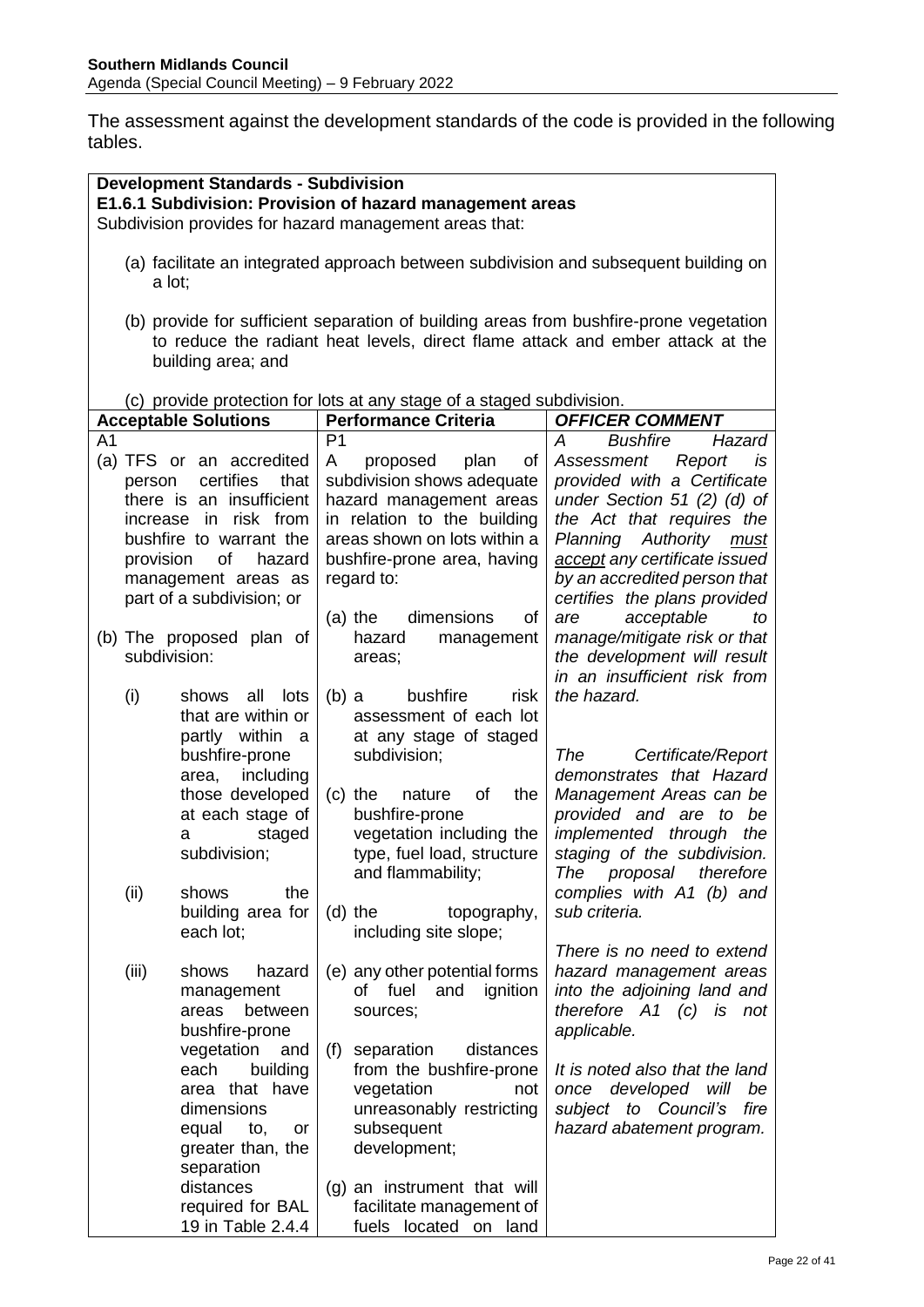**Southern Midlands Council**

Agenda (Special Council Meeting) – 9 February 2022

| of<br>Standard<br>$3959 -$                                                                                                                                                                                                                                                                                                                                                                                                                         | Australian<br>AS<br>2009                                                                                         | external | subdivision; and        | to | the |
|----------------------------------------------------------------------------------------------------------------------------------------------------------------------------------------------------------------------------------------------------------------------------------------------------------------------------------------------------------------------------------------------------------------------------------------------------|------------------------------------------------------------------------------------------------------------------|----------|-------------------------|----|-----|
| Construction<br>buildings<br>bushfire-prone<br>areas; and                                                                                                                                                                                                                                                                                                                                                                                          | of<br>in                                                                                                         | TFS.     | (h) any advice from the |    |     |
| (iv)<br>is accompanied<br>by a<br>hazard<br>management<br>plan<br>addresses all the<br>individual<br>and<br>certified by<br><b>TFS</b><br>accredited<br>person, showing<br>hazard<br>management<br>areas equal to,<br>or greater than,<br>the<br>distances<br>required for BAL<br>19 in Table 2.4.4<br><b>of</b><br>Standard<br>$3959 -$<br>Construction<br>buildings<br>bushfire-prone<br>areas; and                                              | bushfire<br>that<br>lots<br>that<br>is<br>the<br><b>or</b><br>separation<br>Australian<br>AS<br>2009<br>of<br>in |          |                         |    |     |
| $(c)$ If<br>management areas<br>are to be located on<br>land external to the<br>proposed<br>subdivision<br>application<br>accompanied by the<br>written consent of<br>the owner of that<br>land to enter into an<br>agreement<br>section 71 of the Act<br>will<br>that<br>registered on the title<br>of the neighbouring<br>property providing<br>for the affected land<br>to be managed in<br>accordance with the<br>bushfire<br>management plan. | hazard<br>the<br>is.<br>under<br>be<br>hazard                                                                    |          |                         |    |     |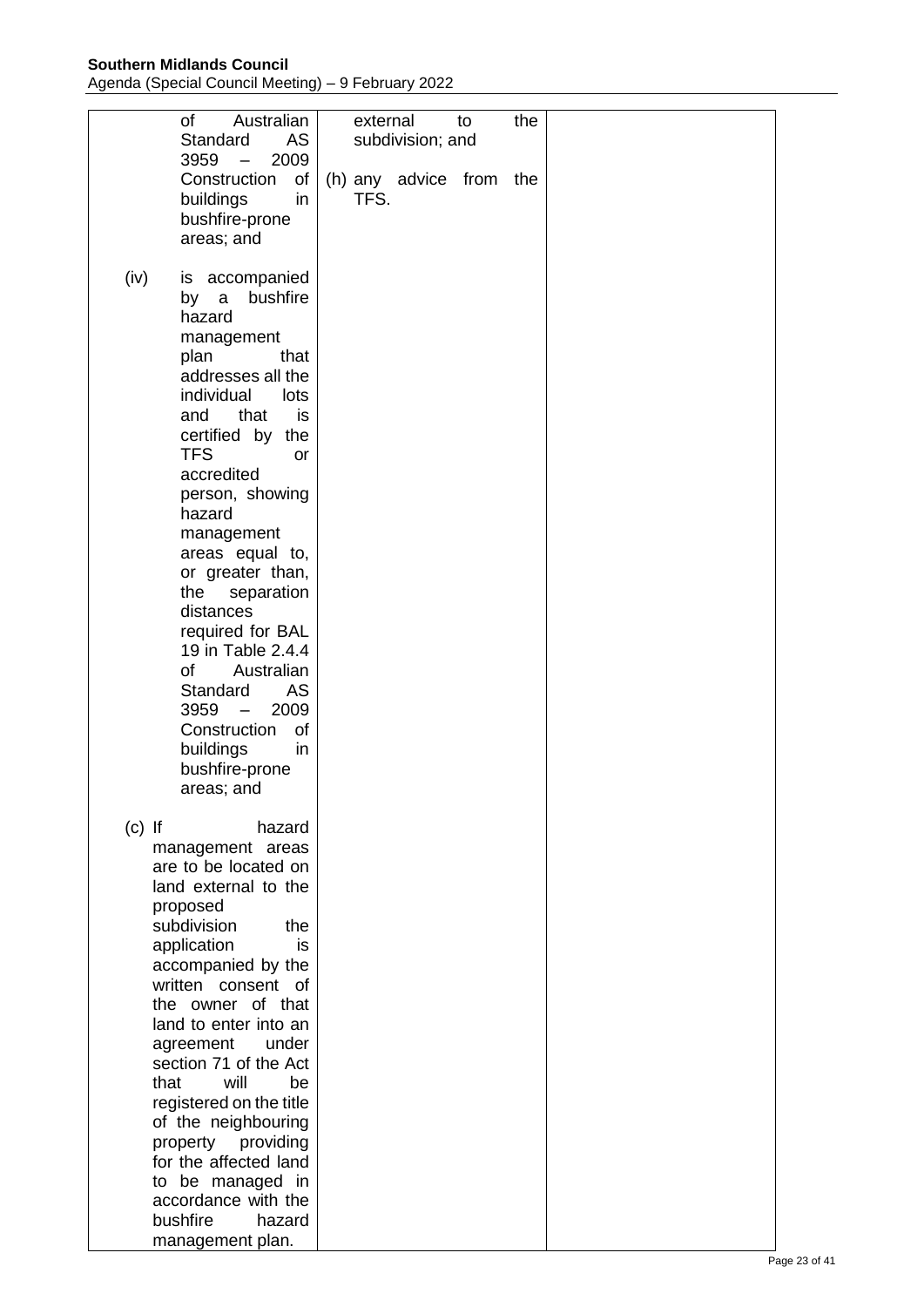| <b>Development Standards - Subdivision</b>                                                                                                                                       |                                                                                        |                                                          |  |  |
|----------------------------------------------------------------------------------------------------------------------------------------------------------------------------------|----------------------------------------------------------------------------------------|----------------------------------------------------------|--|--|
| E1.6.2 Subdivision: Public and fire fighting access                                                                                                                              |                                                                                        |                                                          |  |  |
| Access roads to, and the layout of roads, tracks and trails, in a subdivision:                                                                                                   |                                                                                        |                                                          |  |  |
| personnel;                                                                                                                                                                       | (a) allow safe access and egress for residents, firefighters and emergency service     |                                                          |  |  |
|                                                                                                                                                                                  |                                                                                        |                                                          |  |  |
| (b) provide access to the bushfire-prone vegetation that enables both property to be<br>defended when under bushfire attack and for hazard management works to be<br>undertaken; |                                                                                        |                                                          |  |  |
|                                                                                                                                                                                  | (c) are designed and constructed to allow for fire appliances to be manoeuvred;        |                                                          |  |  |
|                                                                                                                                                                                  | (d) provide access to water supplies for fire appliances; and                          |                                                          |  |  |
| points.                                                                                                                                                                          | (e) are designed to allow connectivity, and where needed, offering multiple evacuation |                                                          |  |  |
| <b>Acceptable Solutions</b>                                                                                                                                                      | <b>Performance Criteria</b>                                                            | <b>OFFICER COMMENT</b>                                   |  |  |
| A <sub>1</sub>                                                                                                                                                                   | P <sub>1</sub>                                                                         | Report/Certificate<br>The                                |  |  |
| (a) TFS or an accredited                                                                                                                                                         | A proposed plan of                                                                     | states that the access will                              |  |  |
| certifies<br>that<br>person                                                                                                                                                      | subdivision shows access                                                               | comply with the relevant                                 |  |  |
| there is an insufficient                                                                                                                                                         | and egress for residents,                                                              | standards for road access.                               |  |  |
| risk from<br>increase in<br>bushfire                                                                                                                                             | fire-fighting vehicles and                                                             |                                                          |  |  |
| warrant<br>to<br>specific measures<br>for                                                                                                                                        | emergency service<br>personnel to enable                                               | The<br>proposal<br>therefore<br>complies with A1 (b) and |  |  |
| the<br>public access<br>in                                                                                                                                                       | protection from bushfires,                                                             | sub criteria.                                            |  |  |
| subdivision<br>for<br>the                                                                                                                                                        | having regard to:                                                                      |                                                          |  |  |
| purposes of fire fighting;                                                                                                                                                       |                                                                                        |                                                          |  |  |
| or                                                                                                                                                                               | (a)<br>appropriate design                                                              |                                                          |  |  |
|                                                                                                                                                                                  | measures, including:                                                                   |                                                          |  |  |
| (b) A proposed plan<br>of                                                                                                                                                        |                                                                                        |                                                          |  |  |
| subdivision showing the                                                                                                                                                          | (i)<br>two way traffic;                                                                |                                                          |  |  |
| layout of roads, fire trails<br>and<br>the<br>location<br>of                                                                                                                     | all weather                                                                            |                                                          |  |  |
| property<br>access<br>to                                                                                                                                                         | (ii)<br>surfaces;                                                                      |                                                          |  |  |
| building<br>areas<br>is                                                                                                                                                          |                                                                                        |                                                          |  |  |
| included in a bushfire                                                                                                                                                           | (iii)<br>height and width of                                                           |                                                          |  |  |
| hazard<br>management                                                                                                                                                             | any vegetation clearances;                                                             |                                                          |  |  |
| plan that:                                                                                                                                                                       |                                                                                        |                                                          |  |  |
|                                                                                                                                                                                  | load capacity;<br>(iv)                                                                 |                                                          |  |  |
| demonstrates<br>(i)                                                                                                                                                              |                                                                                        |                                                          |  |  |
| proposed roads will                                                                                                                                                              | provision of passing<br>(v)                                                            |                                                          |  |  |
| comply with Table                                                                                                                                                                | bays;                                                                                  |                                                          |  |  |
| E1, proposed private<br>accesses will comply                                                                                                                                     | traffic control<br>(vi)                                                                |                                                          |  |  |
| with Table E2 and                                                                                                                                                                | devices;                                                                               |                                                          |  |  |
| proposed fire trails                                                                                                                                                             |                                                                                        |                                                          |  |  |
| will<br>with<br>comply                                                                                                                                                           | (vii)<br>geometry, alignment                                                           |                                                          |  |  |
| Table E3; and                                                                                                                                                                    | and slope of roads, tracks                                                             |                                                          |  |  |
|                                                                                                                                                                                  | and trails;                                                                            |                                                          |  |  |
| (ii) is certified by the TFS                                                                                                                                                     |                                                                                        |                                                          |  |  |
| or an accredited person.                                                                                                                                                         | (viii)<br>use of through                                                               |                                                          |  |  |
|                                                                                                                                                                                  | roads to provide for                                                                   |                                                          |  |  |
|                                                                                                                                                                                  | connectivity;                                                                          |                                                          |  |  |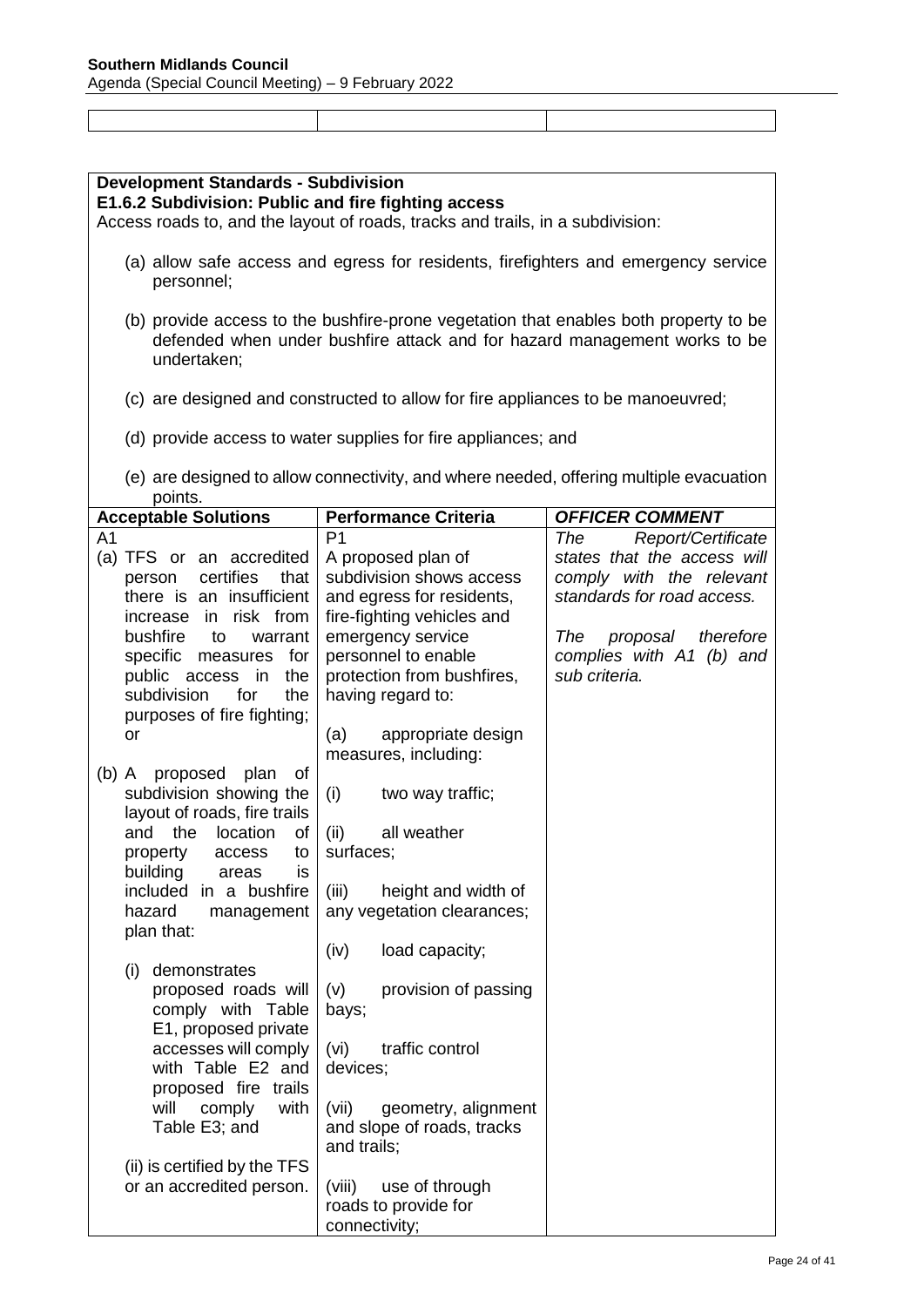| limits on the length<br>(ix)<br>of cul-de-sacs and dead-<br>end roads;                              |  |
|-----------------------------------------------------------------------------------------------------|--|
| provision of turning<br>(x)<br>areas;                                                               |  |
| provision for parking<br>(xi)<br>areas;                                                             |  |
| (xii)<br>perimeter access;<br>and                                                                   |  |
| (xiii)<br>fire trails;                                                                              |  |
| (b)<br>the provision of<br>access to:                                                               |  |
| (i)<br>bushfire-prone<br>vegetation to permit the<br>undertaking of hazard<br>management works; and |  |
| (ii)<br>fire fighting water<br>supplies; and                                                        |  |
| any advice from the<br>(c)<br>TFS.                                                                  |  |

| <b>Development Standards - Subdivision</b>                                                                                                                                                            |                                                                                         |                                                                                         |
|-------------------------------------------------------------------------------------------------------------------------------------------------------------------------------------------------------|-----------------------------------------------------------------------------------------|-----------------------------------------------------------------------------------------|
|                                                                                                                                                                                                       | E1.6.3 Subdivision: Provision of water supply for fire fighting purposes                |                                                                                         |
|                                                                                                                                                                                                       | Adequate, accessible and reliable water supply for the purposes of fire fighting can be |                                                                                         |
|                                                                                                                                                                                                       |                                                                                         | demonstrated at the subdivision stage and allow for the protection of life and property |
|                                                                                                                                                                                                       | associated with the subsequent use and development of bushfire-prone areas.             |                                                                                         |
| <b>Acceptable Solutions</b>                                                                                                                                                                           | <b>Performance Criteria</b>                                                             | <b>OFFICER COMMENT</b>                                                                  |
| A <sub>1</sub>                                                                                                                                                                                        | P1                                                                                      | The reticulated water supply                                                            |
| In.<br>areas serviced with                                                                                                                                                                            | No Performance Criterion.                                                               | complies with the Table E4                                                              |
| the<br>reticulated water<br>by                                                                                                                                                                        |                                                                                         | certified<br>the<br>in<br>as                                                            |
| water corporation:                                                                                                                                                                                    |                                                                                         | report/certificate.                                                                     |
|                                                                                                                                                                                                       |                                                                                         |                                                                                         |
| (a) TFS or an accredited<br>person certifies<br>that<br>there is an insufficient<br>increase in risk from<br>bushfire to warrant the<br>provision of a water<br>supply for fire fighting<br>purposes; |                                                                                         |                                                                                         |
| (b) A proposed plan<br>οf<br>subdivision showing the<br>layout of fire hydrants,<br>and building areas, is                                                                                            |                                                                                         |                                                                                         |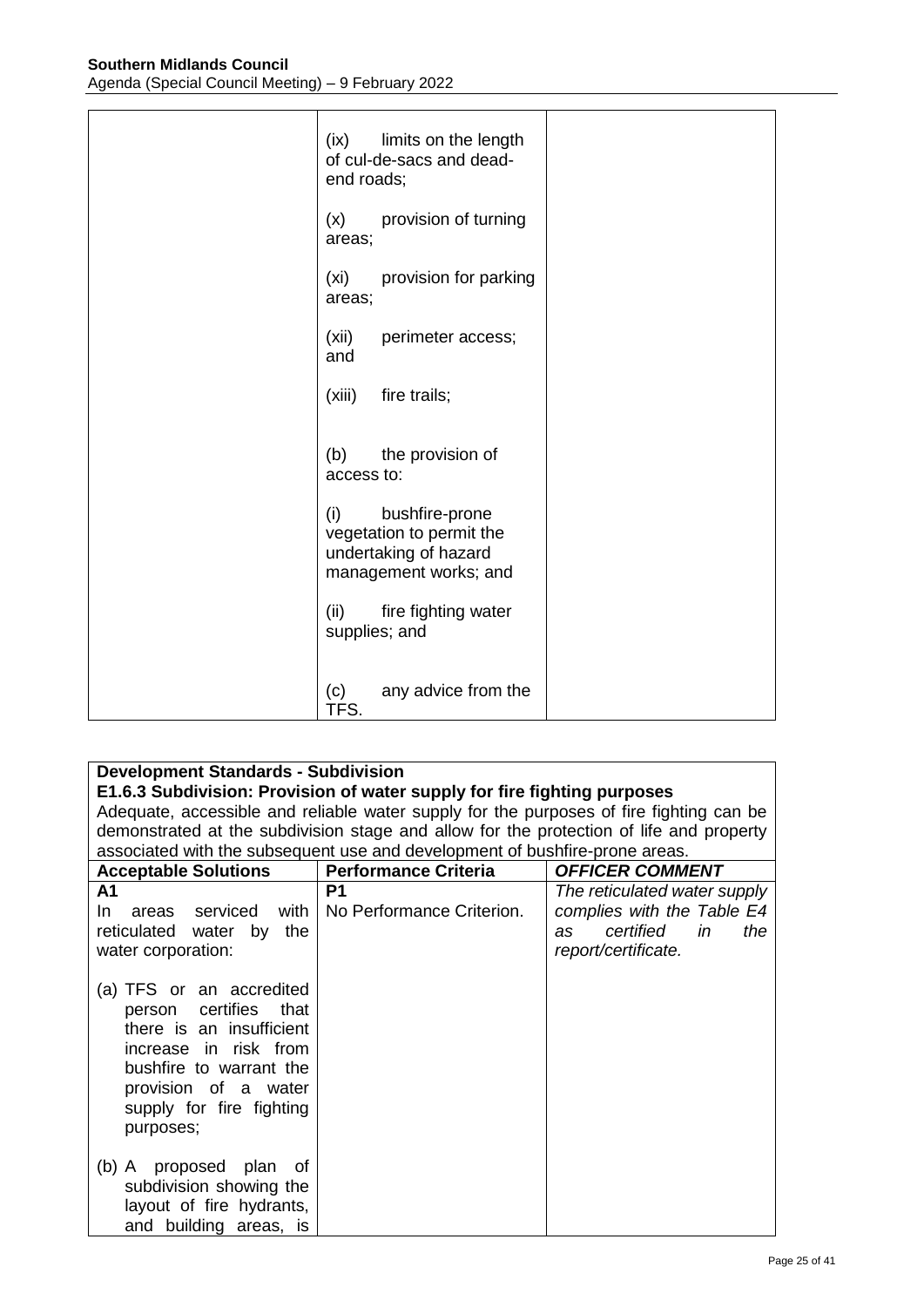| included in a bushfire<br>hazard<br>management<br>plan approved by the<br><b>TFS</b><br><b>or</b><br>accredited<br>being<br>person<br>as<br>compliant with Table E4;<br>or<br>bushfire<br>hazard<br>$(c)$ A<br>management<br>plan<br>certified by the TFS or<br>an accredited person<br>demonstrates that the<br>provision of water supply<br>for fire fighting purposes<br>is sufficient to manage<br>the risks to property and |                                             |                 |
|----------------------------------------------------------------------------------------------------------------------------------------------------------------------------------------------------------------------------------------------------------------------------------------------------------------------------------------------------------------------------------------------------------------------------------|---------------------------------------------|-----------------|
| lives in the event of a<br>bushfire                                                                                                                                                                                                                                                                                                                                                                                              |                                             |                 |
| A2<br>In<br>that<br>areas<br>are<br>not<br>reticulated<br>serviced<br>by<br>by<br>the<br>water<br>water<br>corporation:                                                                                                                                                                                                                                                                                                          | P <sub>2</sub><br>No Performance Criterion. | Not applicable. |
| <b>TFS</b><br>$(a)$ The<br>or<br>an<br>accredited<br>person<br>certifies that there is an<br>insufficient increase in<br>risk from bushfire to<br>warrant provision of a<br>water supply for fire<br>fighting purposes;                                                                                                                                                                                                          |                                             |                 |
| <b>TFS</b><br>$(b)$ The<br>or<br>an<br>accredited<br>person<br>certifies that a proposed<br>plan<br>of<br>subdivision<br>demonstrates<br>that<br>-a<br>static<br>water<br>supply,<br>dedicated to fire fighting,<br>will be provided and<br>located compliant with<br>Table E5; or                                                                                                                                               |                                             |                 |
| bushfire<br>hazard<br>$(c)$ A<br>plan<br>management<br>certified by the TFS or<br>accredited<br>person<br>an<br>demonstrates that the<br>provision of water supply<br>for fire fighting purposes<br>is sufficient to manage<br>the risks to property and                                                                                                                                                                         |                                             |                 |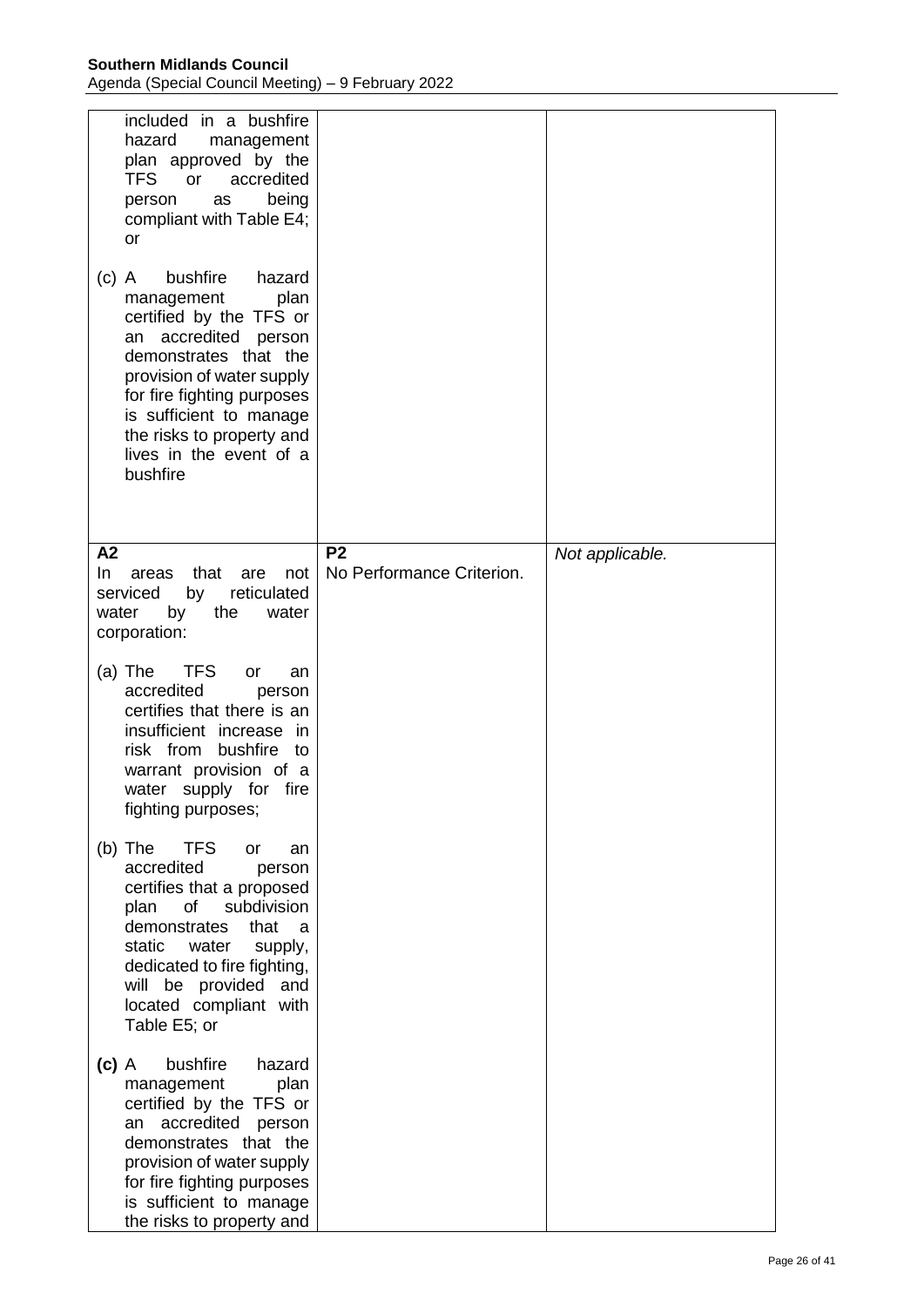| lives in the event of a |  |
|-------------------------|--|
| bushfire.               |  |

## **E5.0 Road and Railway Assets Code**

The purpose of this provision is to:

- (a) protect the safety and efficiency of the road and railway networks; and
- (b) reduce conflicts between sensitive uses and major roads and the rail network.

The proposal includes a new road with access onto Climie Street and the new vehicle crossings for the lots. This will result in an intensification of the local road network in additional traffic movements. The details of which are captured in the Traffic Impact Assessment provided by the Applicant.

The applicable standards of the Code are addressed in the following tables:

| <b>Development Standards</b>                                                                                           |                                                                                                                                                                                                                                                                                                                                                                                                                                                                                                                                                                                           |                                                                                                                                                |  |
|------------------------------------------------------------------------------------------------------------------------|-------------------------------------------------------------------------------------------------------------------------------------------------------------------------------------------------------------------------------------------------------------------------------------------------------------------------------------------------------------------------------------------------------------------------------------------------------------------------------------------------------------------------------------------------------------------------------------------|------------------------------------------------------------------------------------------------------------------------------------------------|--|
| E5.6.2 Road accesses and junctions                                                                                     |                                                                                                                                                                                                                                                                                                                                                                                                                                                                                                                                                                                           |                                                                                                                                                |  |
|                                                                                                                        | To ensure that the safety and efficiency of roads is not reduced by the creation of new                                                                                                                                                                                                                                                                                                                                                                                                                                                                                                   |                                                                                                                                                |  |
| accesses and junctions.                                                                                                |                                                                                                                                                                                                                                                                                                                                                                                                                                                                                                                                                                                           |                                                                                                                                                |  |
|                                                                                                                        |                                                                                                                                                                                                                                                                                                                                                                                                                                                                                                                                                                                           |                                                                                                                                                |  |
| <b>Acceptable Solutions</b>                                                                                            | <b>Performance Criteria</b>                                                                                                                                                                                                                                                                                                                                                                                                                                                                                                                                                               | <b>OFFICER COMMENT</b>                                                                                                                         |  |
| A <sub>1</sub><br>No new access or junction<br>to roads in an area subject<br>to a speed limit of more than<br>60km/h. | P <sub>1</sub><br>For roads in an area<br>subject to a speed limit of<br>more than 60km/h,<br>accesses and junctions<br>must be safe and not<br>unreasonably impact on the<br>efficiency of the road,<br>having regard to:<br>(a) the nature and<br>frequency of the traffic<br>generated by the use;<br>(b) the nature of the road;<br>(c) the speed limit and<br>traffic flow of the road;<br>(d) any alternative access;<br>(e) the need for the access<br>or junction;<br>(f) any traffic impact<br>assessment; and<br>(g) any written advice<br>received from the road<br>authority. | The new junction with East<br><b>Bagdad Road complies with</b><br>the Acceptable Solution as<br>the speed limit on East<br>Bagdad Road 60km/h. |  |
| A2<br>No more than one access<br>providing<br>both entry<br>and                                                        | P <sub>2</sub><br>For roads in an area<br>subject to a speed limit of                                                                                                                                                                                                                                                                                                                                                                                                                                                                                                                     | There is no more than one<br>access<br>per<br>property                                                                                         |  |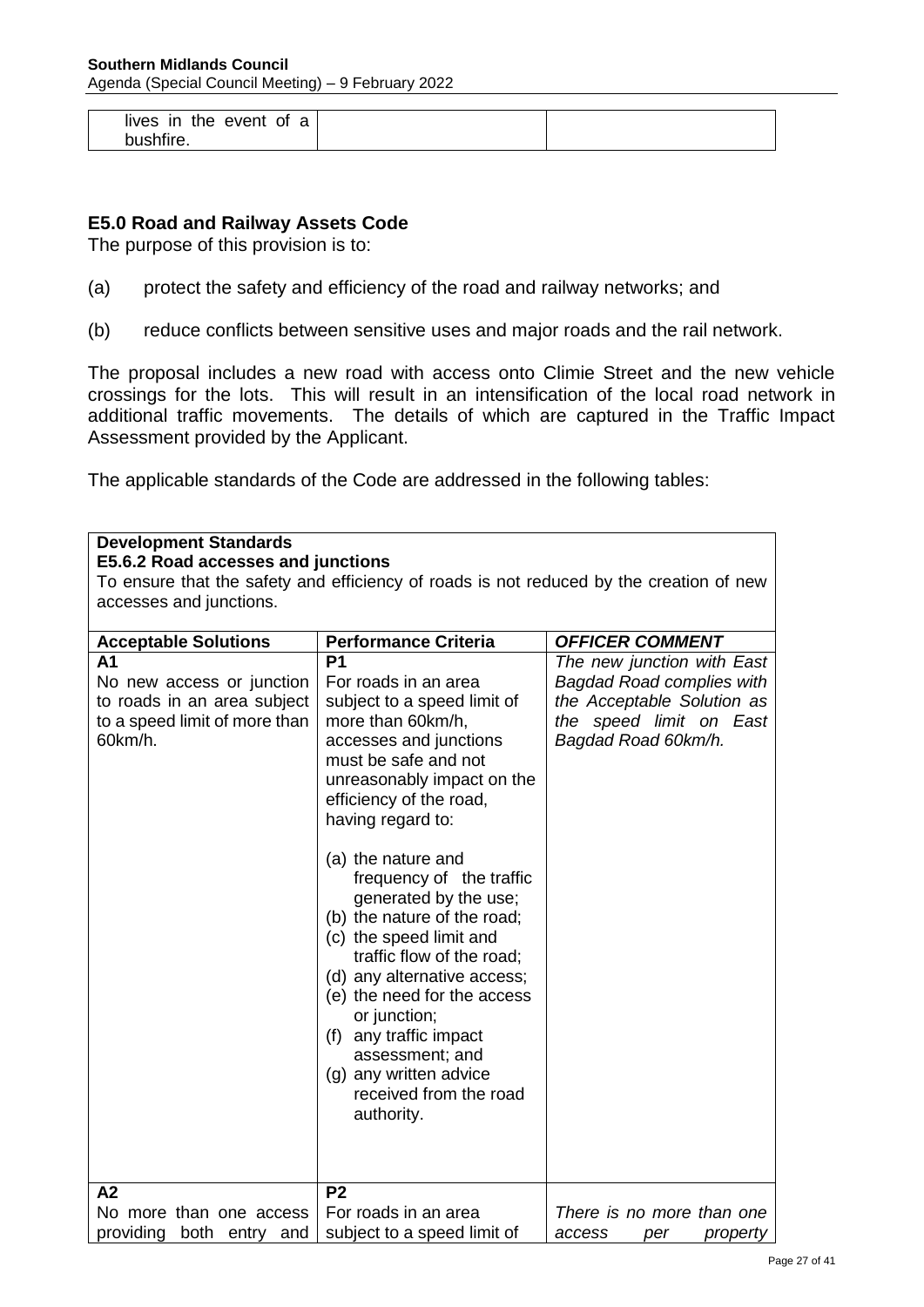**Southern Midlands Council**

Agenda (Special Council Meeting) – 9 February 2022

| exit,<br>two<br>accesses<br>or<br>providing<br>separate entry<br>and exit, to roads in an area<br>subject to a speed limit of<br>60km/h or less. | 60km/h or less, accesses<br>and junctions must be safe<br>and not unreasonably<br>impact on the efficiency of<br>the road, having regard to:                                                                                                                                                                                                                                | The<br>proposed.<br>development Complies with<br>the Acceptable Solution. |
|--------------------------------------------------------------------------------------------------------------------------------------------------|-----------------------------------------------------------------------------------------------------------------------------------------------------------------------------------------------------------------------------------------------------------------------------------------------------------------------------------------------------------------------------|---------------------------------------------------------------------------|
|                                                                                                                                                  | (a) the nature and<br>frequency of the traffic<br>generated by the use;<br>(b) the nature of the road;<br>(c) the speed limit and<br>traffic flow of the road;<br>(d) any alternative access<br>to a road;<br>(e) the need for the access<br>or junction;<br>any traffic impact<br>(f)<br>assessment; and<br>(g) any written advice<br>received from the road<br>authority. |                                                                           |

#### **Development Standard**

#### **E5.6.1 Development adjacent to roads and railways**

To ensure that development adjacent to category 1 or category 2 roads or the rail network:

(a) ensures the safe and efficient operation of roads and the rail network;

(b) allows for future road and rail widening, realignment and upgrading; and

(c) is located to minimise adverse effects of noise, vibration, light and air emissions from roads and the rail network..

| <b>Acceptable Solutions</b>                                                                                                                      | <b>Performance Criteria</b>                                                                                                                                               | <b>OFFICER COMMENT</b>                                                                                                                                                            |
|--------------------------------------------------------------------------------------------------------------------------------------------------|---------------------------------------------------------------------------------------------------------------------------------------------------------------------------|-----------------------------------------------------------------------------------------------------------------------------------------------------------------------------------|
| A1.1                                                                                                                                             | P1                                                                                                                                                                        |                                                                                                                                                                                   |
| Except as provided in A1.2,<br>the following development<br>must be located at least                                                             | The location of<br>development, from the rail<br>network, or a category 1                                                                                                 | The land is located adjacent<br>to the Midland Highway, a<br>Category 1 road.                                                                                                     |
| 50m from the rail network, or<br>category 1 road<br>or o<br>а<br>category 2 road, in an area<br>subject to a speed limit of<br>more than 60km/h: | road or category 2 road in<br>an area subject to a speed<br>limit of more than 60km/h,<br>must be safe and not<br>unreasonably impact on the<br>efficiency of the road or | New dwellings on the new<br>lots adjoining the highway<br>will not be able to achieve a<br>50m setback as required by<br>A1.1 and there is not an<br>established row of dwellings |
| new buildings;<br>(a)                                                                                                                            | amenity of sensitive uses,<br>having regard to:                                                                                                                           | as referred to in A1.2.                                                                                                                                                           |
| (b)<br>other road or earth<br>works; and                                                                                                         | the proposed<br>(a)<br>setback;                                                                                                                                           | The proponent has sought a<br>noise report to consider this<br>matter. The report finds that                                                                                      |
| (c)<br>building<br>envelopes<br>on new lots.                                                                                                     | the existing setback<br>(b)<br>of buildings on the site;<br>the frequency of use<br>(c)<br>of the rail network;                                                           | construction measures (eg<br>location and size of windows<br>and construction materials)<br>will need to be used to                                                               |
| A1.2                                                                                                                                             | the speed limit and<br>(d)<br>traffic volume of the road;                                                                                                                 | ensure the noise level inside<br>houses on these properties                                                                                                                       |
| Buildings, may be:                                                                                                                               | any noise, vibration,<br>light and air emissions from<br>the rail network or road;                                                                                        | is appropriate.                                                                                                                                                                   |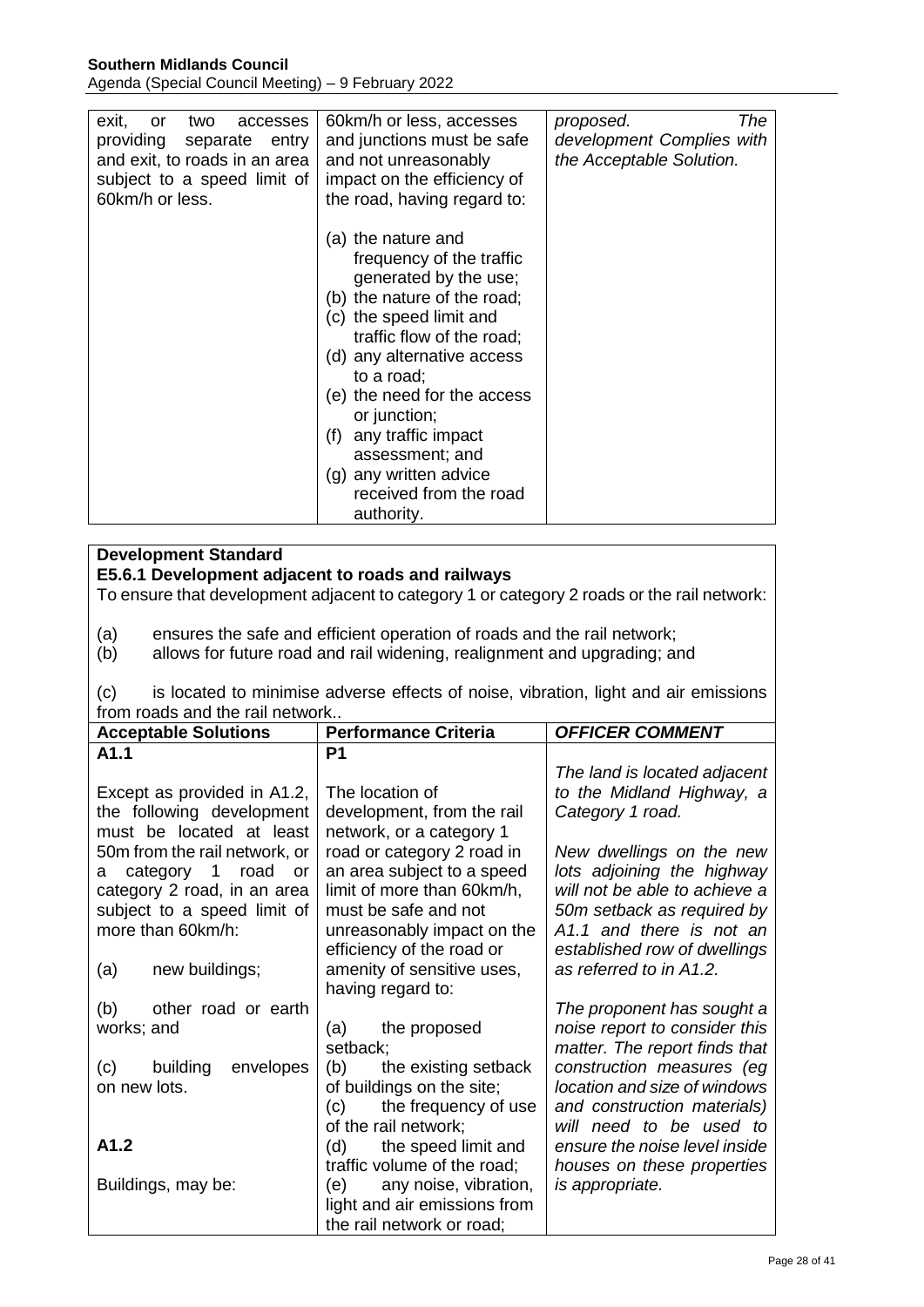## **Southern Midlands Council** Agenda (Special Council Meeting) – 9 February 2022

| (a)<br>located within a row<br>of existing buildings and | (f)<br>the nature of the<br>road; | A condition is included in the<br>recommendation for a Part |
|----------------------------------------------------------|-----------------------------------|-------------------------------------------------------------|
| setback no closer than the                               | (g)<br>the nature of the          | V agreement to be applied                                   |
| immediately<br>adjacent                                  | development;                      | to these titles so that future                              |
| building; or                                             | the need for the<br>(h)           | owners are aware of the                                     |
|                                                          | development;                      | requirements.                                               |
| (b)<br>an extension which                                | any traffic impact<br>(i)         |                                                             |
| extends no closer than:                                  | assessment;                       |                                                             |
|                                                          | (i)<br>any                        |                                                             |
| (i)<br>the existing building;                            | recommendations from a            |                                                             |
| or                                                       | suitably qualified person for     |                                                             |
| (ii)<br>immediately<br>an                                | mitigation of noise, if for a     |                                                             |
| adjacent building.                                       | habitable building for a          |                                                             |
|                                                          | sensitive use; and                |                                                             |
|                                                          | any written advice<br>(k)         |                                                             |
|                                                          | received from the rail or         |                                                             |
|                                                          | road authority.                   |                                                             |

| <b>Development Standard</b>                                                                                                                                                   |                                                                                                                                                                                                                                                                                                                                                                                                                              |                                                                                      |  |
|-------------------------------------------------------------------------------------------------------------------------------------------------------------------------------|------------------------------------------------------------------------------------------------------------------------------------------------------------------------------------------------------------------------------------------------------------------------------------------------------------------------------------------------------------------------------------------------------------------------------|--------------------------------------------------------------------------------------|--|
| E5.6.4 Sight distance at accesses, junctions and level crossings                                                                                                              |                                                                                                                                                                                                                                                                                                                                                                                                                              |                                                                                      |  |
| To ensure that accesses, junctions and level crossings provide sufficient sight distance                                                                                      |                                                                                                                                                                                                                                                                                                                                                                                                                              |                                                                                      |  |
| between vehicles and between vehicles and trains to enable safe movement of traffic.                                                                                          |                                                                                                                                                                                                                                                                                                                                                                                                                              |                                                                                      |  |
| <b>Acceptable Solutions</b>                                                                                                                                                   | <b>Performance Criteria</b>                                                                                                                                                                                                                                                                                                                                                                                                  | <b>OFFICER COMMENT</b>                                                               |  |
| A <sub>1</sub>                                                                                                                                                                | P <sub>1</sub>                                                                                                                                                                                                                                                                                                                                                                                                               | The Sight distances at the                                                           |  |
| Sight distances at:                                                                                                                                                           | The design, layout and<br>location of an access,<br>junction or rail level                                                                                                                                                                                                                                                                                                                                                   | new junction<br>with East<br>Bagdad Road are found to<br>the<br>comply<br>Acceptable |  |
| a. an access or junction<br>must comply with the                                                                                                                              | crossing must provide<br>adequate sight distances to<br>ensure the safe movement                                                                                                                                                                                                                                                                                                                                             | Solutions for Sight Distance.<br>This is detailed in the Traffic                     |  |
| Safe Intersection Sight<br>Distance shown in Table<br>$E5.1$ ; and                                                                                                            | of vehicles, having regard<br>to:                                                                                                                                                                                                                                                                                                                                                                                            | <b>Impact Statement.</b>                                                             |  |
| rail level crossings must<br>b.<br>comply with AS1742.7<br>Manual of uniform traffic<br>control<br>devices<br>Railway<br>crossings,<br>Standards Association<br>of Australia. | (a) the nature and<br>frequency of the traffic<br>generated by the use;<br>(b) the frequency of use of<br>the road or rail network;<br>(c) any alternative access;<br>(d) the need for the access,<br>junction or level<br>crossing;<br>(e) any traffic impact<br>assessment;<br>(f) any measures to<br>improve or maintain<br>sight distance; and<br>(g) any written advice<br>received from the road<br>or rail authority. |                                                                                      |  |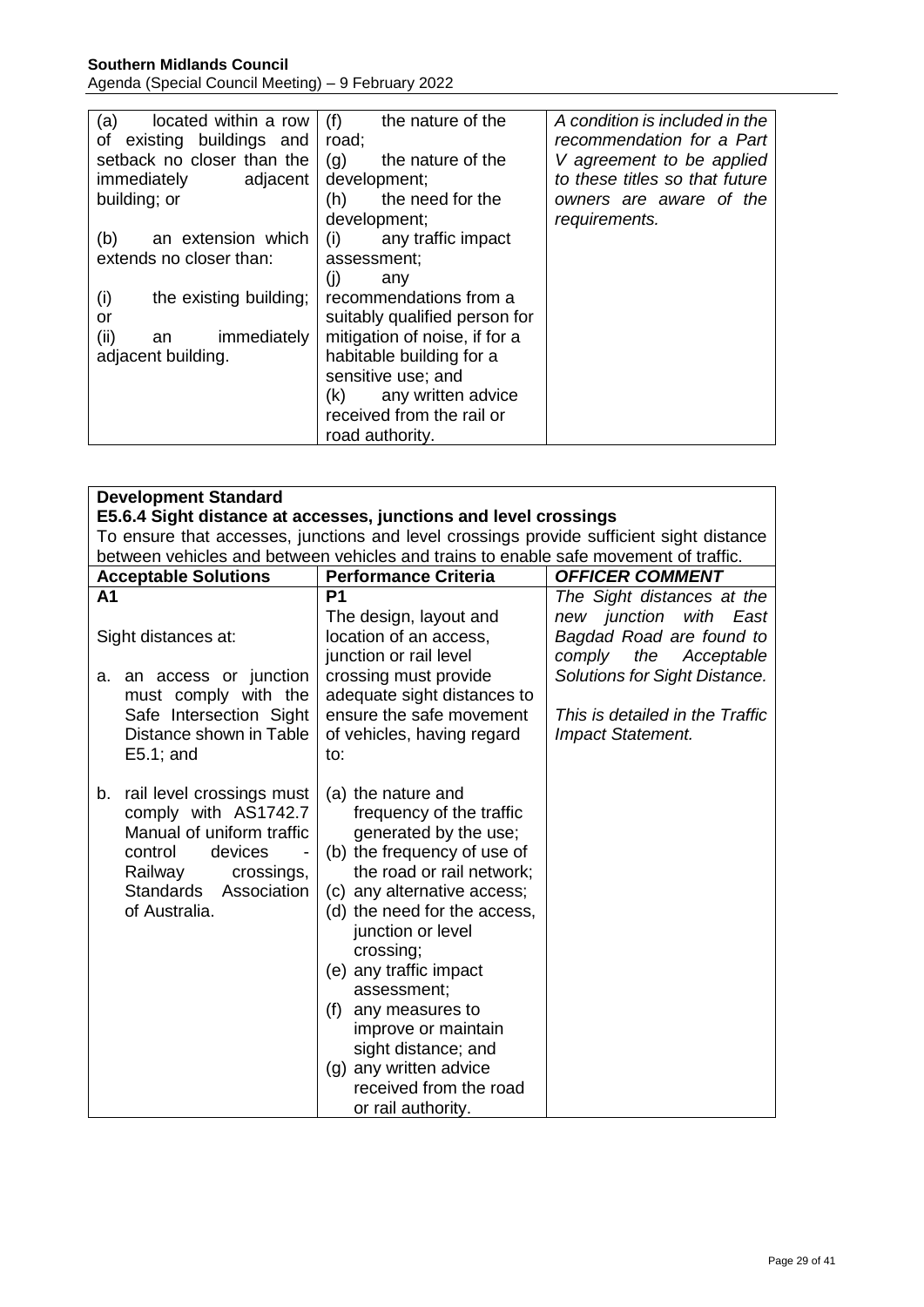## **E6.0 Parking and Access Code**

The Parking and Access Code applies to all use and development.

The location and design of the access will comply with the Acceptable Solutions through conditioning for a detailed design plan to be submitted to Council prior to construction works and to be approved by Council's Engineer. There were no concerns otherwise raised by Council's engineer in the application based on the lot layout and likely location of property access points.

## **Stormwater Management Code**

The Stormwater Code applies to all development requiring the management of stormwater.

The majority of stormwater from the development will be treated and disposed of to Horfield Creek via the Midland Highway and the proposed retention basin. The remaining stormwater will be disposed of to Bagdad Rivulet.

The development complies with all Acceptable Solutions. This is detailed in the table below:

| <b>Development Standards</b>                                                                                                                            |                                                                                                                                                                                                                                                                                                                                                                                                                                    |                                                                                                                                                                                                          |  |
|---------------------------------------------------------------------------------------------------------------------------------------------------------|------------------------------------------------------------------------------------------------------------------------------------------------------------------------------------------------------------------------------------------------------------------------------------------------------------------------------------------------------------------------------------------------------------------------------------|----------------------------------------------------------------------------------------------------------------------------------------------------------------------------------------------------------|--|
| E7.7.1 Stormwater Drainage and Disposal<br>To ensure that stormwater quality and quantity is managed appropriately.                                     |                                                                                                                                                                                                                                                                                                                                                                                                                                    |                                                                                                                                                                                                          |  |
|                                                                                                                                                         |                                                                                                                                                                                                                                                                                                                                                                                                                                    |                                                                                                                                                                                                          |  |
| <b>Acceptable Solutions</b>                                                                                                                             | <b>Performance Criteria</b>                                                                                                                                                                                                                                                                                                                                                                                                        | <b>OFFICER COMMENT</b>                                                                                                                                                                                   |  |
| A <sub>1</sub><br>Stormwater<br>from<br>new<br>impervious surfaces must<br>be disposed of by gravity to<br>stormwater<br>public<br>infrastructure.      | P <sub>2</sub><br>Stormwater from new<br>impervious surfaces must<br>be managed by any of the<br>following:                                                                                                                                                                                                                                                                                                                        | <b>The</b><br>Application<br>demonstrates that all lots<br>created, including the road<br>lot can be drained to a public<br>stormwater system.                                                           |  |
|                                                                                                                                                         | (a) disposed of on-site with<br>soakage devices having<br>regard to the suitability of<br>the site, the system design<br>and water sensitive urban<br>design principles<br>collected for re-use<br>(b)<br>on the site;<br>disposed of to public<br>(c)<br>stormwater infrastructure<br>via a pump system which is<br>designed, maintained and<br>managed to minimise the<br>risk of failure to the<br>satisfaction of the Council. | The recommended permit is<br>further<br>conditioned<br>to<br>ensure compliance and to<br>modern<br>best<br>ensure<br>practices are implemented<br>Water Sensitive<br>through<br>Urban Design Principles. |  |
| A2                                                                                                                                                      | P <sub>2</sub>                                                                                                                                                                                                                                                                                                                                                                                                                     | The proposed stormwater                                                                                                                                                                                  |  |
| A stormwater system for a<br>development<br>new<br>must                                                                                                 | A stormwater system for a<br>new development must                                                                                                                                                                                                                                                                                                                                                                                  | system incorporates Water<br>Sensitive Urban Design as                                                                                                                                                   |  |
| incorporate water sensitive<br>urban design principles R1<br>for<br>the<br>treatment<br>and<br>disposal of stormwater if any<br>of the following apply: | incorporate a stormwater<br>drainage system of a size<br>and design sufficient to<br>achieve the stormwater<br>quality and quantity targets<br>in accordance with the<br><b>State Stormwater Strategy</b>                                                                                                                                                                                                                          | the core method of water<br>treatment.                                                                                                                                                                   |  |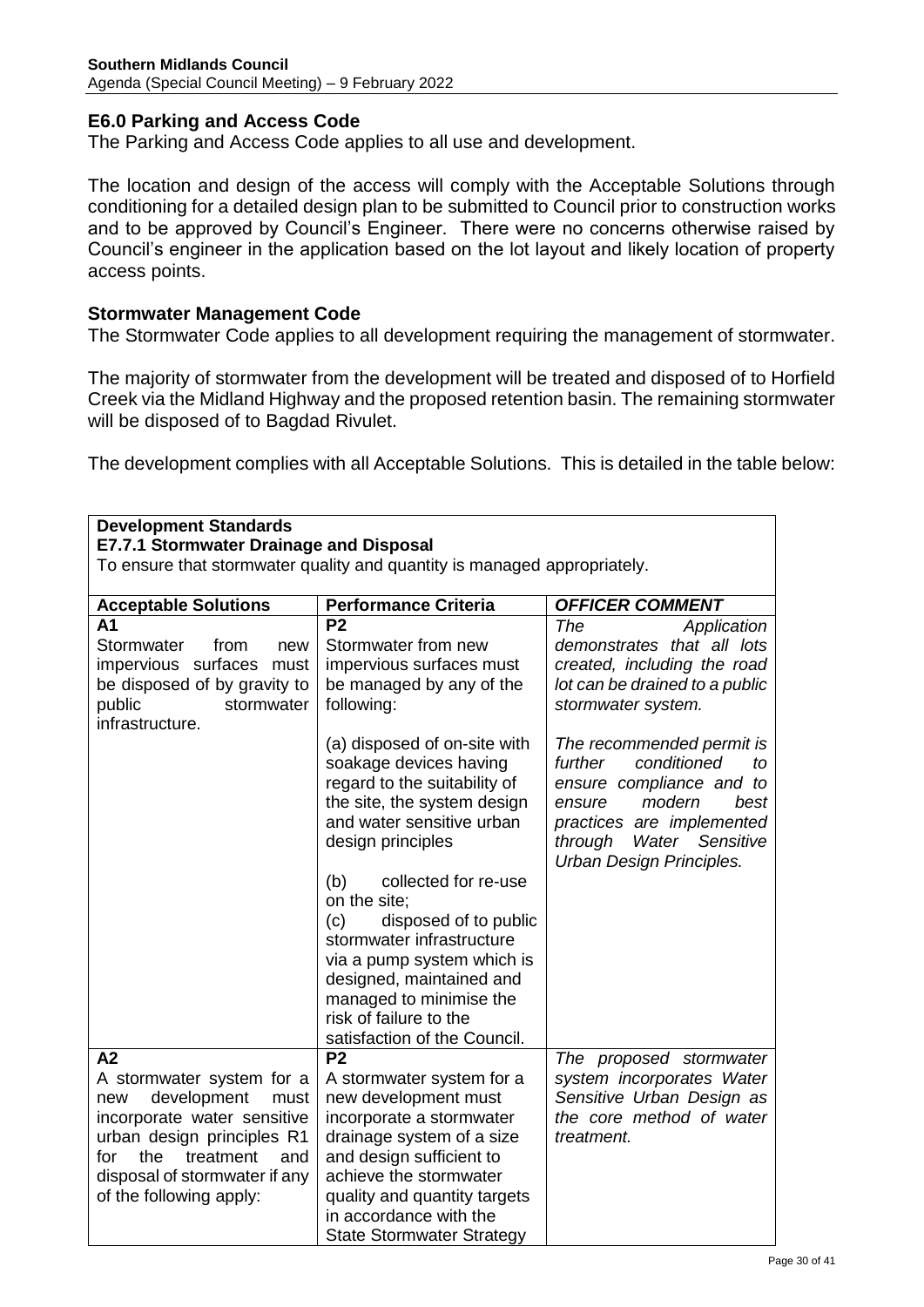| of<br>$(a)$ the<br>size<br>new<br>impervious area is more<br>than 600 m2;<br>(b)<br>new car parking is<br>provided for more than 6<br>cars;<br>(c)<br>a subdivision is for<br>more than 5 lots.                                                                                                                                                                                                                                                                                                                                                                                               | 2010, as detailed in Table<br>E7.1 unless it is not feasible<br>to do so. |                                                                                                                                                                         |
|-----------------------------------------------------------------------------------------------------------------------------------------------------------------------------------------------------------------------------------------------------------------------------------------------------------------------------------------------------------------------------------------------------------------------------------------------------------------------------------------------------------------------------------------------------------------------------------------------|---------------------------------------------------------------------------|-------------------------------------------------------------------------------------------------------------------------------------------------------------------------|
| A3<br>A<br>minor<br>stormwater<br>drainage system must be<br>designed to comply with all<br>of the following:<br>able<br>(a)<br>be<br>to<br>accommodate a storm with<br>an ARI of 20 years in the<br>case of non-industrial zoned<br>land and an ARI of 50 years<br>in the case of industrial<br>zoned land, when the land<br>serviced by the system is<br>fully developed;<br>(b)<br>stormwater<br>runoff<br>will be no greater than pre-<br>runoff<br>existing<br>or<br>any<br>be<br>increase<br>can<br>within<br>accommodated<br>existing or upgraded public<br>stormwater infrastructure. | P <sub>3</sub><br>No Performance Criteria.                                | The proposal is for a major<br>drainage<br>stormwater<br>system.                                                                                                        |
| A4<br>major<br>A<br>stormwater<br>drainage system must be<br>designed to accommodate a<br>storm with an ARI of 100<br>years.                                                                                                                                                                                                                                                                                                                                                                                                                                                                  | <b>P4</b><br>No Performance Criteria.                                     | Council's<br>Development<br>Engineer has assessed the<br>proposal and has provided<br>conditioning<br>to<br>ensure<br>compliance<br>the<br>with<br>Acceptable Solution. |

## **CONCLUSION**

The report has assessed a Development Application for a subdivision at 10 East Bagdad Road, Bagdad.

One representation was received and has been considered in the report.

The proposal is found to be compliant with the Scheme and is considered to be a quality development that will contribute to meeting the demand for housing in the region.

The proposal has been found to comply with all the relevant standards of the Village Zone and the applicable Codes.

It is recommended that the Application be approved and a Permit issued with conditions and advice.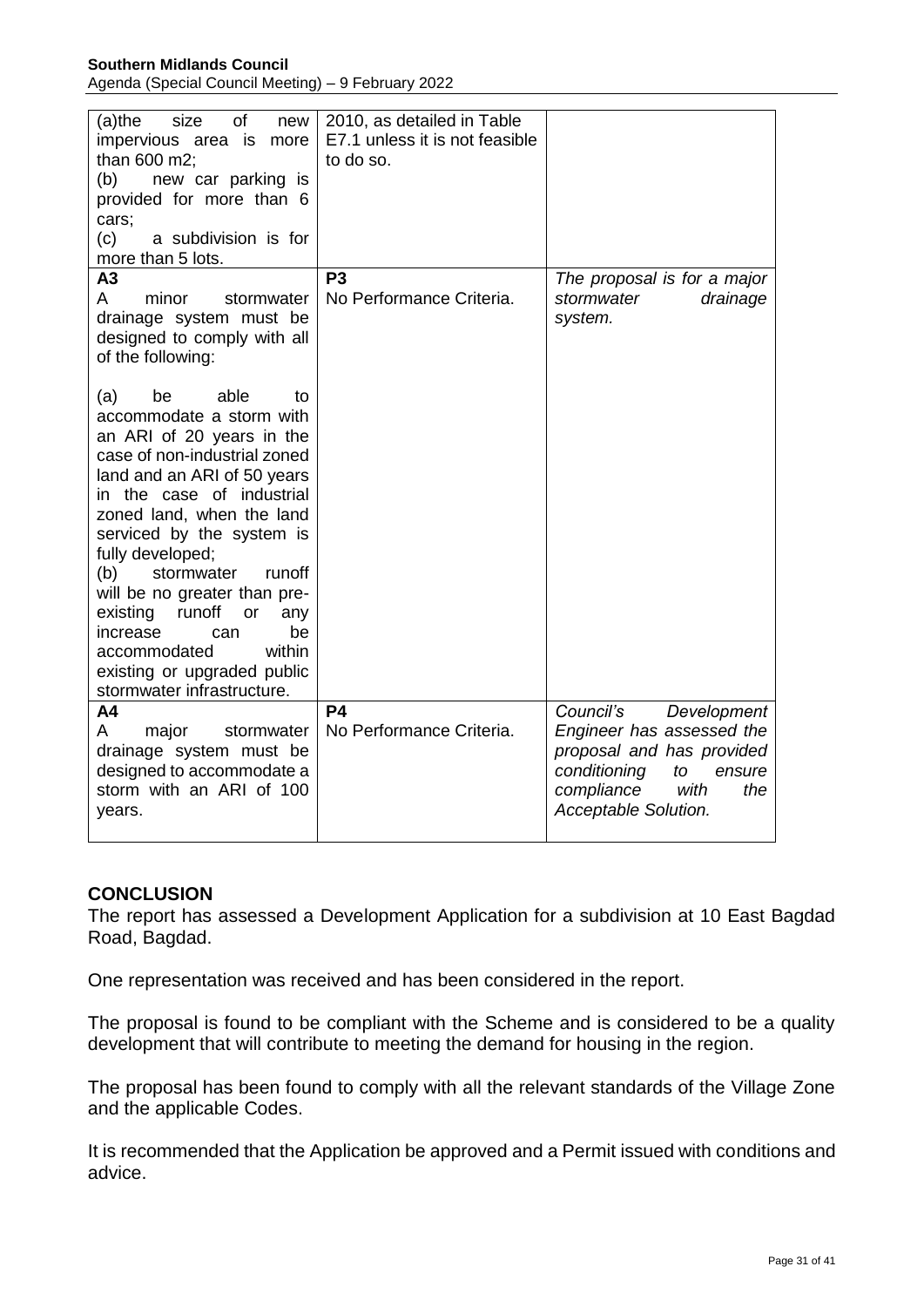## **RECOMMENDATION**

**THAT, in accordance with the provisions of the** *Southern Midlands Interim Planning Scheme 2015* **and section 57 of the** *Land Use Planning & Approvals Act 1993***, Council APPROVE the Development Application (SA 2021/13) for Subdivision (56 Lots) at 10 East Bagdad Road, Bagdad owned by DFY Investment Pty Ltd subject to conditions detailed below.**

## **CONDITIONS**

#### **General**

- 1. The subdivision layout or development must be carried out substantially in accordance with the application for planning approval, the endorsed drawings and with the conditions of this permit and must not be altered or extended without the further written approval of Council.
- 2. Lot 100 on the proposal plan being the strip of land between lots 17 and 18 and extending to the Bagdad Rivulet is not accepted as Public Open Space or other public land designation.

Prior to the development commencing an amended proposal plan is to be submitted including:

- a) Alteration of the designation and/or layout of this lot; and
- b) Stormwater drainage easement to be included over the proposed stormwater infrastructure.

*Advice: Consideration may be given to transferring this land to an adjoining property owner, incorporating into a subdivision lot or retaining in the developers name.*

- 3. The development and works must be carried out in accordance with:
	- a) Bushfire Hazard Report for DFY Investments Pty Ltd, 10 East Bagdad Road, Bagdad – Subdivision dated September 2021, prepared by JMG Engineers & Planners.
- 4. Prior to Council sealing the final plan of survey for any stage the developer must provide certification from a suitably qualified person that all works required by the approved Bushfire Hazard Management Plan has been complied with.

## **Agreements**

- 5. Agreements made pursuant to Part 5 of the *Land Use Planning and Approvals Act 1993* must be prepared by the applicant on a blank instrument form to the satisfaction of the Council and registered with the Recorder of Titles. The subdivider must meet all costs associated with the preparation and registration of the Part 5 Agreement.
- 6. Prior to the sealing of the Final Plan of Survey an agreement pursuant to Part 5 of the *Land Use Planning and Approvals Act 1993* must be entered into for the proposed lots, to the effect that the owner covenants and agrees with the Southern Midlands Council that –
	- a) Any lots within 50 metres of the Midland Highway are developed in accordance with the recommendations of 10 EAST BAGDAD RD — TRAFFIC NOISE ASSESSMENT dated 6 September 2021, prepared by Noise Vibration Consulting (Ref: 1504-1 Traffic Noise)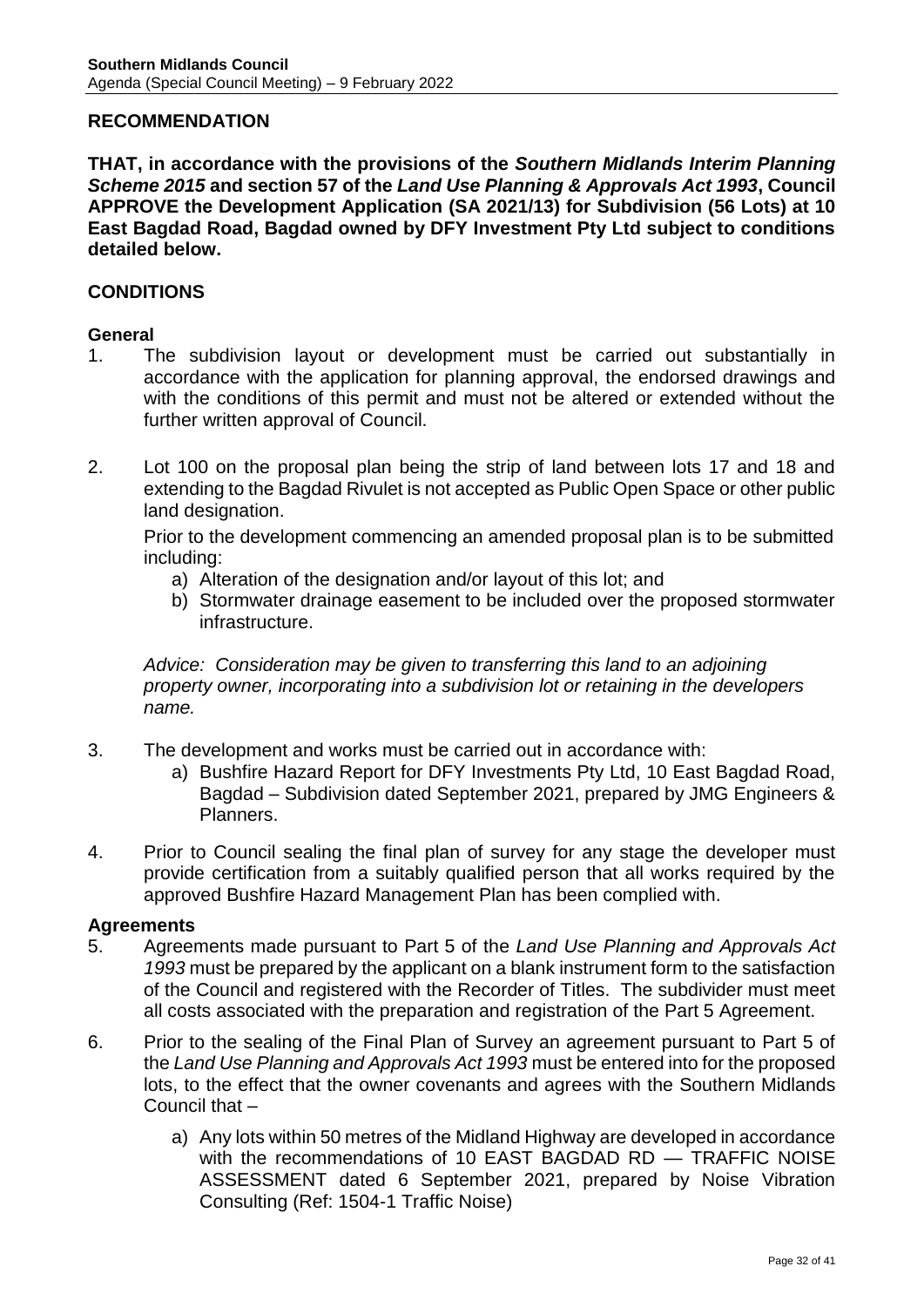## **Staged development**

- 7. The subdivision must be carried out in the approved stages or in accordance with a staged development plan submitted to and approved by Council's General Manager.
	- The staging plan is to include detail and timing of:
		- a) Staging of lot construction;
		- b) Infrastructure and road works; and
		- c) Stormwater detention and treatment system.

## **Easements**

8. Easements must be created over all drains, pipelines, wayleaves and services in accordance with the requirements of the Council's General Manager. The cost of locating and creating the easements shall be at the subdivider's full cost.

#### **Transfer of reserves**

9. All roads or footways must be shown as "Road" or "Footway" on the Final Plan of Survey and transferred to the Council by Memorandum of Transfer submitted with the Final Plan of Survey.

## **Public Open Space**

- 10. Lot 102 on the proposal plan containing the stormwater detention and treatment system is to be notated on the Final Plan of Survey as being Set Apart for Drainage Purposes and transferred to the Southern Midlands Council.
- 11. In accordance with the provisions of Section 117 of the *Local Government (Building and Miscellaneous Provisions) Act 1993*, payment of a cash contribution for Public Open Space must be made to the Council prior to sealing the Final Plan of Survey.

The cash contribution amount is to be equal to 5% of the value of the land being subdivided in the plan of subdivision at the date of lodgement of the Final Plan of Survey.

The value is to be determined by a Land Valuer within the meaning of the Land Valuers Act 2001 at the developers' expense.

12. The cash-in-lieu of public open space must be in the form of a direct payment made before the sealing of the final plan of survey or, alternatively, in the form of a Bond or Bank guarantee to cover payment within ninety (90) days after demand, made after the final plan of survey has taken effect.

#### **Covenants**

13. Covenants or other similar restrictive controls that conflict with any provisions or seek to prohibit any use provided within the planning scheme must not be included or otherwise imposed on the titles to the lots created by this permit, either by transfer, inclusion of such covenants in a Schedule of Easements or registration of any instrument creating such covenants with the Recorder of Titles, unless such covenants or controls are expressly authorised by the terms of this permit or the consent in writing of the Council's Manager Environment and Development Services.

#### **Final plan**

- 14. A final approved plan of survey and schedule of easements as necessary, together with two (2) copies, must be submitted to Council for sealing for each stage. The final approved plan of survey must be substantially the same as the endorsed plan of subdivision and must be prepared in accordance with the requirements of the Recorder of Titles.
- 15. A fee of \$250.00, or as otherwise determined in accordance with Council's adopted fee schedule, must be paid to Council for the sealing of the final approved plan of survey for each stage.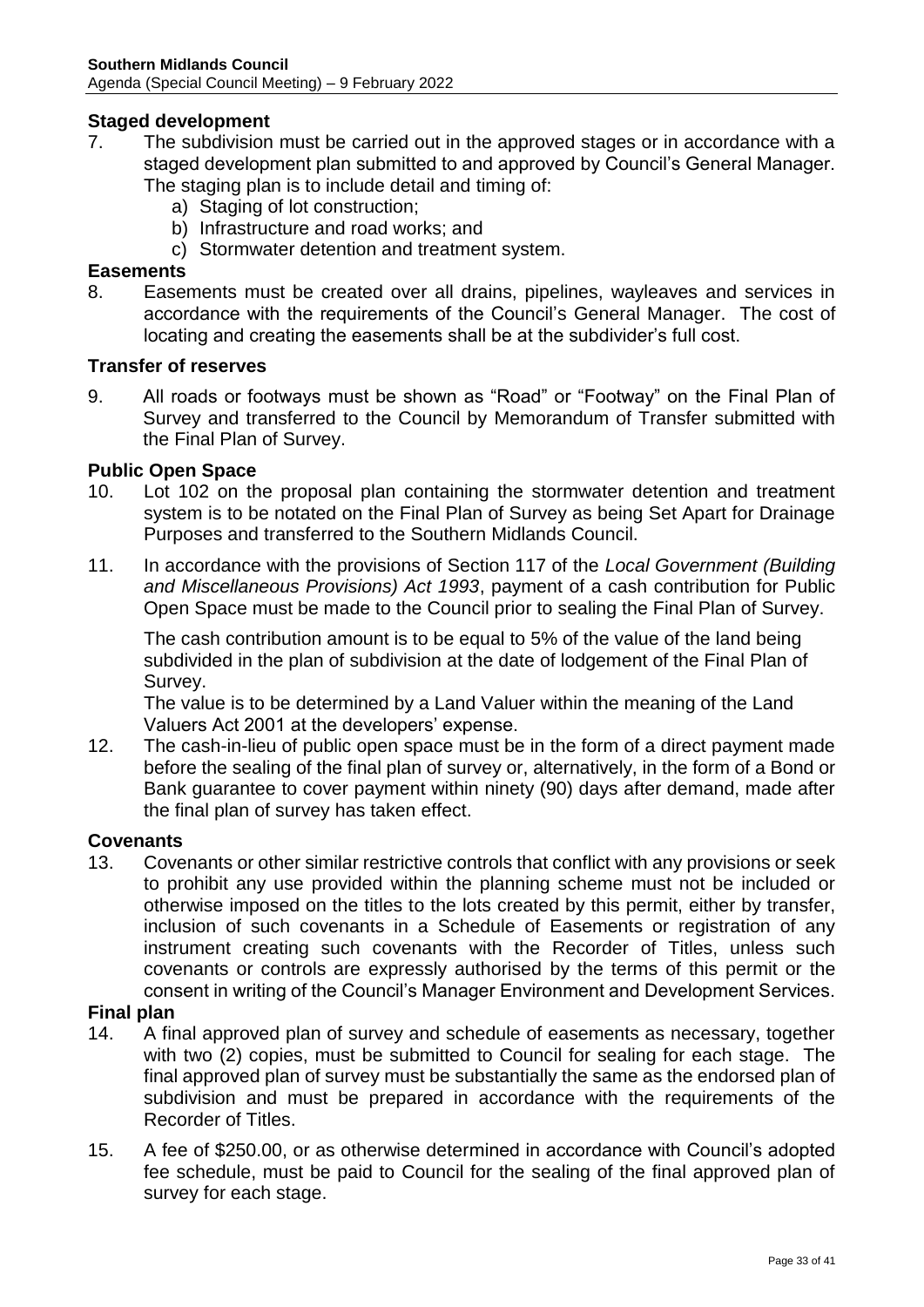- 16. Prior to Council sealing the final plan of survey for each stage, security for an amount clearly in excess of the value of all outstanding works and maintenance required by this permit must be lodged with the Southern Midlands Council. The security must be in accordance with section 86(3) of the *Local Government (Building & Miscellaneous Provisions) Council 1993*. The amount of the security shall be determined by the Council's Municipal Engineer in accordance with Council Policy following approval of any engineering design drawings.
- 17. All conditions of this permit, including either the completion of all works and maintenance or payment of security in accordance with this permit, must be satisfied before the Council seals the final plan of survey for each stage. It is the subdivider's responsibility to notify Council in writing that the conditions of the permit have been satisfied and to arrange any required inspections.
- 18. The subdivider must pay any Titles Office lodgment fees direct to the Recorder of Titles.

## **Landscaping**

- 19. The road reserves and public open space must be landscaped by trees or plants in accordance with a detailed landscape plan prepared by a landscape architect, or other person approved by Council, and submitted for endorsement with the engineering design drawings. The landscape plan must include at least the following:
	- a) the areas to be landscaped;
	- b) the form of landscaping;
	- c) A minimum of one (1) tree for each allotment with a frontage to the roadway is to be planted in an approved location in accordance with Standard Drawing TSD-R36;
	- d) Details of fencing design for the footways;
	- e) the species of plants and details of the growth speed and expected height at maturity; and
	- f) estimates of the cost of the works.
- 20. Unless approved otherwise by Council's General Manager, street trees must be a minimum of 2 metres in height at the time of planting.
- 21. Landscaping works for each stage are to be completed by the developer prior to sealing of the final plan for that stage, or as otherwise approved by Council's Manager Environment and Development Services.
- 22. Street tree planting must be installed by the end of the initial defects liability period of each stage. A further 2 year defects liability period applies.

## **Weed management**

23. Prior to the carrying out of any works approved or required by this approval, the subdivider must provide a weed management plan detailing measures to be adopted to control any weeds on the site and limit the spread of weeds listed in the *Weed Management Act 1999* through imported soil or land disturbance by appropriate water management and machinery and vehicular hygiene to the satisfaction of Council's Municipal Engineer and of the Regional Weed Management Officer, Department of Primary Industries Water and Environment.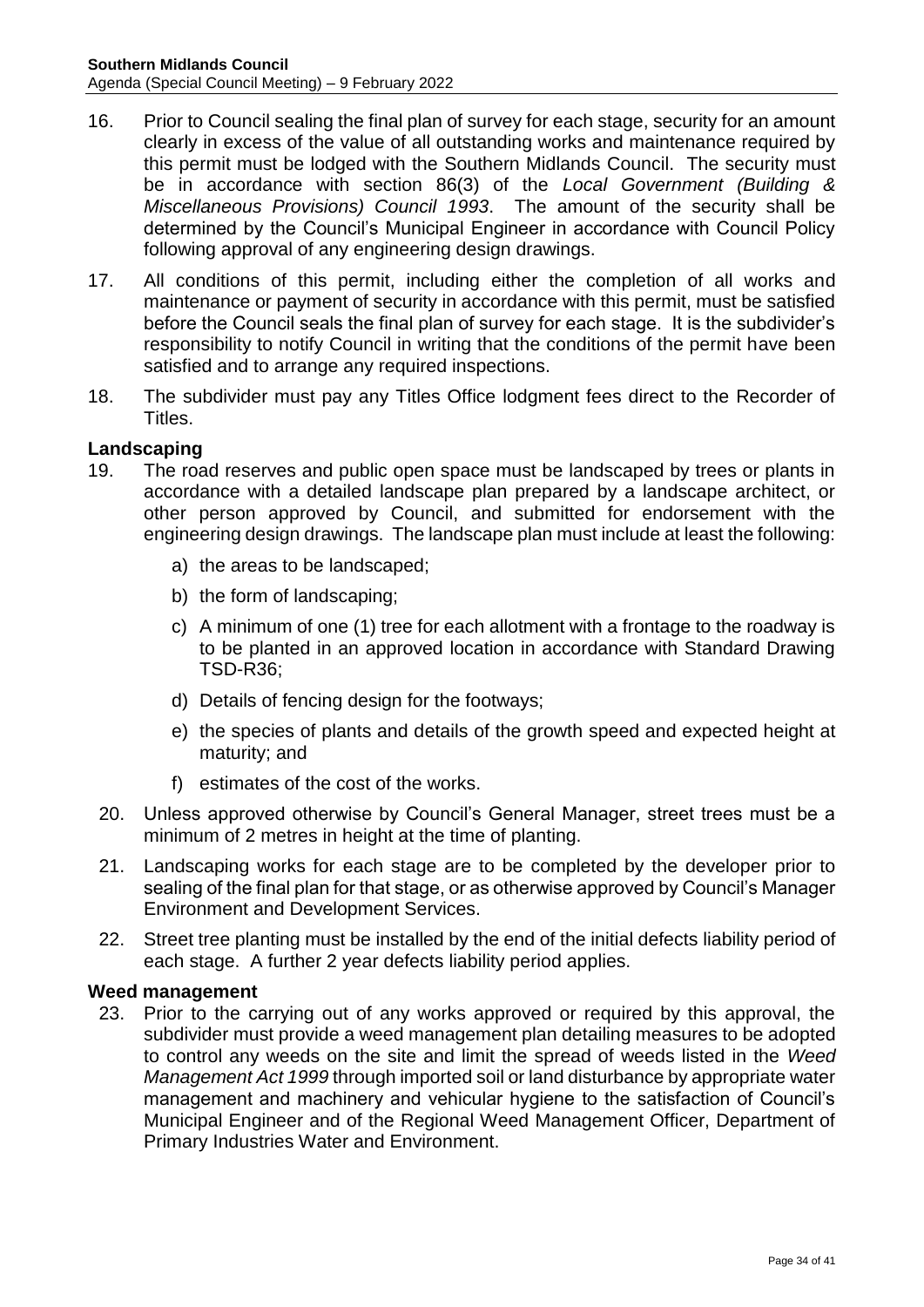## **Engineering**

- 24. The subdivision must be carried out in accordance with the Tasmanian Subdivision Guidelines October 2013 (attached), or as otherwise agreed by Council's General Manager.
- 25. The subdivision must be carried out, designed and constructed in accordance with the:
	- *a. Tasmanian Subdivision Guidelines*
	- *b. Tasmanian Municipal Standard – Specifications*
	- *c. Tasmanian Municipal Standard – Drawings*

as published by the Local Government Association of Tasmania and to the satisfaction of Council's General Manager, or as otherwise required by this permit.

26. Engineering design drawings, to the satisfaction of the Council's General Manager, must be submitted to and approved by Council before any works associated with development of the land commence.

*Advice: Engineering drawings submitted with the application are considered to be concept plans and may require alterations prior to consideration for approval.*

- 27. Engineering design drawings are to be prepared by a qualified and experienced civil engineer, or other person approved by Council's General Manager*,* and must show –
	- a) all existing and proposed services required by this permit;
	- b) all existing and proposed roadwork required by this permit:
	- c) measures to be taken to provide sight distance in accordance with the relevant standards of the planning scheme;
	- d) measures to be taken to limit or control erosion and sedimentation;
	- e) any other work required by this permit.
- 28. Approved engineering design drawings will remain valid for a period of 2 years from the date of approval of the engineering drawings.
- 29. The developer shall appoint a qualified and experienced Supervising Engineer (or company registered to provide civil engineering consultancy services) who will be required to certify completion of subdivision construction works. The appointed Supervising Engineer shall be the primary contact person on matters concerning the subdivision.

#### **Services**

- 30. Property services must be contained wholly within each lots served or an easement to the satisfaction of the Council's General Manager or responsible authority.
- 31. The Subdivider must pay the cost of any alterations and/or reinstatement to existing services, Council infrastructure or private property incurred as a result of the proposed subdivision works. Any work required is to be specified or undertaken by the authority concerned.

*Advice: Any redundant services under the subject land are to be removed.*

32. Property services to internal lots must be extended to the lot proper to the satisfaction of Council's General Manager.

## **Roadworks**

–

- 33. Roadworks must, unless approved otherwise by Council's General Manager, include
	- a) New Roads
	- i. Minimum road reserve of 18.00 metres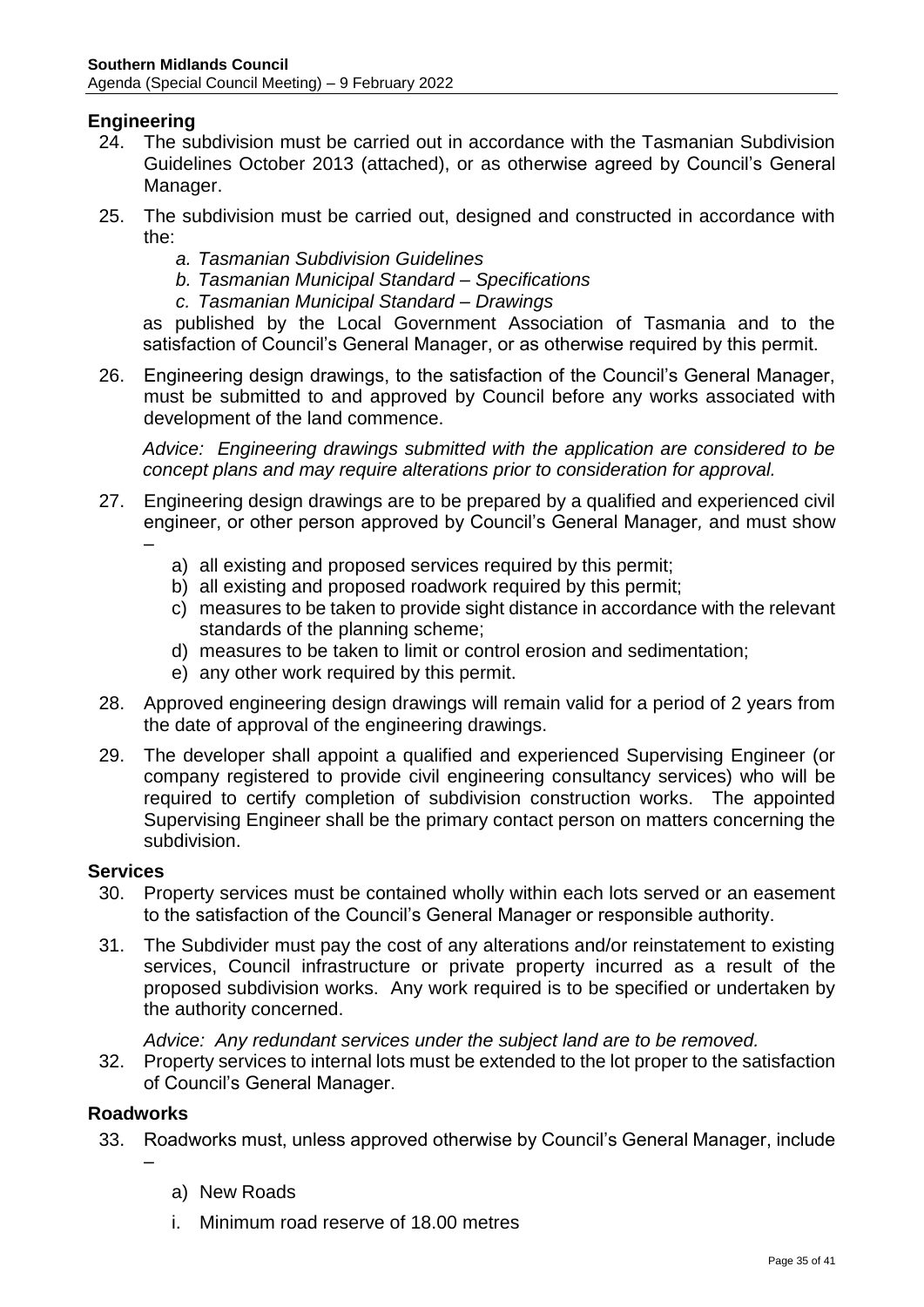- ii. Fully sealed, paved and drained carriageway with a minimum carriageway width of 8.9m;
- iii. Concrete kerb and channel;
- iv. 1.5m min. width concrete footpath on at least one side; and
- v. Underground stormwater drainage.
- 34. Midland Highway (across the entire frontage of the subdivision)
	- b) 1.5 metre minimum width concrete footpath providing connection to existing paths to the north and pedestrian refuges on the Midland Highway.

*Advice: Road widening may be required to accommodate the path within the road corridor and provide sufficient clearance to open drains.*

- 35. A 1.5 metre minimum width concrete footpath must be provided in the walkway between Lots 33 and 34.
- 36. All carriageway surface courses must be constructed with a hotmix asphalt with a minimum compacted depth of 35 mm, or 40mm where bus traffic is expected, in accordance with standard drawings and specifications prepared by the IPWE Aust. (Tasmania Division) and the requirements of Council's General Manager.
- 37. A reinforced concrete vehicle access must be provided from the road carriageway to each Lot.
- 38. Kerb ramps must be provided to accommodate the needs of people with disabilities.
- 39. Temporary turning heads are to be provided at the termination of roads for each stage. Unless approved otherwise by Council's General Manger, turning heads are to be surfaced with hotmix asphalt within 12 months of the plan of survey being sealed for the relevant stage.

#### **Stormwater**

- 40. The stormwater system must be substantially in accordance with:
	- a) 10 East Bagdad Road, Proposed Subdivision, Stormwater Report, version 4 dated 30.11.2021, prepared by JMG Engineers & Planners.

or as required by conditions of this permit.

- 41. The developer is to provide a minor (piped) stormwater drainage system within the subdivision able to accommodate a storm with an ARI of 20 years when the land serviced by the system is fully developed.
- 42. The developer is to provide a major stormwater drainage system (overland flow path) through the site designed to accommodate a storm with an ARI of 100 years.
- 43. The developer is to provide on site stormwater detention such that any discharge from the site to the existing stormwater system in the Midland Highway is limited to the site's pre development 1% Annual Exceedance Probability (AEP) flows.
- 44. The developer is to provide a piped stormwater property connection to each lot capable of servicing the entirety of each lot by gravity in accordance with Council standards and to the satisfaction of Council's General Manager. Unless approved otherwise by Council's General Manager the stormwater property connections must be DN150 minimum.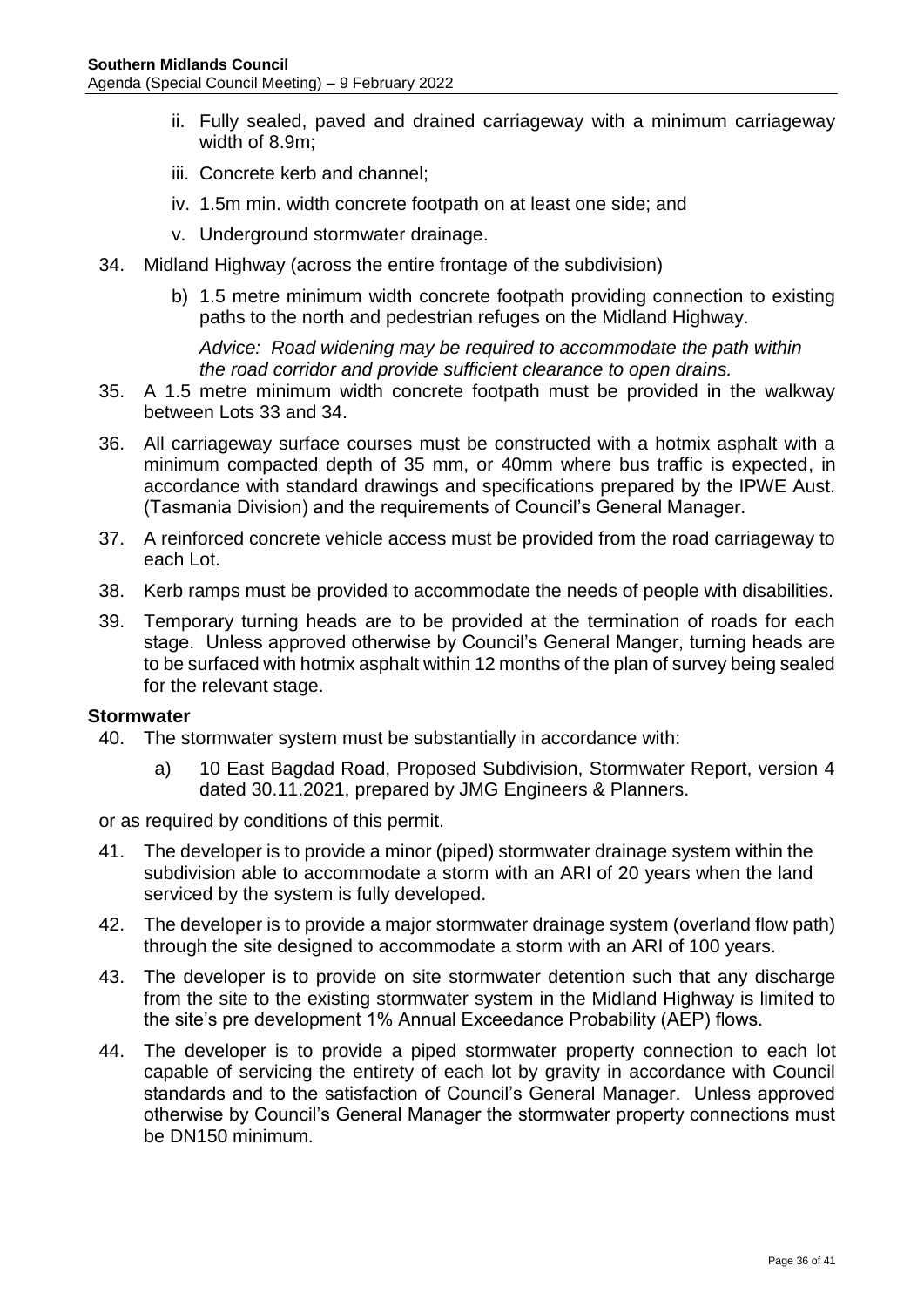45. Stormwater from the proposed subdivision and development must be treated to achieve the quality targets in accordance with the State Stormwater Strategy 2010, as detailed in Table E7.1 of the Southern Midlands Interim Planning Scheme 2015. Water Sensitive Urban Design Principles will be in accordance with the *Water Sensitive Urban Design Procedures for Stormwater Management in Southern Tasmania*, and to the satisfaction of the Council's General Manager.

## *Sewer & Water*

- 46. Each lot must be connected to a reticulated potable water supply.
- 47. Each lot must be connected to a reticulated sewerage system.

## **Tas Water**

48. The development must meet all required Conditions of approval specified by Tas Water Submission to Planning Authority Notice, TWDA 2021/01720-STM, dated 28/01/2022.

## **Telecommunications and electrical reticulation**

- 49. Electrical and telecommunications services (including fibre ready pit and pipe) must be provided to each lot in accordance with the requirements of the responsible authority and to the satisfaction of Council's General Manager.
- 50. Prior to the work being carried out a drawing of the electrical reticulation and street lighting, and telecommunications reticulation in accordance with the appropriate authority's requirements and relevant Australian Standards must be submitted to and endorsed by the Council's General Manager.
- 51. Prior to sealing the final plan of survey the developer must submit to Council:
	- a) An Exemption from the installation of fibre ready pit and pipe, A "Provisioning of Telecommunications Infrastructure – Confirmation of final payment" or "Certificate of Practical Completion of Developer's Activities" from NBN Co.
	- b) Written advice from TasNetworks confirming that all conditions of the Agreement between the Owner and authority have been complied with.

#### **Access to State Road**

- 52. Prior to the approval of engineering drawings the applicant must obtain:
	- a) The consent of the Minister under Section 16 of the Roads and Jetties Act 1935 to undertake works within the State road reservation.

*Advice: For further information please visit http://www.transport.tas.gov.au/road/permits or contact permits@stategrowth.tas.gov.au* 

b) The consent of the Minister under Section 17B of the Roads and Jetties Act 1935 to concentrate and discharge drainage to the State road reserve.

*Advice: The proponent must submit a drainage plan, including catchment area, flows and drainage design for any area discharging to the State road reserve.* 

*If any enlargement of the existing State road drainage infrastructure is required in order to carry any additional drainage, these works must be undertaken under the supervision and to the satisfaction of an officer designated by the Minister. If such works are required, the costs associated with the works will be payable by the proponent.* 

*The proponent is responsible for the ongoing maintenance of their own infrastructure.*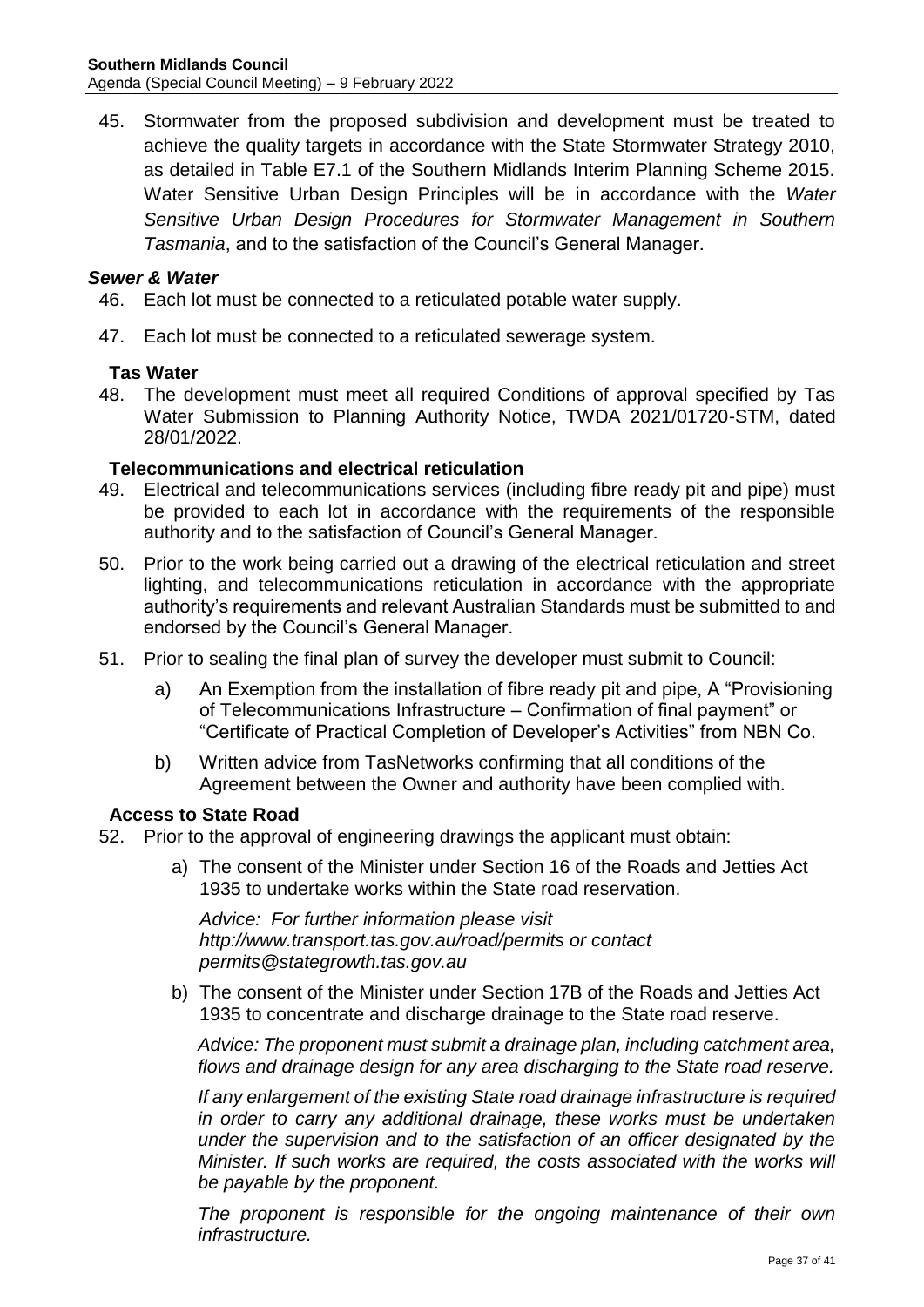*It is recommended that the proponent initiates early discussions with the Department concerning the overall stormwater design associated with the application to assist in streamlining the consent process.* 

*For further information please contact Road Assets at roadassets.utilities@stategrowth.tas.gov.au.*

No works on the State Road shall commence until the Minister's consent has been obtained and a permit issued in accordance with the Roads and Jetties Act 1935.

## **Soil and Water Management**

- 53. A soil and water management plan (here referred to as a 'SWMP') prepared in accordance with the guidelines Soil and Water Management on Building and Construction Sites, by the Derwent Estuary Programme and NRM South, must be approved by Council's General Manager before development of the land commences.
- 54. Temporary run-off, erosion and sediment controls must be installed in accordance with the approved SWMP and must be maintained at full operational capacity to the satisfaction of Council's General Manager until the land is effectively rehabilitated and stabilised after completion of the development.
- 55. The topsoil on any areas required to be disturbed must be stripped and stockpiled in an approved location shown on the detailed soil and water management plan for reuse in the rehabilitation of the site. Topsoil must not be removed from the site until the completion of all works unless approved otherwise by the Council's General Manager.
- 56. All disturbed surfaces on the land, except those set aside for roadways, footways and driveways, must be covered with top soil and, where appropriate, re-vegetated and stabilised to the satisfaction of the Council's General Manager.

#### **Construction**

- 57. The subdivider must provide not less than forty eight (48) hours written notice to Council's General Manager before commencing construction works on-site or within a council roadway.
- 58. The subdivider must provide not less than forty eight (48) hours written notice to Council's General Manager before reaching any stage of works requiring inspection by Council unless otherwise agreed by the Council's General Manager.
- 59. Subdivision works must be carried out under the direct supervision of an approved practising professional civil engineer engaged by the subdivider and approved by the Council's General Manager.

## **'As constructed' drawings**

60. Prior to the works being placed on the maintenance and defects liability period an "as constructed" drawing of all engineering works provided as part of this approval must be provided to Council to the satisfaction of the Council's General Manager. These drawings and data sheets must be prepared by a qualified and experienced civil engineer or other person approved by the General Manager in accordance with Council's *Guidelines for As Constructed Data*.

#### **Maintenance and Defects Liability Period**

61. The subdivision must be placed onto a twelve (12) month maintenance and defects liability period in accordance with Council Policy following the completion of the works in accordance with the approved engineering plans and permit conditions.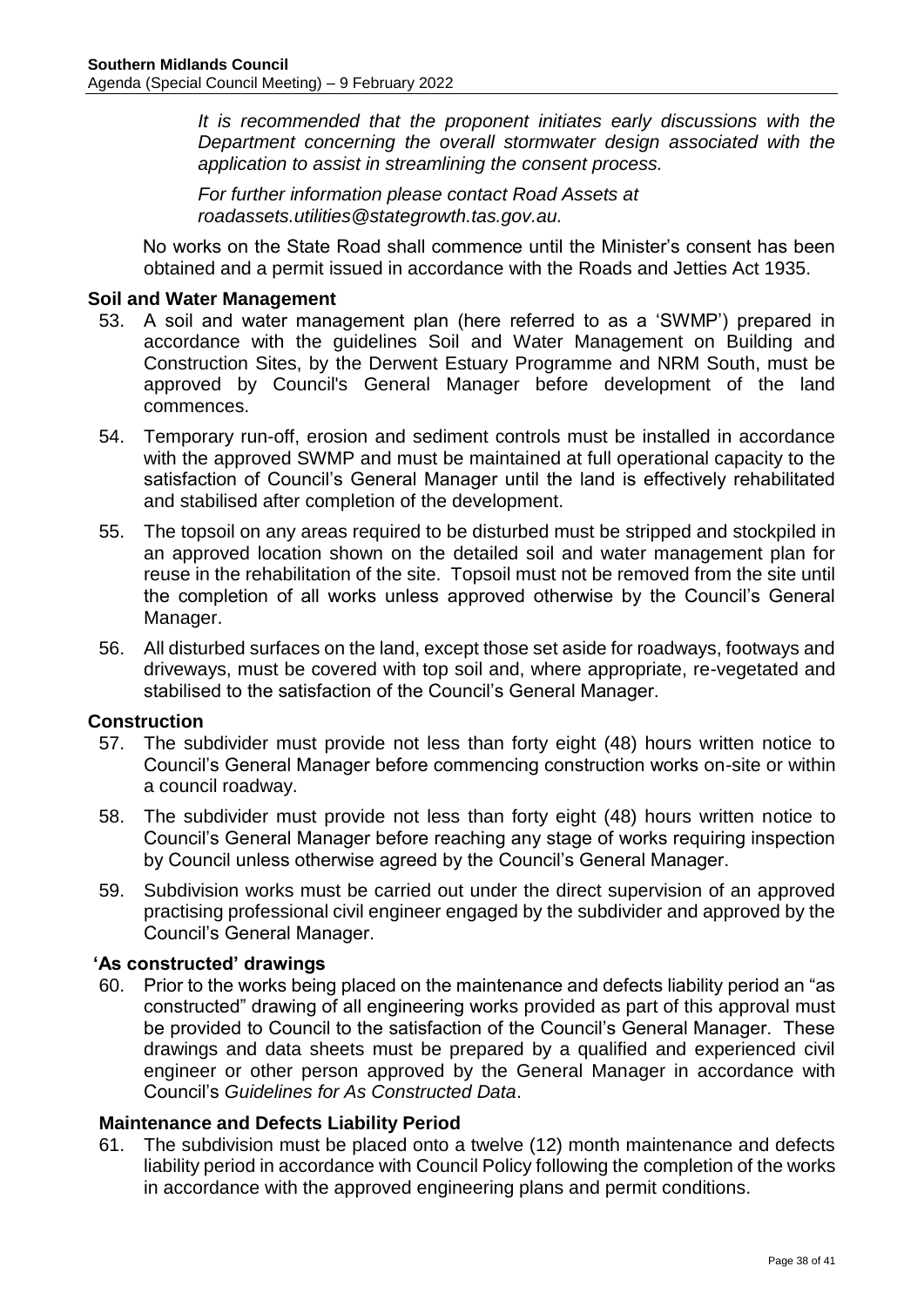- 62. Prior to placing the subdivision onto the twelve (12) month maintenance and defects liability period the Supervising Engineer must provide certification that the works comply with the Council's Standard Drawings, specification and the approved plans.
- 63. Water Sensitive Urban Design elements provided as part of the subdivision (including the bio retention basin) are to be placed and an extended maintenance and defects liability period to be determined at the detailed design stage, but not less than twenty four (24) months.

## **Construction amenity**

- 64. The road frontage of the development site (including the section of East Bagdad Road from the Midland Highway to the subdivision site) including road, kerb and channel, footpath and nature strip, must be:
	- c) Surveyed prior to construction, photographed, documented and any damage or defects be noted in a dilapidation report to be provided to Council's Asset Services Department prior to construction.
	- d) Be protected from damage, heavy equipment impact, surface scratching or scraping and be cleaned on completion.

In the event a dilapidation report is not provided to Council prior to commencement, any damage on completion will be deemed a result of construction activity requiring replacement prior to approval.

65. The development must only be carried out between the following hours unless otherwise approved by the Council's General Manager

| • Monday to Friday                      | 7:00 AM to 6:00 PM  |
|-----------------------------------------|---------------------|
| • Saturdav                              | 8:00 AM to 6:00 PM  |
| • Sunday and State-wide public holidays | 10:00 AM to 6:00 PM |

- 66. All works associated with the development of the land must be carried out in such a manner so as not to unreasonably cause injury to, or unreasonably prejudice or affect the amenity, function and safety of any adjoining or adjacent land, and of any person therein or in the vicinity thereof, by reason of -
	- (a) emission from activities or equipment related to the use or development, including noise and vibration, which can be detected by a person at the boundary with another property; and/or
	- (b) transport of materials, goods or commodities to or from the land; and/or
	- (c) appearance of any building, works or materials.
- 67. Any accumulation of vegetation, building debris or other unwanted material must be disposed of by removal from the land in an approved manner. No burning of such materials on-site will be permitted unless approved in writing by the Council's General Manager.
- 68. Public roadways or footpaths must not be used for the storage of any construction materials or wastes, for the loading/unloading of any vehicle or equipment; or for the carrying out of any work, process or tasks associated with the subdivision during the construction period.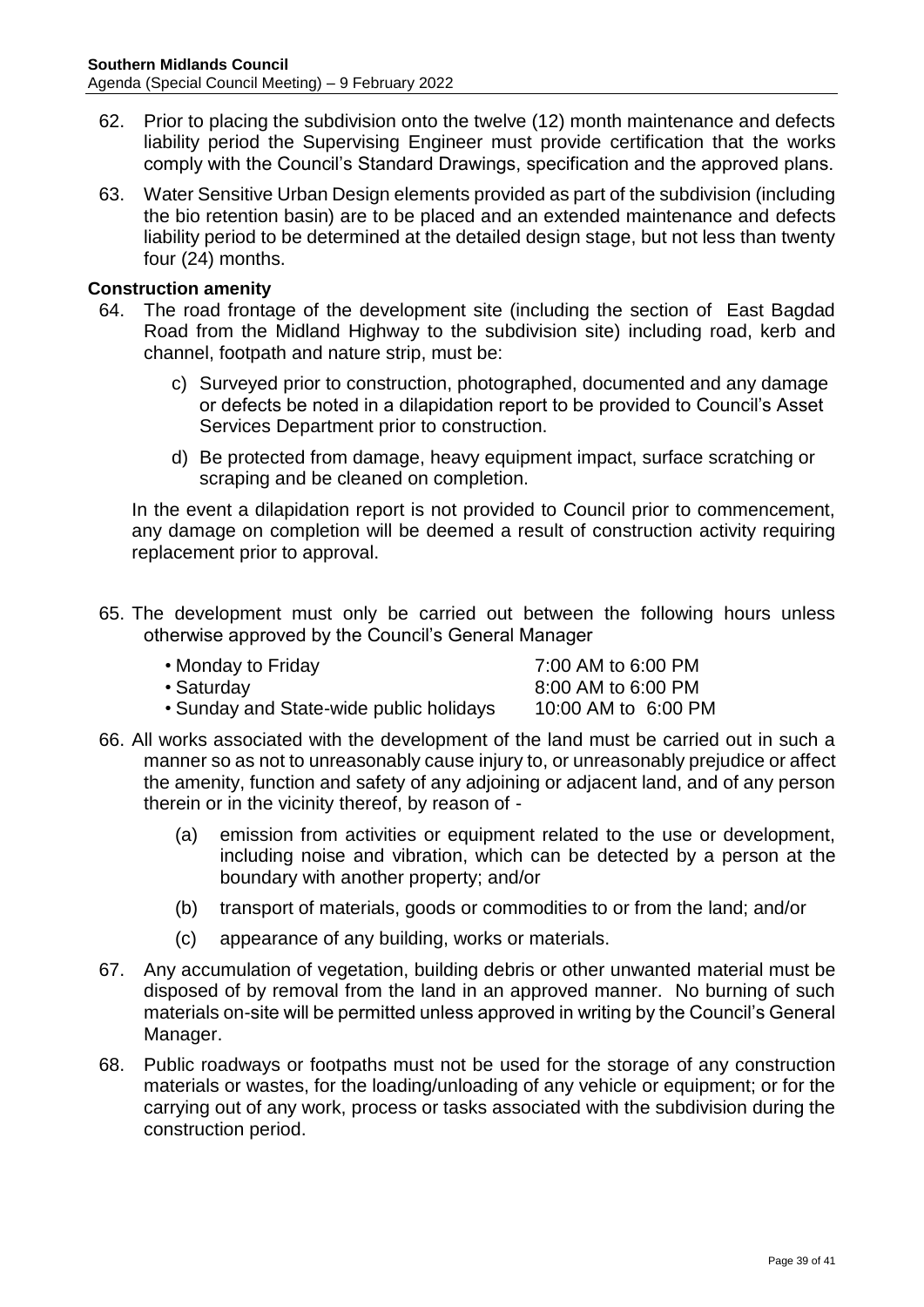## **THE FOLLOWING ADVICE APPLIES TO THIS PERMIT: -**

- A. This permit does not imply that any other approval required under any other legislation has been granted.
- B. This permit does not take effect until all other approvals required for the use or development to which the permit relates have been granted.
- C. This planning approval shall lapse at the expiration of two (2) years from the date of the commencement of planning approval unless the development for which the approval was given has been substantially commenced or extension of time has been granted. Where a planning approval for a development has lapsed, an application for renewal of a planning approval for that development may be treated as a new application.
- D. The owner is advised that an engineering plan assessment and inspection fee of 1% of the value of the approved engineering works, or a minimum of \$335.00, must be paid to Council in accordance with Council's fee schedule.
- E. All approved engineering design drawings will form part of this permit on and from the date of approval.

| <b>DECISION</b>      |                    |                        |  |
|----------------------|--------------------|------------------------|--|
| <b>Councillor</b>    | Vote<br><b>FOR</b> | Vote<br><b>AGAINST</b> |  |
| Mayor A O Green      |                    |                        |  |
| Deputy Mayor E Batt  |                    |                        |  |
| <b>CIr A Bantick</b> |                    |                        |  |
| CIr A E Bisdee OAM   |                    |                        |  |
| CIr K Dudgeon        |                    |                        |  |
| CIr D F Fish         |                    |                        |  |
| Clr R McDougall      |                    |                        |  |

## **[THIS CONCLUDES THE SESSION OF COUNCIL ACTING AS A PLANNING AUTHORITY]**